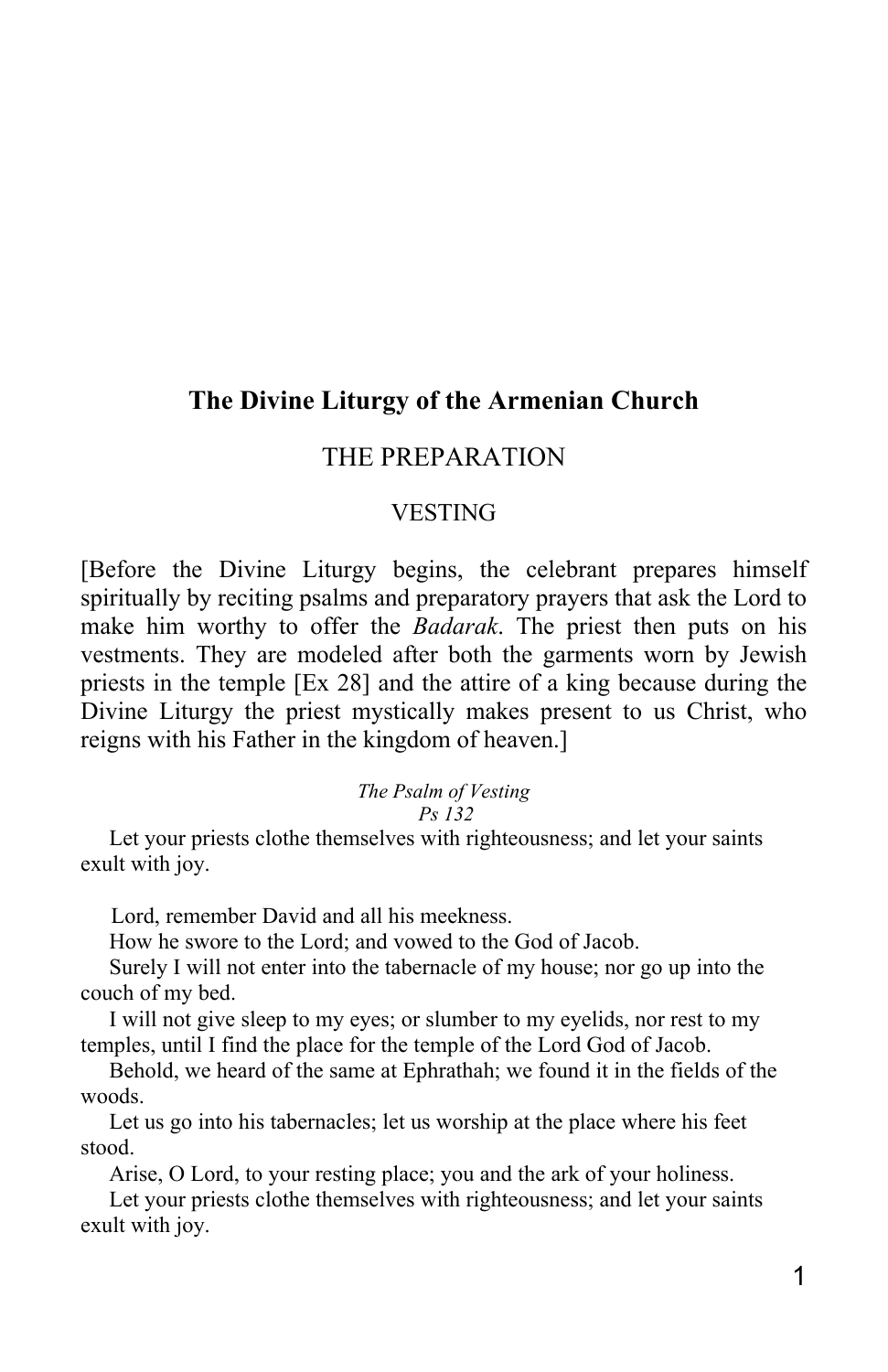For your beloved David's sake, do not turn your face away from your anointed.

 The Lord has sworn in truth to David, and has not lied to him; of the fruit of his loins he will set upon his throne.

 If your children will keep my covenant, and my testimony which I shall teach them,

Their children shall also sit upon your throne forevermore.

 For the Lord was pleased at Zion, and he chose to live on it, saying: This is my rest forever, here I will dwell, for I was pleased at it.

I will abundantly bless her widows; and I will satisfy her poor with bread.

 I will also clothe her priests with salvation; and her saints shall exult with joy.

 There I will make the horn of David to grow; I will prepare a lamp for my anointed.

 His enemies will I clothe with shame; but upon himself my holiness shall flourish.

Glory to the Father and to the Son and to the Holy Spirit;

Now and always and unto the ages of ages. Amen.

### *The Deacon:*

Again in peace let us beseech the Lord.

 Let us ask of the Lord in faith with one accord that he may bestow on us the grace of his mercy.

May the almighty Lord our God save us and have mercy on us.

# *The Priest:*

 O Jesus Christ our Lord, clothed with light as with a garment, you appeared upon earth in unspeakable humility and walked with men. You became eternal high priest after the order of Melchizedek and have adorned your holy church.

 Lord almighty, having granted us to put on the same heavenly garment, make me, your useless servant, also worthy at this hour when I make bold to approach the same spiritual service of your glory, so that I may divest myself of all ungodliness, which is a vile garment, and that I may be adorned with your light. Cast away my wickedness from me and shake me out of my transgressions that I may be made worthy of the light prepared by you in the world to come.

Grant me to enter with priestly glory upon the ministry of your holy things together with those who have kept your commandments without sinning, so that I also may be found prepared for the heavenly nuptial chamber with the wise virgins to glorify you, Christ, who bore the sins of all. For you are the holiness of our souls and to you, beneficent God, is befitting glory, dominion and honor, now and always and unto the ages of ages. Amen.

 *The Deacon:* Again in peace let us beseech the Lord: Receive us, save us, and have mercy on us.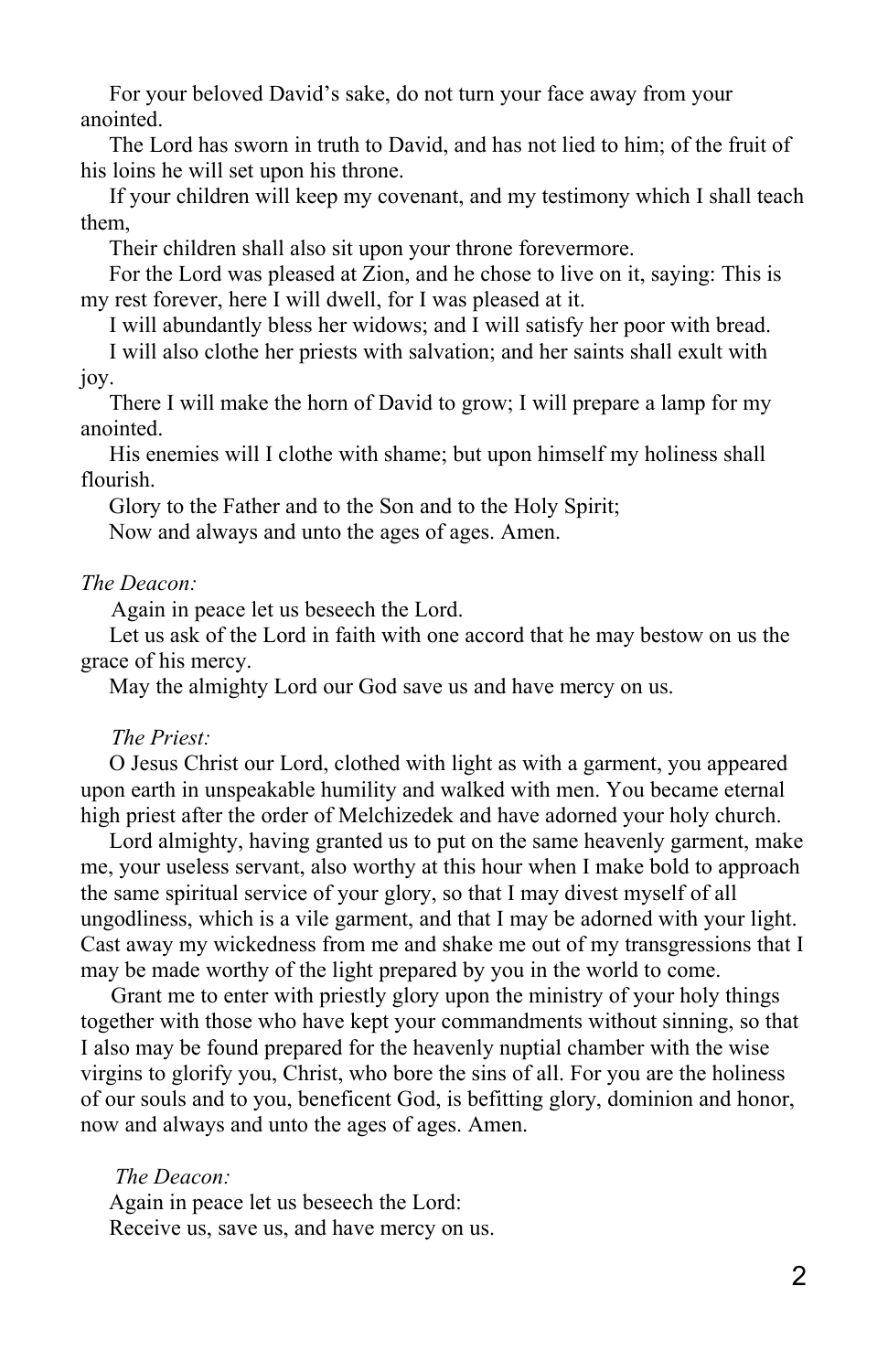# *The Priest:*

 Blessing and glory to the Father and to the Son and to the Holy Spirit, now and always and unto the ages of ages. Amen.

# *And after the blessing, he first puts the crown [saghavard] on his head, saying:*

Lord, put the helmet of salvation upon my head to fight against the powers of the enemy, by the grace of our Lord Jesus Christ to whom is befitting glory, dominion and honor, now and always and unto the ages of ages. Amen.

### *For the alb [shabeeg]:*

 Clothe me, Lord, with the garment of salvation and with a robe of gladness, and gird me with this vestment of salvation, by the grace of our Lord Jesus Christ to whom is befitting glory, dominion and honor, now and always and unto the ages of ages. Amen*.*

### *For the stole [poroorar]:*

 Clothe my neck, O Lord, with righteousness and cleanse my heart from all filthiness of sin, by the grace of our Lord Jesus Christ, to whom is befitting glory, dominion and honor, now and always and unto the ages of ages. Amen.

### *For the belt [kodee]:*

 May the girdle of faith encircle me round about my heart and my mind and quench vile thoughts out of them; and may the power of your grace abide in them at all times, by the grace of our Lord Jesus Christ, to whom is befitting glory, dominion and honor, now and always and unto the ages of ages. Amen.

### *For the maniple [pazban] on the right and left hands:*

 Give strength, Lord, to my right (or left) hand and wash all my filthiness, that I may be able to serve you in health of soul and body, by the grace of our Lord, Jesus Christ, to whom is befitting glory, dominion and honor, now and always and unto the ages of ages. Amen.

### *For the amice [vagas]:*

 Clothe my neck, Lord, with righteousness and cleanse my heart from all filthiness of sin, by the grace of our Lord, Jesus Christ, to whom is befitting glory, dominion and honor, now and always and unto the ages of ages. Amen*.*

# *For the cope [shoorchar]:*

 In your mercy, Lord, clothe me with a radiant garment and fortify me against the influence of the evil one, that I may be worthy to glorify your glorious name, by the grace of our Lord, Jesus Christ, to whom is befitting glory, dominion and honor, now and always and unto the ages of ages. Amen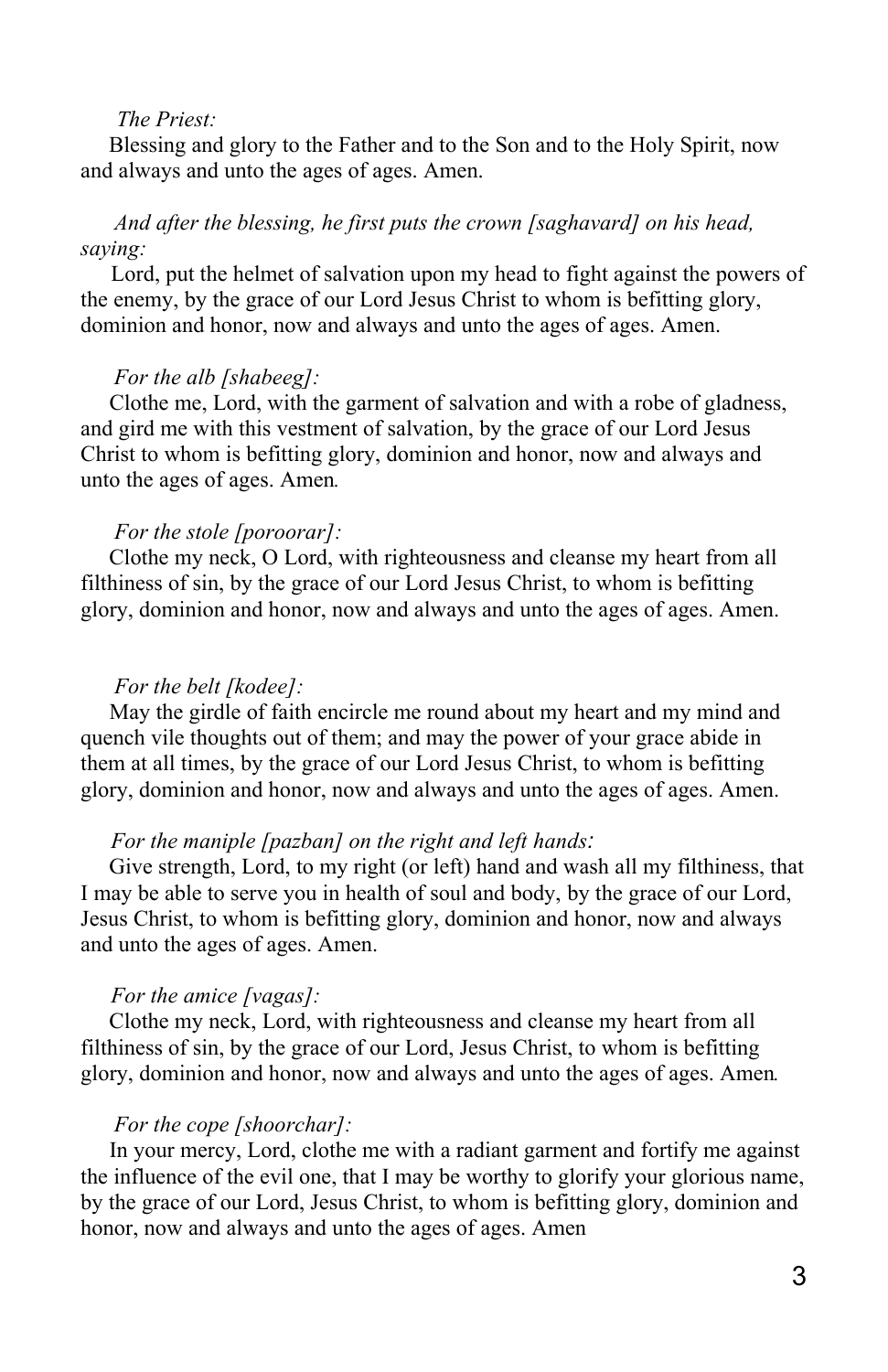# *After putting on the sacred vestments, he says:*

 My soul will rejoice in the Lord, for he has clothed me with a raiment of salvation and with a robe of gladness. He has put upon me a crown as upon a bridegroom and has adorned me like a bride with jewels, by the grace of our Lord, Jesus Christ, to whom is befitting glory, dominion and honor, now and always and unto the ages of ages. Amen*.*

### *For the towel:*

 Cleanse my hands, Lord, from all filthiness of sin, by the grace of our Lord, Jesus Christ, to whom is befitting glory, dominion and honor, now and always and unto the ages of ages. Amen*.*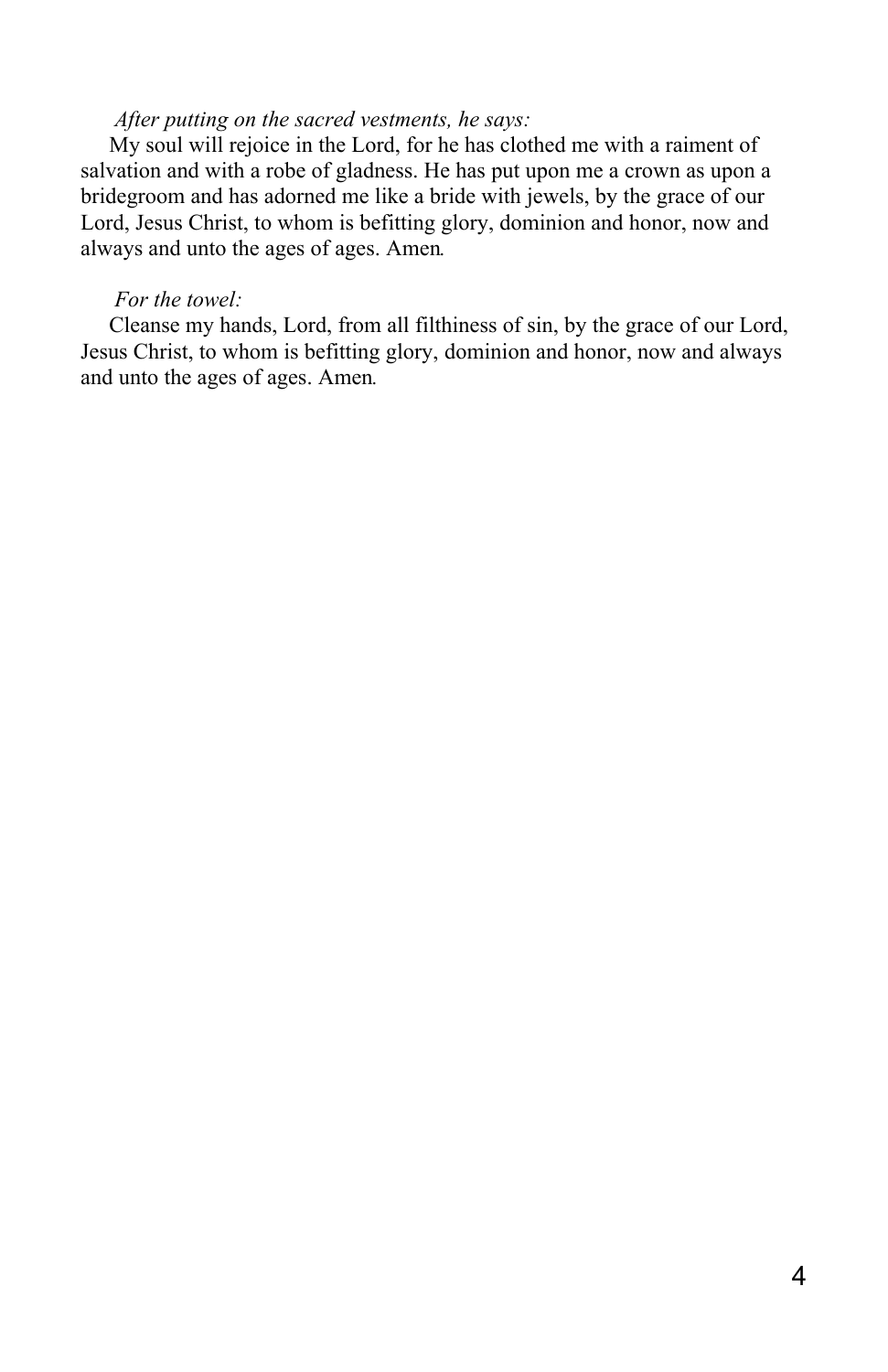*After the priest has vested, he processes from the vestry into the sanctuary while the choir sings the following:*

**STAND**

*The Hymn of Vesting*

 **O mystery deep, inscrutable, without beginning, you have decked your supernal realm as a nuptial chamber to the light unapproachable and adorned with splendid glory the ranks of the fiery spirits.**

 **With ineffably wondrous power you created Adam, the lordly image, and clothed him with gracious glory in the paradise of Eden, the place of delights.**

 **Through the passion of your holy Only-begotten all creation has been renewed and man has again been made immortal, adorned in an indespoilable raiment.**

**Heavenly king, preserve your Church unshaken and keep in peace those who worship your name.**

# **PURIFICATION**

[The priest is subject to the same weaknesses and sins as anyone else. The first thing he does at the beginning of the Divine Liturgy is wash his hands, an expression of purification.

Before he assumes his priestly function at the altar of the Lord, the celebrant faces the people, confesses his sins and asks the assembly to pray that the Lord will forgive him and make him worthy to come into God's presence and to lead the assembly in worship.]

*Ps 26*

 *The Priest:*

I will wash my hands in innocence; and will go around your altar, O Lord.

 *The Deacon:*

 Judge me, O Lord, for I have walked in my integrity I have trusted in the Lord that I may not slip.

Examine me, O Lord, and prove me; try out my mind and my heart.

 Your mercy, O Lord, is before my eyes; and I shall be well pleased with your truth.

I shall not sit in the seats of the vain; neither will I go in with the lawless.

I have hated assembly of evildoers; I will not sit among the ungodly.

I will wash my hands in innocence; and I will go around your altar, O Lord.

 That I may hear the voice of your blessing; and tell of all your wondrous works.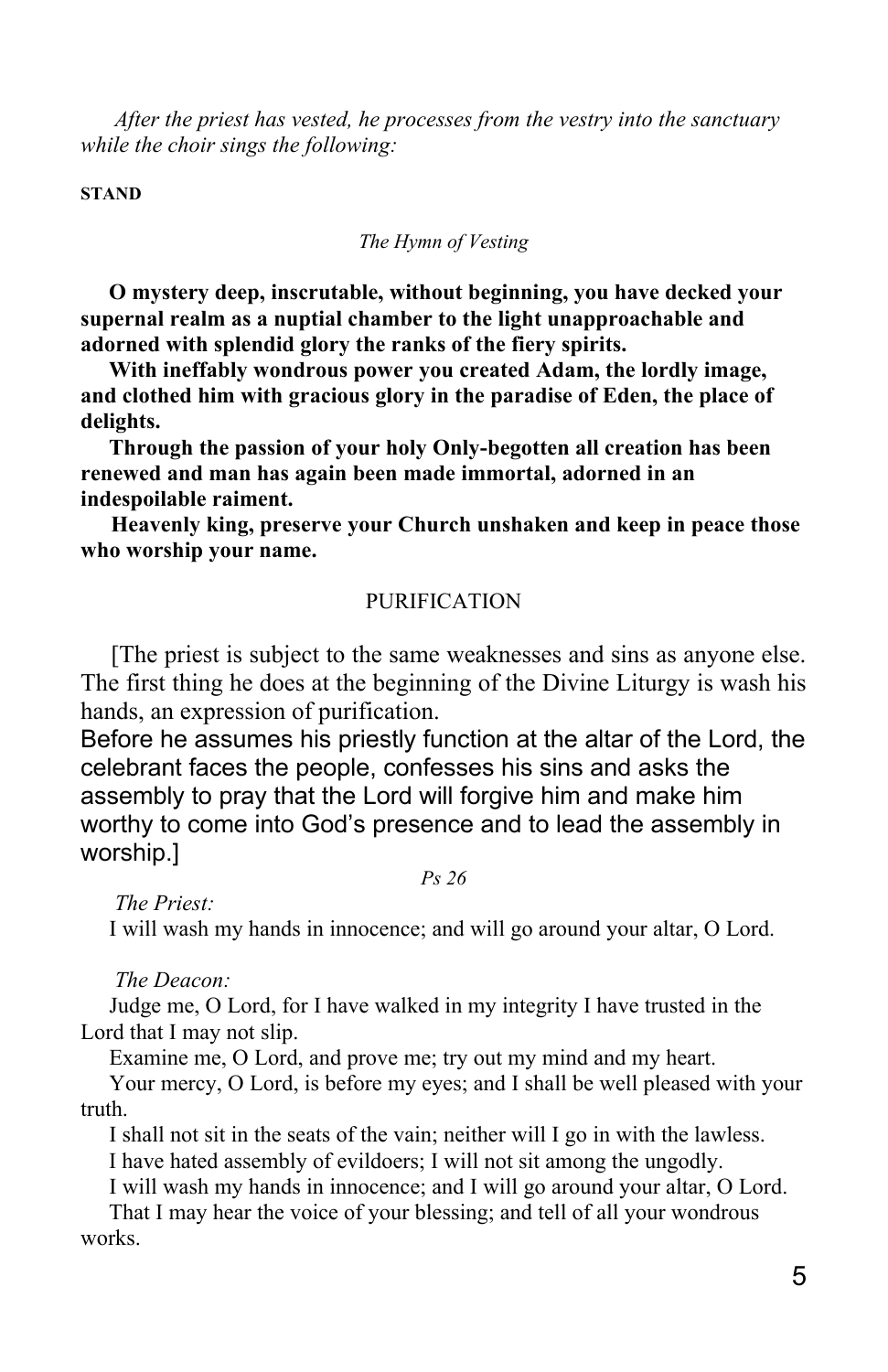Lord, I have loved the beauty of your house; and the place your glory dwells.

 Destroy not my soul with the ungodly; nor my life with those who shed blood;

Whose hands are in iniquity, and whose right hand is full of bribes.

As for me, I have walked innocently; deliver me, O Lord, and be merciful to me.

 My foot shall stand aright; in the great congregations I will praise you. Glory to the Father and to the Son and to the Holy Spirit, Now and always and unto the ages of ages. Amen.

### *The Priest:*

 **By the intercession of the holy Mother of God, O Lord, receive our supplications and save us.**

### *The Deacon:*

**Let us hold the holy Mother of God and all the saints as intercessors with the Father in heaven, that he may be pleased to have mercy and compassion on us, his creatures, and save us. Almighty Lord, our God, save us and have mercy on us.**

### *The Priest:*

**Lord, receive, our supplications through the intercession of the holy Mother of God, the immaculate bearer of your only-begotten Son, and by the supplications of all your saints. Hear us, Lord, and have mercy on us; forgive, expiate and remit our sins; make us worthy to give you thanks and to glorify you together with the Son and the Holy Spirit, now and always and unto the ages of ages. Amen.**

#### *Confession*

 **I confess before God and before the holy Mother of God and before all the saints and before you (fathers and brothers), all the sins that I have committed; for I have sinned in thought, word and deed and with all the sins that men commit. I have sinned, I have sinned; I pray you, ask of God forgiveness for me.**

 *If there is a priest present he will answer, but if not, those standing by will answer:*

**May God the almighty have mercy on you and grant you forgiveness of all your transgressions of the past and the present. May he deliver you from those that are to come, confirm you in all good works, and give you rest in the life of the age to come. Amen.**

### *The Priest:*

**May God, who loves mankind, also set you free and may he remit**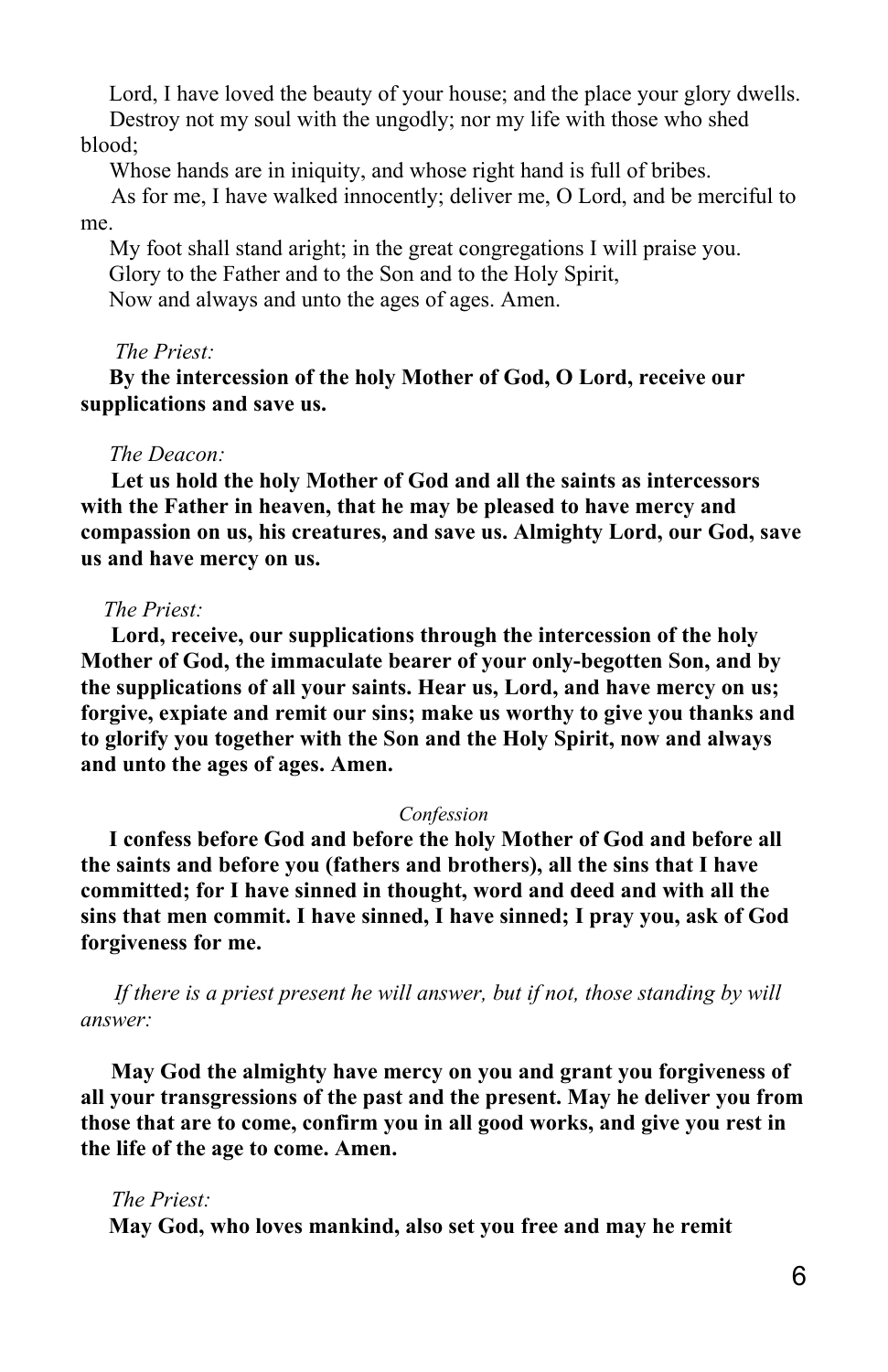**all your transgressions. May he give you time to repent and to do good works. May he also direct your life in the time to come by the grace of the Holy Spirit, the mighty and the merciful, and to him be glory forever. Amen.**

 *The Altar Servers:*  **Remember us also before the immortal Lamb of God.**

 *The Priest:*  **You will be remembered before the immortal Lamb of God.**

 *The Altar Servers:*

*Ps 100*

 **Make a shout to the Lord, all lands; serve the Lord with gladness. Enter into his presence with joy; know that he is the Lord our God. It is he who made us and we were not by ourselves; we are his people and the sheep of his pasture.**

 **Enter into his gates with thanksgiving; and into his courts with praise. Be thankful to the Lord; and bless his name.**

 **The Lord is gracious, his mercy is everlasting; and his truth endures from generation to generation.**

 **Glory to the Father and to the Son and to the Holy Spirit, Now and always and unto the ages of ages. Amen.**

# *The Deacon:*

 **Through the holy Church let us beseech the Lord that through her he may deliver us from sin and may save us by the grace of his mercy.**

 **Almighty Lord our God, save us and have mercy on us.**

*The Priest:*

 **In the midst of this temple, Lord, and before these holy signs and before this holy place that hold God up to us and are made resplendent, we bow down in awe and worship; we glorify your holy, wondrous and triumphant lordship, and we offer praise and glory to you with the Father and with the Holy Spirit, now and always and unto the ages of ages. Amen.**

 *And going up to the altar, the priest says with the deacon:*

 *Ps 43*

 **I will go in before the altar of God; to God who makes my youth joyful.**

**Judge me, O God; do justice to me in my trial.**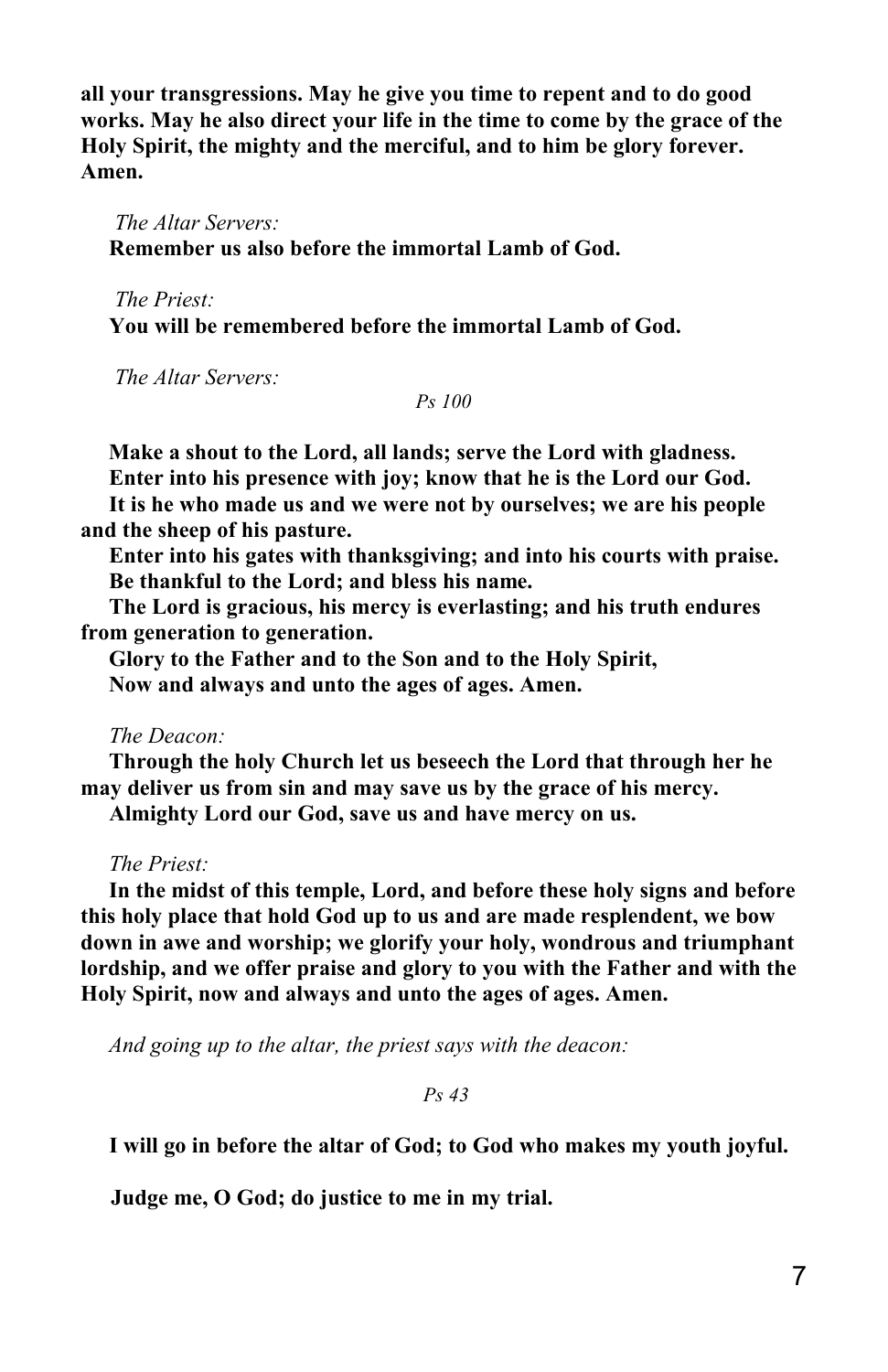**Deliver me from a generation that is not holy; from a sinful and deceitful person.**

 **You, God, are the giver of my strength; why have you forgotten me? Why do I go sadly while my enemy oppresses me?**

 **Send out, O Lord, your light and your truth that they may lead me and bring me to your holy mountain and to your tabernacle.**

 **I will go in before the altar of God; to God who makes my youth joyful. I will give thanks to you with praises, O God my God.**

 **Then why are you grieved, O my soul, and why do you trouble me? Hope in God, give thanks to him; the deliverer of my countenance is God.**

 **Glory to the Father and to the Son and to the Holy Spirit,**

 **Now and always and unto the ages of ages. Amen.**

 *The Deacon:*

**Again in peace let us beseech the Lord.**

 **Let us bless the Father of our Lord Jesus Christ, who has made us worthy to stand in this place of praise and to sing spiritual songs.**

 **Almighty Lord our God, save us and have mercy on us.**

### *The Priest:*

 **In this dwelling of holiness, this place of praise; in this habitation of angels, this place of the expiation of mankind; before these holy signs and the holy place that hold God up to us and are made resplendent, we bow down in awe and worship. We bless and glorify your holy, wondrous and triumphant lordship and, together with the heavenly hosts, we offer blessing and glory to you with the Father and the Holy Spirit, now and always and unto the ages of ages. Amen.**

### **SIT**

*If the celebrant is a bishop, the choir sings "O Chosen of God" while the bishop is inaudibly saying the prayer to the Holy Spirit. But if the celebrant is a priest, the curtain is closed and the choir sings a melody proper to the day.*

> *St. Gregory of Narek Prayers of the Divine Liturgy to the Holy Spirit*

> > *(Lamentations, Elegy 33)*

Almighty, beneficent, lover of humankind, God of all, maker of things seen and unseen, savior and restorer, provident and peacemaker, O mighty Spirit of the Father, we implore you with open arms and pray, sobbing, in your aweinspiring presence.

We draw near with much trembling and utmost trepidation to offer first this intelligible sacrifice to your inscrutable power, as One who shares the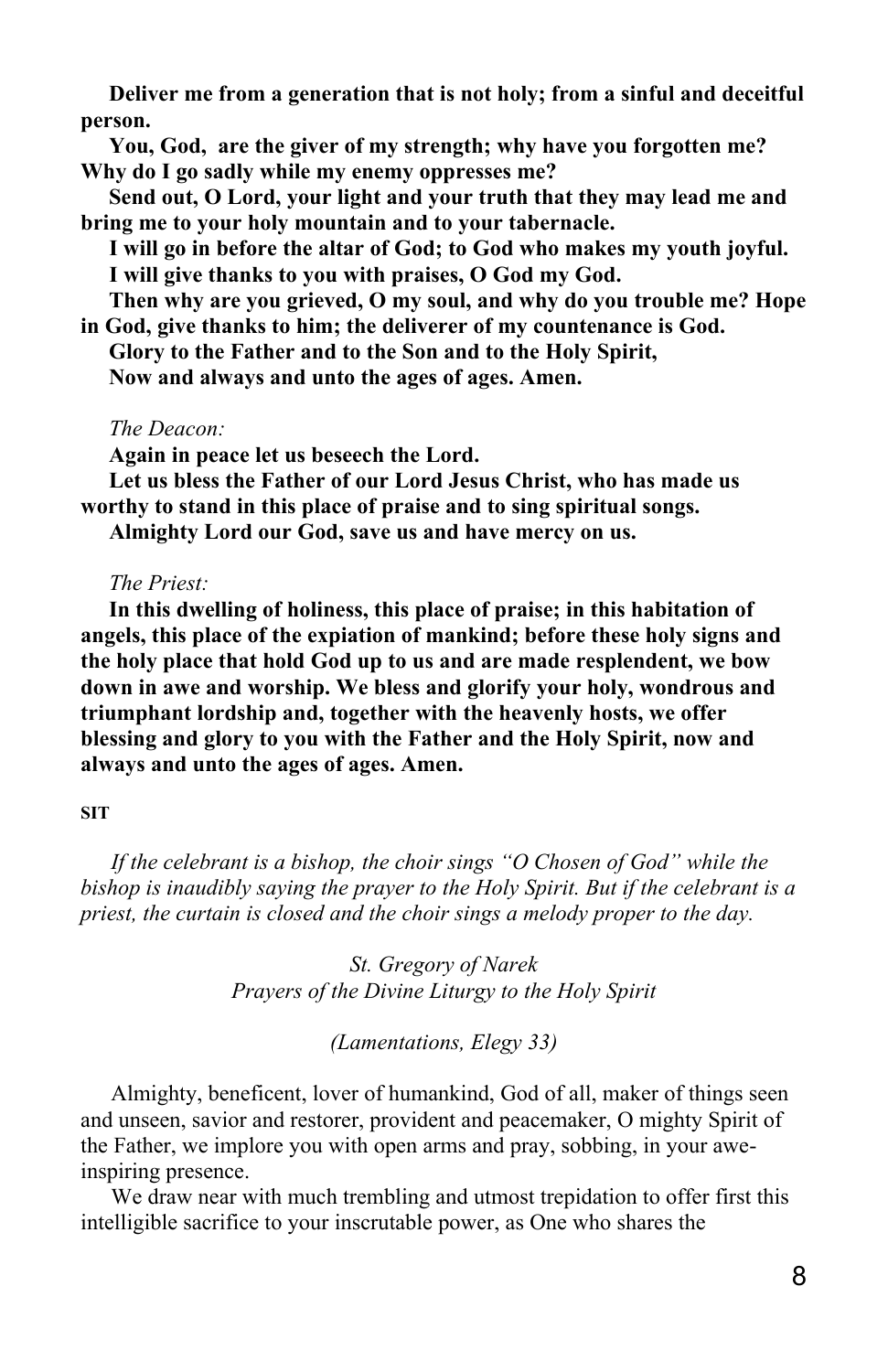inalienable honor of the Father in reign, in glory and in creation; to you, the searcher of the hidden depths of the mysteries of the most perfect will of the Father of Emmanuel, who sends you and who is the Savior, the Giver of life and the Creator of all.

Through you the three persons of the One Godhead were made known to us, O incomprehensible One who is recognized as one among them. In you and through you the early descendents of the patriarchal family, called seers, recounted in plain language the things past and the things to come, those that had happened and those that are yet to happen. O Spirit of God, by having proclaimed yourself through Moses as the one moving over the waters, boundless power that you are, and by your overwhelming, encircling care, brooding and protecting the newly-born under your wings with compassion, you made known the mystery of the baptismal font.

In the pattern of the archetype, before constructing the pliable substance with its final covering, you formed in lordly fashion, O Mighty one, the complete natures of all things out of nothing, of all beings, of all existences out of no existence. Through you shall all these your creatures be renewed at the resurrection, in that time which is the last day of this life and the first day in the land of the living. The first-born Son, being your kin and of the same essence of the Father, obeyed you also with oneness of will, as he did his Father. While in our likeness, he proclaimed you as true God, equal and consubstantial to his mighty Father. He declared blasphemy against you to be unforgivable and he stopped the impious mouths of those who rebel against you, as of those who fight against God, though he forgave blasphemy against himself, the righteous and the spotless one, finder of all, who was betrayed for our sins and rose for our justification.

Glory to him through you, and praise to you with the Father almighty, unto the ages of ages. Amen.

I shall go on repeating in the same sequence of words until the certainty in the upward contemplation of light is miraculously revealed, stirring us to proclaim anew the good news of ever more peace.

We beseech and implore you with tearful sighs from our utmost being, O glorified Creator, incorruptible and uncreated, eternal and compassionate Spirit, who with unutterable implorations intercede for us with the merciful Father. You keep the saints, you cleanse the sinners and you make them temples of the living and life-giving will of the exalted Father.

Deliver us now from all unclean deeds that are not proper for those in whom you dwell, and may the shining light of your gifts not be extinguished within the reflective eyes of our understanding, for we have learned that you do unite with us in prayer and in commendable lives that are offered as incense.

And inasmuch as one of the Trinity is being offered and another accepts the sacrifice, pleased with us through the reconciling blood of his First-born, so may you also accept our supplications and prepare us to be honored dwellings,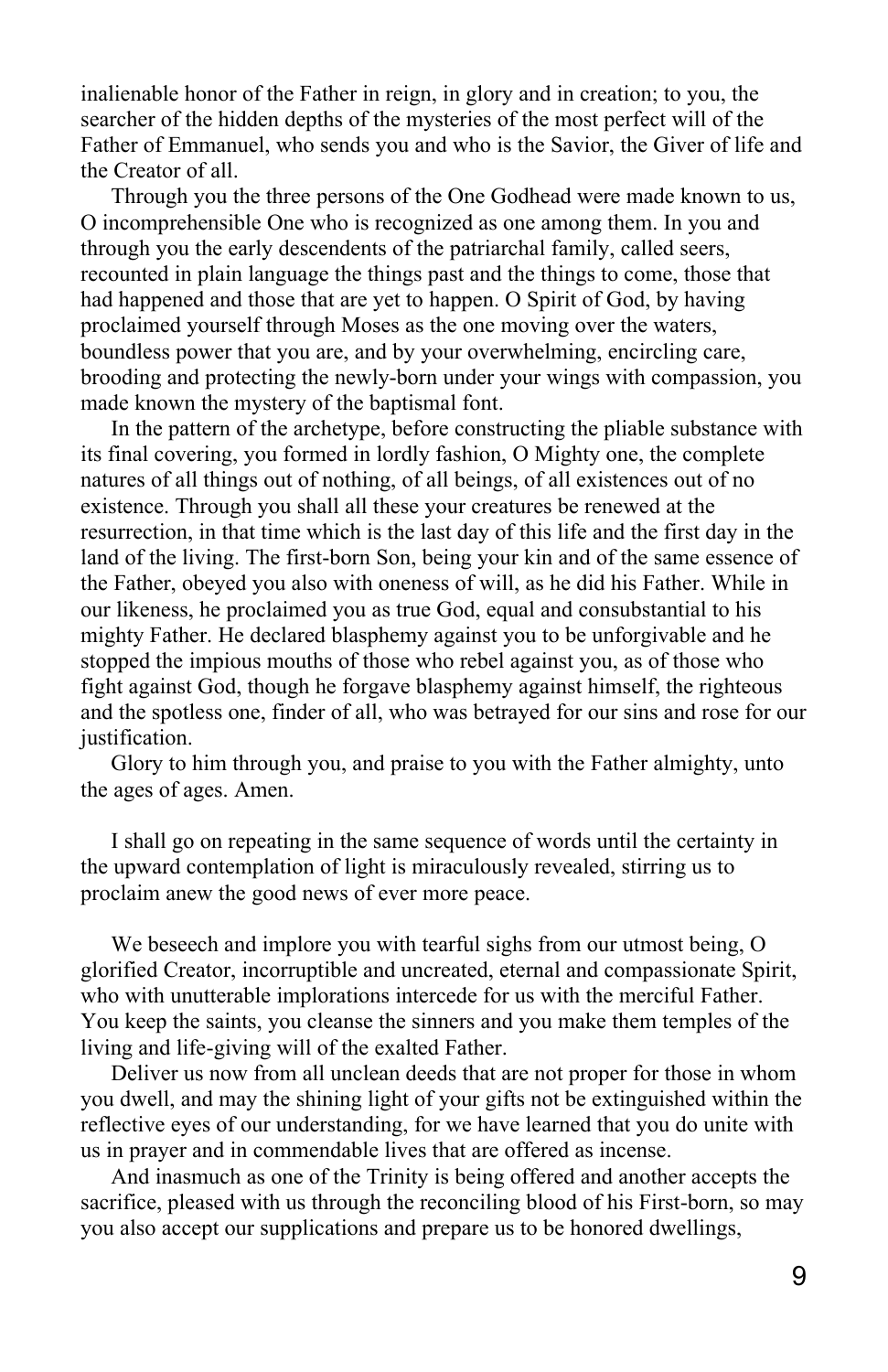always ready to partake worthily of the heavenly Lamb, to receive without the sentence of condemnation this manna of life eternal, of the new deliverance.

And may our faltering be consumed by this fire, as that of the Prophet was consumed by the live burning coal offered to him with the tongs, so that in everything your mercy may be proclaimed, as the loving kindness of the Father was proclaimed through the Son, who brought the prodigal son back to the paternal inheritance and led the harlots into the heavenly kingdom, that blessed realm of the righteous.

Yes, indeed! I too am one of them. Receive me also with them as one who is in need of much of that love for humankind, as one who is saved by your grace and redeemed by the blood of Christ; so that your divinity may be made known to all and in all, being glorified with the Father, equal in honor, one in will and one in lordship most praised.

#### *The Choir:*

 **Chosen of God, O blessed holy priest, you resemble Aaron and Moses the Prophet, who prepared the garments which Aaron always wore.**

**He fashioned the robe of linen woven of four elements; in scarlet, blue, gold, and purple. Threads upon threads were worked in. The first row was of carbuncle.**

**So now likewise Christ prepares you, our priest. When you enter into the holy tabernacle, remember therein those of us who have fallen asleep.**

 *The Deacon:* **Bless, Lord.**

#### *The Bishop:*

 **For yours is the compassion, the power, the loving kindness, the strength and the glory unto the ages.**

 *After these prayers the curtain is closed.*

### THE PRESENTATION OF THE GIFTS

[Behind the closed curtain the deacon presents unleavened bread and wine to the priest, who blesses them with the sign of the cross. The chalice and paten are then covered with a veil and set aside in a niche until after the Synaxis, the beginning of the Eucharist proper. Meanwhile, the altar servers light the altar candles and prepare for the procession.

When the curtain opens, the priest circles the sanctuary incensing the altars, the icons and the people, who venerate his hand cross and ask him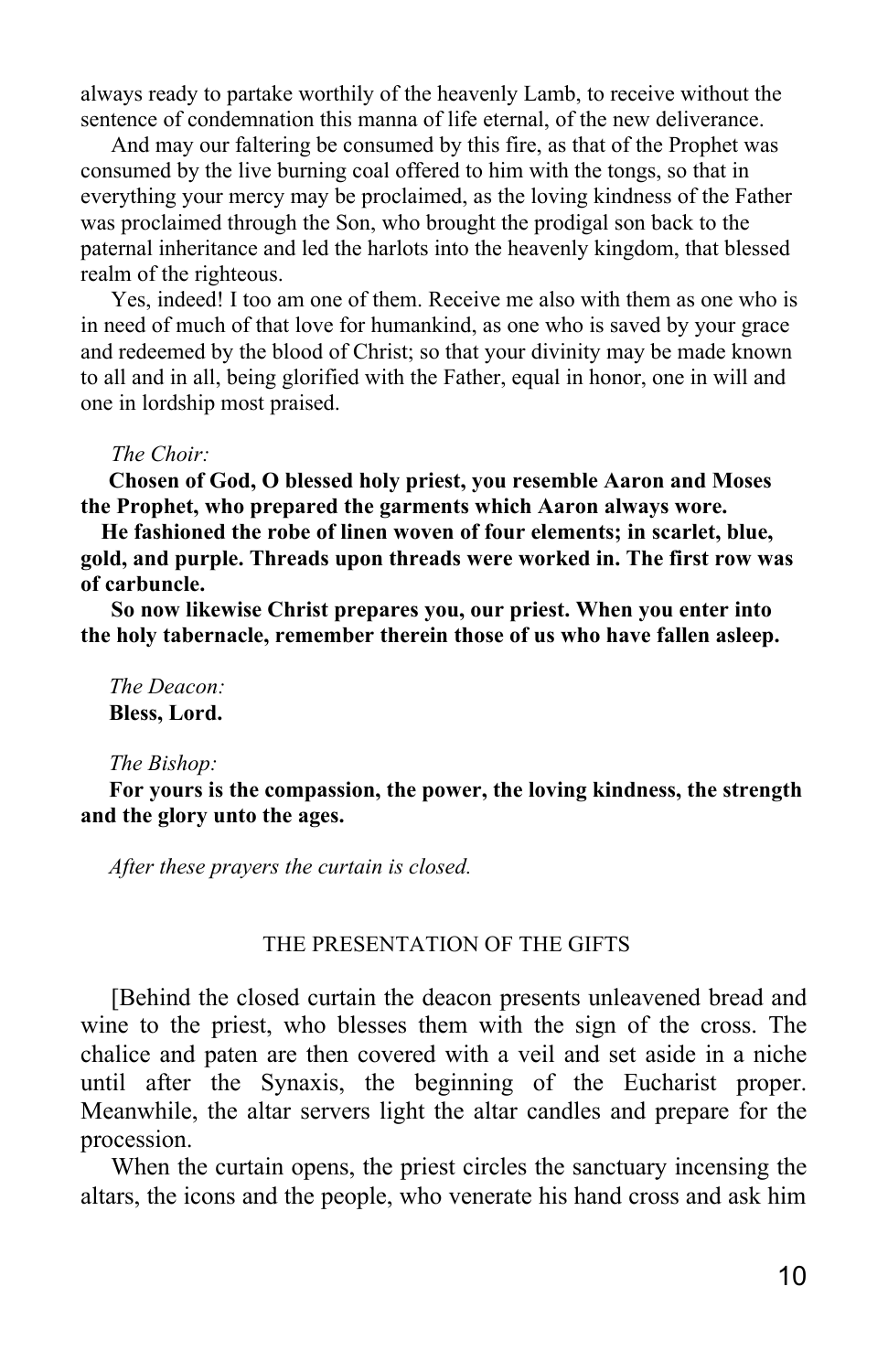to pray for them saying, "Remember me before the immortal lamb of God."]

 *Then the celebrant approaches the table of gifts by the altar and the protodeacon will offer him the bread, saying:*

Again in peace let us beseech the Lord.

Receive us, save us, and have mercy on us.

 *And the celebrant takes the bread in his hand, and making the sign of the cross over it, says:*

 Blessing and glory to the Father and to the Son and to the Holy Spirit, now and always and unto the ages of ages. Amen.

 *And he places the bread on the paten, saying:*

 Remembrance of our Lord Jesus Christ, who is seated on the throne not made with hands.

 He accepted the death of the cross for mankind. Bless, praise and exalt him for ever.

 *Then the protodeacon offers him the wine, saying:* Again in peace let us beseech the Lord: Receive us, save us, and have mercy on us.

 *And the priest makes the sign of the cross over the wine, saying:* Blessing and glory to the Father and to the Son and to the Holy Spirit, now and always and unto the ages of ages. Amen.

*Then taking the wine, he pours it crosswise into the chalice, saying:*

 In remembrance of the redeeming economy of our Lord God and Savior Jesus Christ;

 Through the fountain of whose blood flowing from his side all creatures have been renewed and made immortal.

Bless, praise and exalt him forever.

*And he says the following prayer of St. John Chrysostom.*

 O Lord our God, who sent our Lord Jesus Christ, the heavenly bread, the food of the whole world, to be savior and redeemer and benefactor, and to bless and to sanctify us; Bless now, Lord, also this presentation and receive this upon your heavenly altar.

 Be mindful as the beneficent one, and the lover of mankind, both of those who offer it and of those for whom it is offered and keep us without condemnation in the priestly service of your divine mysteries. For holy and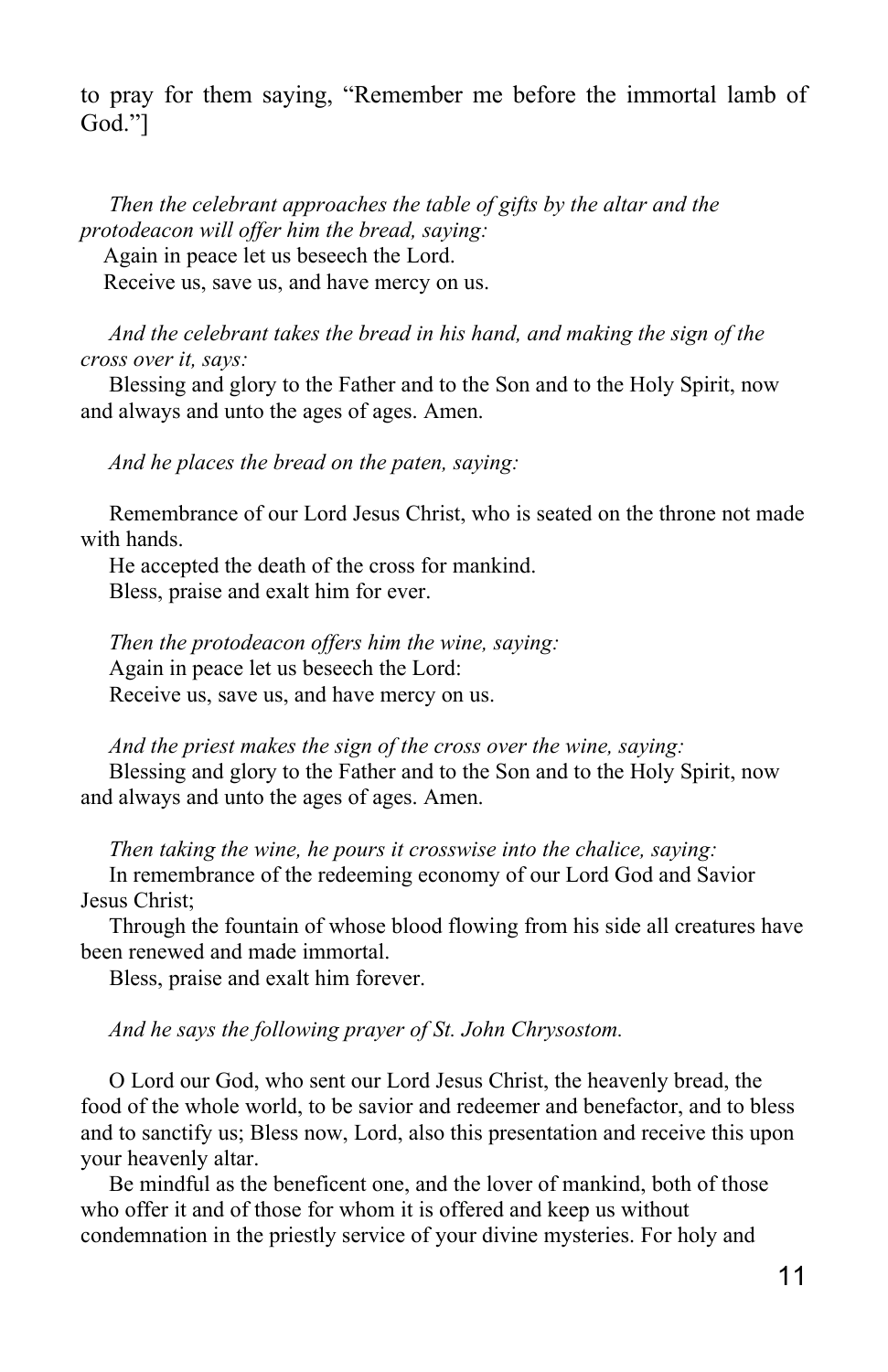glorious is the most honorable majesty of the glory of the Father and of the Son and of the Holy Spirit, now and always and unto the ages of ages. Amen.

*Ps 93*

 The Lord has reigned, he is clothed with majesty; the Lord is clothed, he has girded himself with strength.

 He established the world so that it could not be moved; your throne has been ready; you are from the beginning to everlasting.

 The rivers have lifted up, O Lord, the rivers have lifted up their voices; the rivers shall rise in their courses.

From the voice of many waters the waves of the sea became wonderful;

Lord, you on high are wonderful; We greatly trusted your testimonies.

Holiness befits your house, O Lord, for length of days.

Glory to the Father and to the Son and to the Holy Spirit.

Now and always and unto the ages of ages. Amen.

*Then he makes the sign of the cross over the gifts, saying three times:*

### *Lk 1:35*

 The Holy Spirit will come upon you and the power of the Most High will overshadow you.

 *And the priest offers incense, saying:*

I offer incense before you, Christ, for a spiritual fragrance. Receive it for a sweet-smelling fragrance into your holy, heavenly and intelligible place of offering.

 Send down on us in return the graces and the gifts of your Holy Spirit. And to you we offer glory with the Father and the Holy Spirit, now and always and unto the ages of ages. Amen.

*And the curtain is opened.*

# THE SYNAXIS (MIDDAY OFFICE) THE CENSING

 *And then censing, he comes down into the church together with the deacons, and going up again, he bows to the altar three times.*

# **STAND**

### *The Choir:*

 **Through the intercession of your virgin Mother accept the supplications of your servants, O Christ, who with your blood has made your holy Church more resplendent than the heavens. You have also appointed within**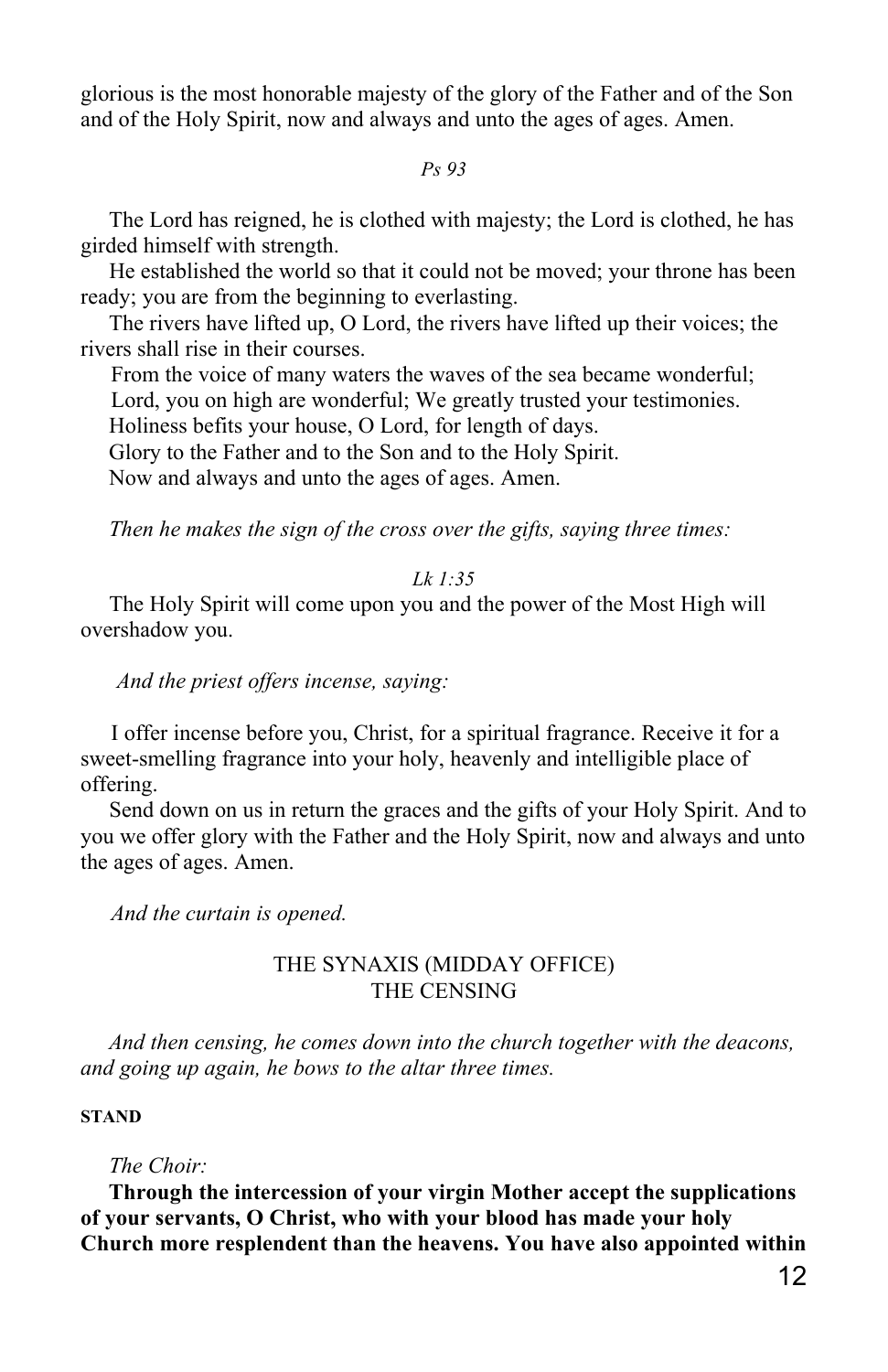**her, after the pattern of the heavenly hosts, the orders of apostles, prophets and holy teachers.**

 **This day we, classes of priests, deacons, clerks and servers here assembled, offer incense before you, O Lord, as Zachariah did of old. Accept from us our prayers with offerings of incense, like the sacrifice of Abel, of Noah and of Abraham. Through the intercession of your supernal hosts maintain ever unshaken the throne of Armenians.**

 *The Deacon:* **Bless, Lord.**

*The Priest:*

 **Blessed is the kingdom of the Father and of the Son and of the Holy Spirit, now and always and unto the ages of ages. Amen.**

 *And the choir sings the Introit [zhamamood] proper to the day. On Sundays:*

**Only-begotten Son and Word of God and Being immortal, who deigned to take body through the holy Mother of God and Ever-Virgin.**

 **You, unchangeable, became man and you were crucified, O Christ our God, and you trampled down death by death.**

 **You, one of the Holy Trinity, are equal in glory with the Father and the Holy Spirit; save us.**

 *The Deacon:*

 **Again in peace let us beseech the Lord. Receive us, save us, and have mercy on us. Bless, Lord.**

*The Priest:*

 **Blessing and glory to the Father and to the Son and to the holy Spirit, now and always and unto the ages of ages. Amen.**

 **Peace to all.**

*The Choir:*  **And with your spirit.**

*The Deacon:*  **Let us bow down to God.**

*The Choir:*  **Before you, O Lord.**

*The Priest:*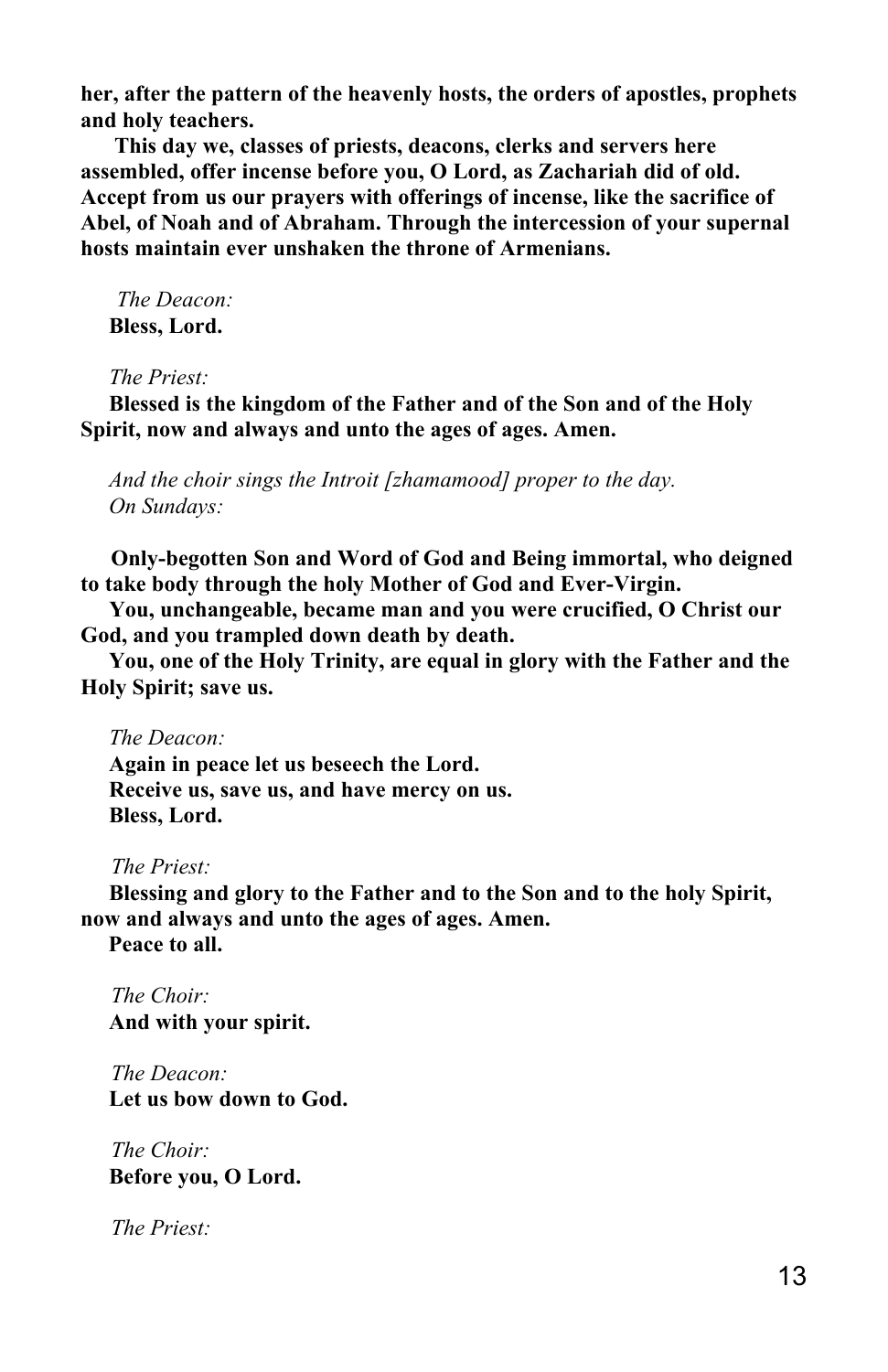**O Lord our God, whose power is inscrutable and whose glory incomprehensible, whose mercy is beyond measure and compassion infinite, according to your abundant love of mankind, look down upon this your people and upon this holy temple and make abundant your mercy and your compassion to us and to those who pray with us. For to you is befitting glory, dominion and honor, now and always and unto the ages of ages. Amen.**

 *And the choir will chant the Midday Psalm and the Midday Chant proper to the day.*

### *The Priest:*

 Lord our God, save your people and bless your inheritance, preserve the fullness of your Church. Sanctify those who have come to greet in love the beauty of your house. Glorify us by your divine power and forsake not us who have put our trust in you. For yours is the might and the power and the glory unto the ages. Amen.

Peace to all.

 You who have taught us all to pray in common and with one accord and have promised to grant the requests of two or three agreeing together in your name, fulfil now the petitions of your servants as may be expedient for them, granting us in this world knowledge of your truth and in the world to come life everlasting. For you are God beneficent and you love mankind and to you is befitting glory, dominion and honor, now and always and unto the ages of ages. Amen.

### **THE GOSPEL PROCESSION**

[The elevation of the Gospel book and the procession with it around the altar expresses our belief that the Gospel is the Word of God. The Gospel's authority is so vast that in reading it, we encounter not only Christ's words, but Christ the Lord himself. To him we sing the ancient Christian hymn of the Three Holies, *Soorp Asdvadz,* proclaiming the one who rose from the dead to be "Holy God, holy and mighty, holy and immortal"

After *Soorp Asdvadz* the deacon leads the people in a litany of prayers "for peace for the whole world and stability of the holy church," and for various categories of people, living and deceased. The choir and people appeal to God after each petition saying, "Lord have mercy."]

*The Priest:*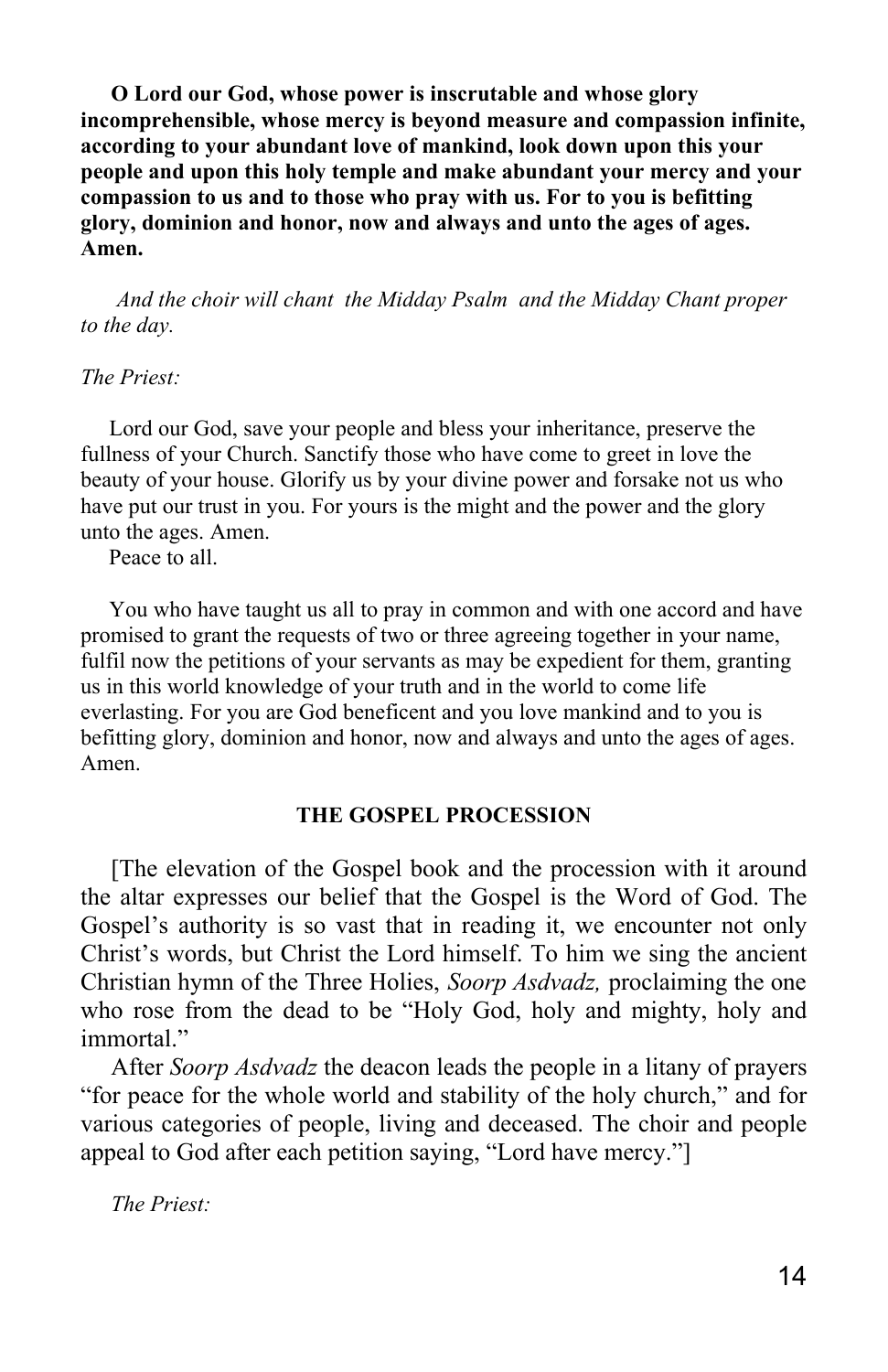Lord our God, you, who have established in the heavens the orders and the hosts of angels and archangels for the ministry of your glory, make now the holy angels also enter with our entrance and serve with us and glorify with us your goodness

**for yours is might and power and glory unto the ages. Amen.**

*The Deacons:* **Be attentive.**

*One of the deacons elevates the holy Gospel.*

*The Choir:*

*The Trisagion*

*For Eastertide and for Sundays of Resurrection:* **Holy God, holy and mighty, holy and immortal, Who rose from the dead, Have mercy on us.** *Repeat three times.*

*For Theophany and Transfiguration:* **Holy God, holy and mighty, holy and immortal, Who came and is to come, Have mercy on us.** *Repeat three times.*

*For Presentation, Pentecost and Assumption:* **Holy God, holy and mighty, holy and immortal, Who came and is to come, Have mercy on us.** *Repeat three times.*

*For the days of the Cross, of the Church, of Saints and of Fasting:* **Holy God, holy and mighty, holy and immortal, Who was crucified for us, Have mercy on us.** *Repeat three times.*

*The Priest:*

Holy God, you who rest in the saints and are praised with the thrice-holy cry of the seraphim; glorified by the cherubim and adored by all the heavenly hosts, you, who have brought all creatures into being out of nothing, made man after your own image and likeness, and have adorned him with every grace of yours, and have taught him to seek wisdom and prudence, and have not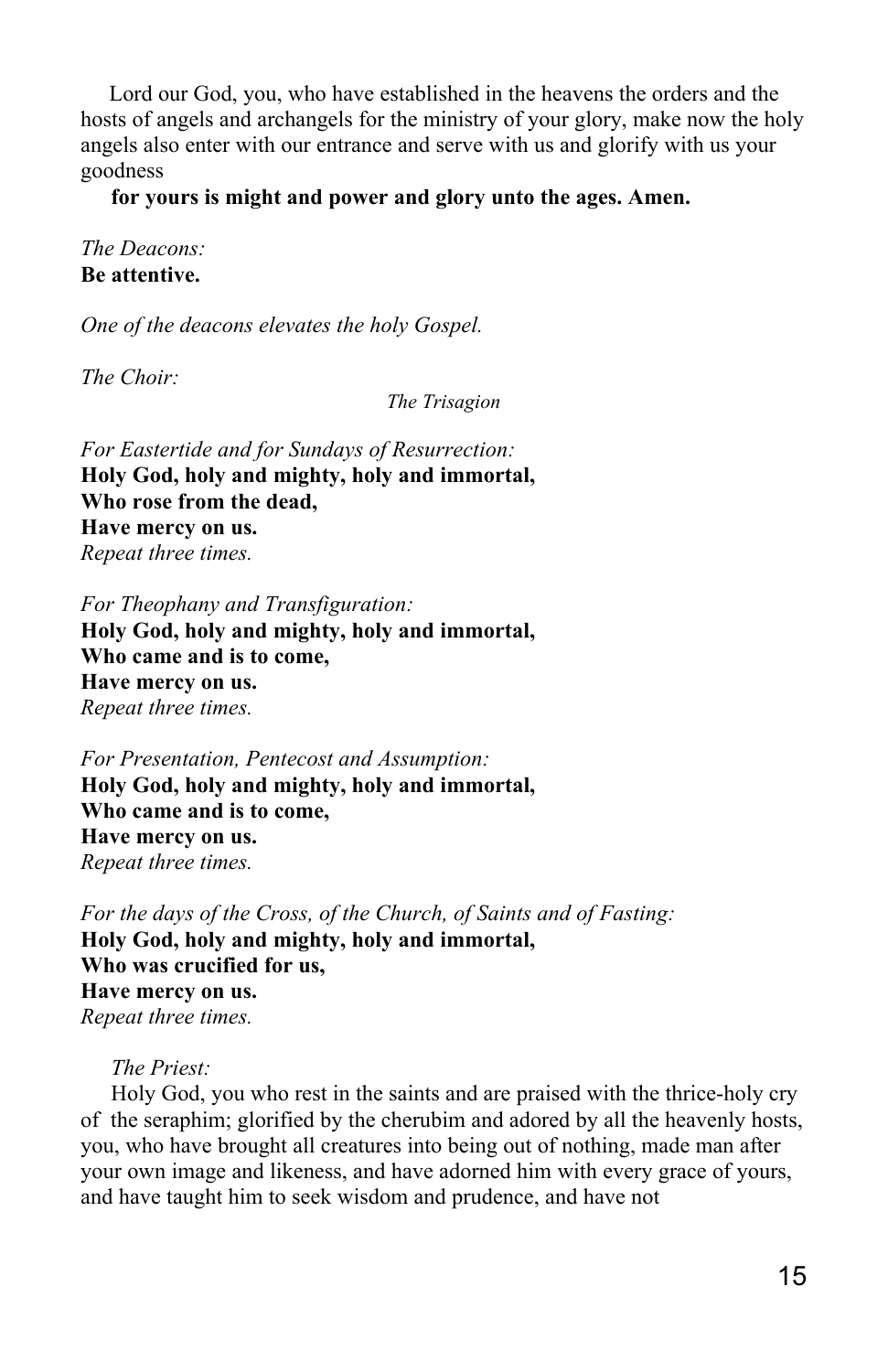neglected the sinner, but have laid upon him repentance to salvation. You have made us, your lowly and unworthy servants, worthy to stand at this hour before the glory of your holy altar and to offer the adoration and glory due to you.

Lord, accept from our mouths, sinners as we are, the thrice-holy hymn and keep us by your loving kindness; forgive us all our transgressions both voluntary and involuntary. Sanctify our souls, our minds and our bodies and grant that we may serve you in holiness all the days of our lives, through the intercession of the holy Mother of God and of all your saints, who through the ages have been well-pleasing to you. For you, O Lord our God, are holy and to you is befitting glory, dominion and honor, now and always and unto the ages of ages. Amen.

**SIT**

*The Deacon:*

**Again in peace let us beseech the Lord.** *The Choir:* **Lord, have mercy.**

**For the peace of the whole world and for the stability of the holy Church, let us beseech the Lord.**

*The Choir:* **Lord, have mercy.**

**For all the holy and orthodox bishops, let us beseech the Lord.** *The Choir:* **Lord, have mercy.**

**For the life of our Patriarch Lord \_\_\_\_ and for the salvation of his soul, let us beseech the Lord.**

*The Choir:* **Lord, have mercy.**

**For** *vartabeds***, priests, deacons, readers and the whole company of the children of the Church, let us beseech the Lord.** *The Choir:* **Lord, have mercy.**

**For pious and God-loving civil leaders and their armed forces, let us beseech the Lord.**

*The Choir:* **Lord, have mercy.**

**For the souls of those who are at rest and have fallen asleep in Christ in the true and right faith, let us beseech the Lord.**

 *The Choir:* **Be mindful Lord, and have mercy.**

**And again with one accord by our true and holy faith, let us beseech the Lord.**

*The Choir:* **Lord, have mercy.**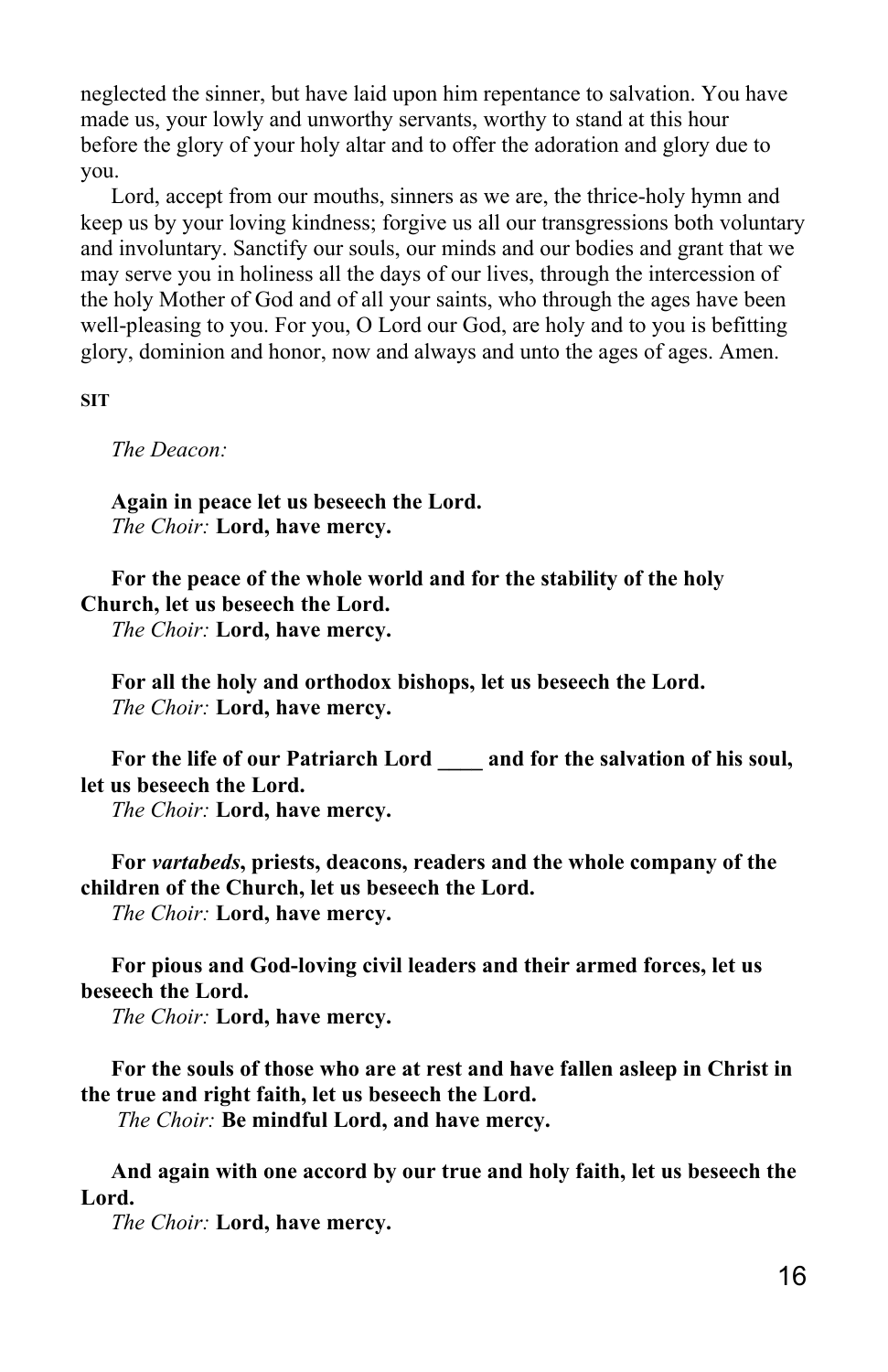**Let us commit ourselves and one another to the Lord God almighty.** *The Choir:* **To you, O Lord, we commit ourselves.**

**Have mercy on us, O Lord our God, according to your great mercy. Let us all say with one accord:**

 *The Choir:* **Lord have mercy; Lord have mercy; Lord have mercy.**

*The Priest:*

 Lord our God, accept the supplications of us your servants, made with open arms, and be merciful to us according to your great mercy. Send down your compassion on us and upon all your people, that await the abundant mercy which comes from you

**for you, being God, are merciful and you love mankind; and to you is befitting glory, dominion and honor, now and always and unto the ages of ages. Amen.**

### **READING OF THE SCRIPTURES**

[Passages from the Old and New Testament are read at every Divine Liturgy. The readings and the psalms that punctuate them are always associated with the liturgical feast or season.

The Gospel reading is the focus of this part of the Divine Liturgy. Just as in the Eucharist Christ comes to us in his Body and Blood, likewise during the Synaxis our Lord comes to us through his Word. This is clear from the announcement of the Gospel reading when the choir responds, "Glory to you, O Lord our God . . . God is speaking."

Chanting the Gospel is one of the traditional functions of the ordained deacon.]

 *After the readings, the deacon says:*  **Alleluia. Stand up.**

**STAND**

*The Priest:* **Peace to all.**

 *The Choir:*  **And with your spirit.**

 *A Deacon:*  **Listen attentively**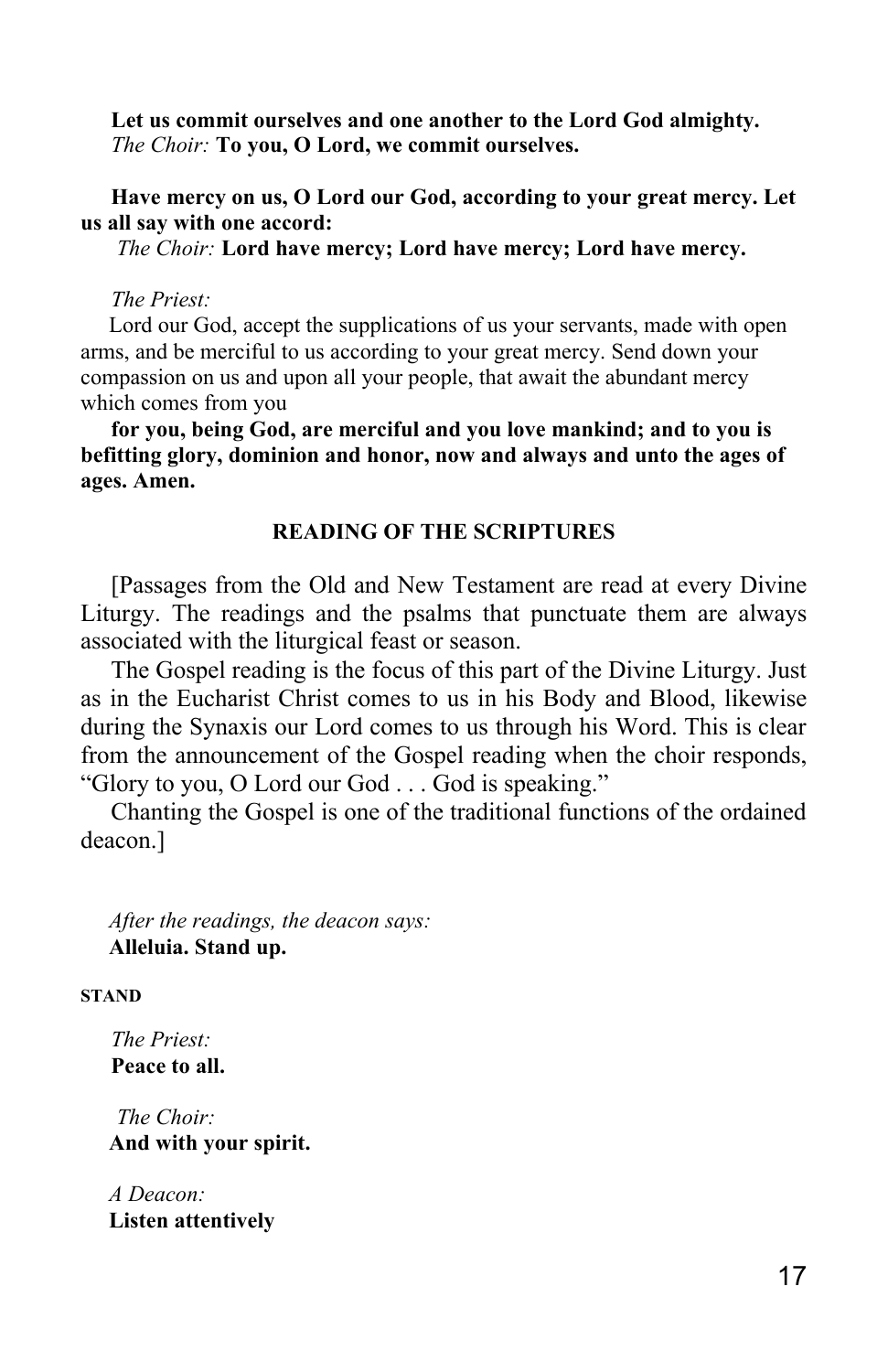*The Deacon:*  **to the holy Gospel of Jesus Christ according to (Matthew).**

*The Choir:*  **Glory to you, O Lord our God.**

*A Deacon:*  **Be attentive.**

*The Choir:*  **God is speaking.**

*And the Deacon chants the holy Gospel, at the end of which, all say:*  **Glory to you, O Lord our God.**

### THE PROFESSION OF THE FAITH

[This confession of faith was agreed upon by all the churches at the first ecumenical council held in 325 AD in the city of Nicea, near Constantinople. The Nicene Creed is solemnly chanted by all the people as an official declaration of the most important articles of the Church's doctrine. It is essential that all those who have assembled for the Divine Liturgy be of one theological mind. If our worship is to be truly the corporate act of Christ's body, the Church, then there can be no diversity of opinion regarding who God is, and who we are relative to him. This is what the Nicene Creed declares.

While reciting the Creed, the faithful join their hands together, thumbs crossed, a reminder of our unity in the orthodox faith.]

**We believe in one God, the Father almighty, maker of heaven and earth, of things visible and invisible.**

 **And in one Lord Jesus Christ, the Son of God, begotten of God the Father, only-begotten, that is of the substance of the Father.**

 **God from God, light from light, true God from true God, begotten and not made; of the same nature of the Father, by whom all things came into being in heaven and on earth, visible and invisible;**

 **Who for us men and for our salvation came down from heaven, took body, became man, was born perfectly of the holy virgin Mary by the Holy Spirit.**

**By whom he took body, soul and mind and everything that is in man, truly and not in semblance.**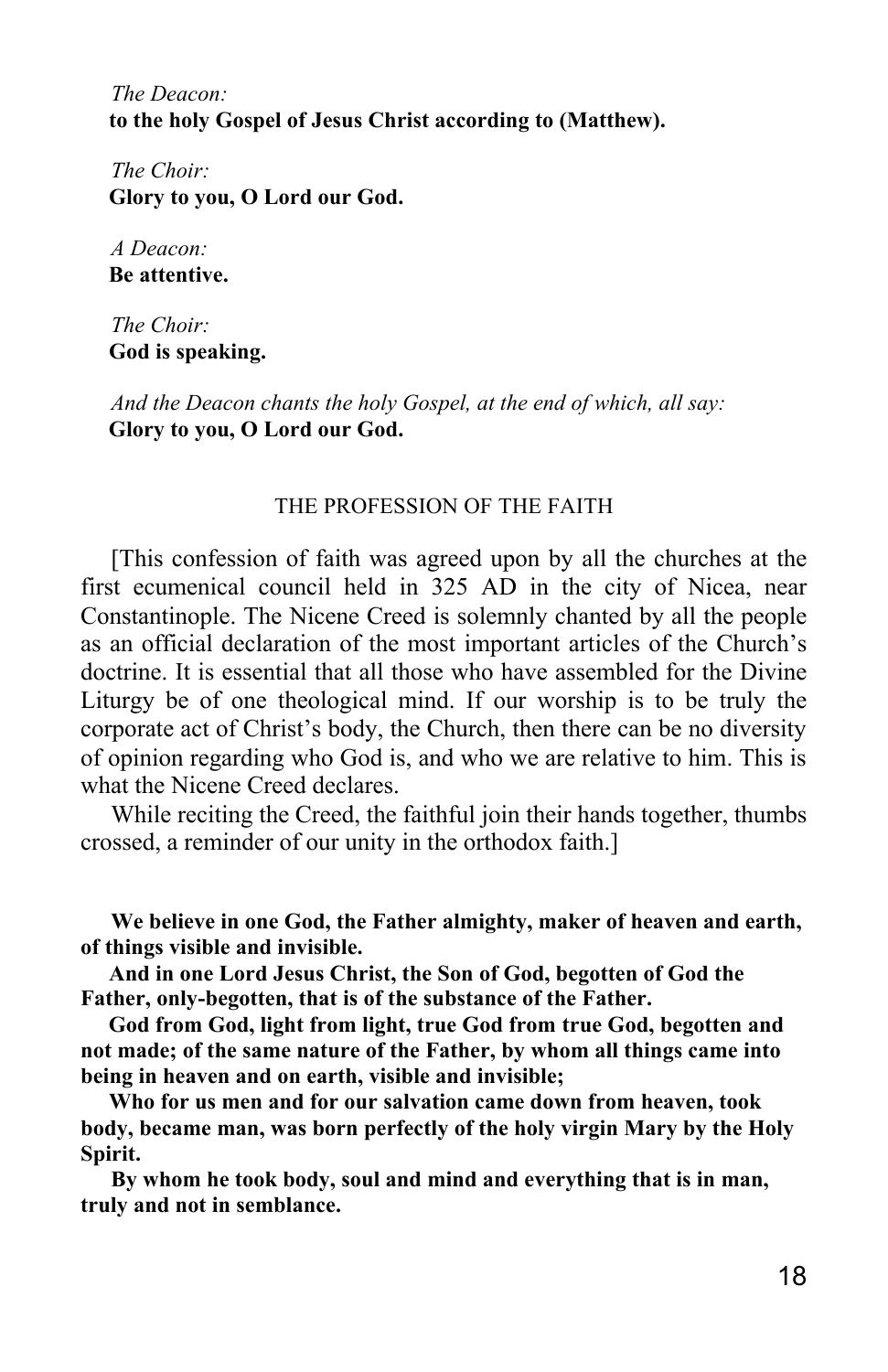**He suffered and was crucified and was buried and rose again on the third day and ascended into heaven with the same body and sat at the right hand of the Father.**

 **He is to come with the same body and with the glory of the Father to judge the living and the dead; of His kingdom there is no end.**

 **We believe also in the Holy Spirit, the uncreate and the perfect; who spoke through the Law and through the Prophets and through the Gospels;**

 **Who came down upon the Jordan, preached through the apostles and dwelled in the saints.**

 **We believe also in only one catholic and apostolic [holy] Church;**

 **In one baptism with repentance for the remission and forgiveness of sins;**

 **In the resurrection of the dead, in the everlasting judgment of souls and bodies, in the kingdom of heaven and in the life eternal.**

### *The Deacon:*

 **As for those who say there was a time when the Son was not, or there was a time when the Holy Spirit was not or that they came into being out of nothing; or who say that the Son of God or the Holy Spirit are of a different substance and that they are changeable or alterable, such do the catholic and apostolic holy Church anathematize.**

### *The Priest:*

**As for us, we shall glorify him who was before the ages, worshipping the Holy Trinity and the one Godhead, the Father and the Son and the Holy Spirit, now and always and unto the ages of ages. Amen.**

THE PRAYERS AFTER THE SCRIPTURE READINGS

#### *The Deacon:*

 **Again in peace let us beseech the Lord.**

 *The Choir:*  **Lord, have mercy.**

### *The Deacon:*

**Again in faith let us beseech and ask of our Lord God and Savior Jesus Christ, at this hour of service and prayers, that he may make them worthy of acceptance**. May the Lord hear the voice of our supplications; may he receive the requests of our hearts; may he forgive our trespasses and have mercy on us. May our prayers and requests at all times enter into the presence of his great majesty and may he grant us to labor in good works with one accord, in one faith and in righteousness, so that he may send down on us the gifts of his mercy.

 **May the Lord almighty save us and have mercy on us.**  *The Choir:* **Save us, Lord.**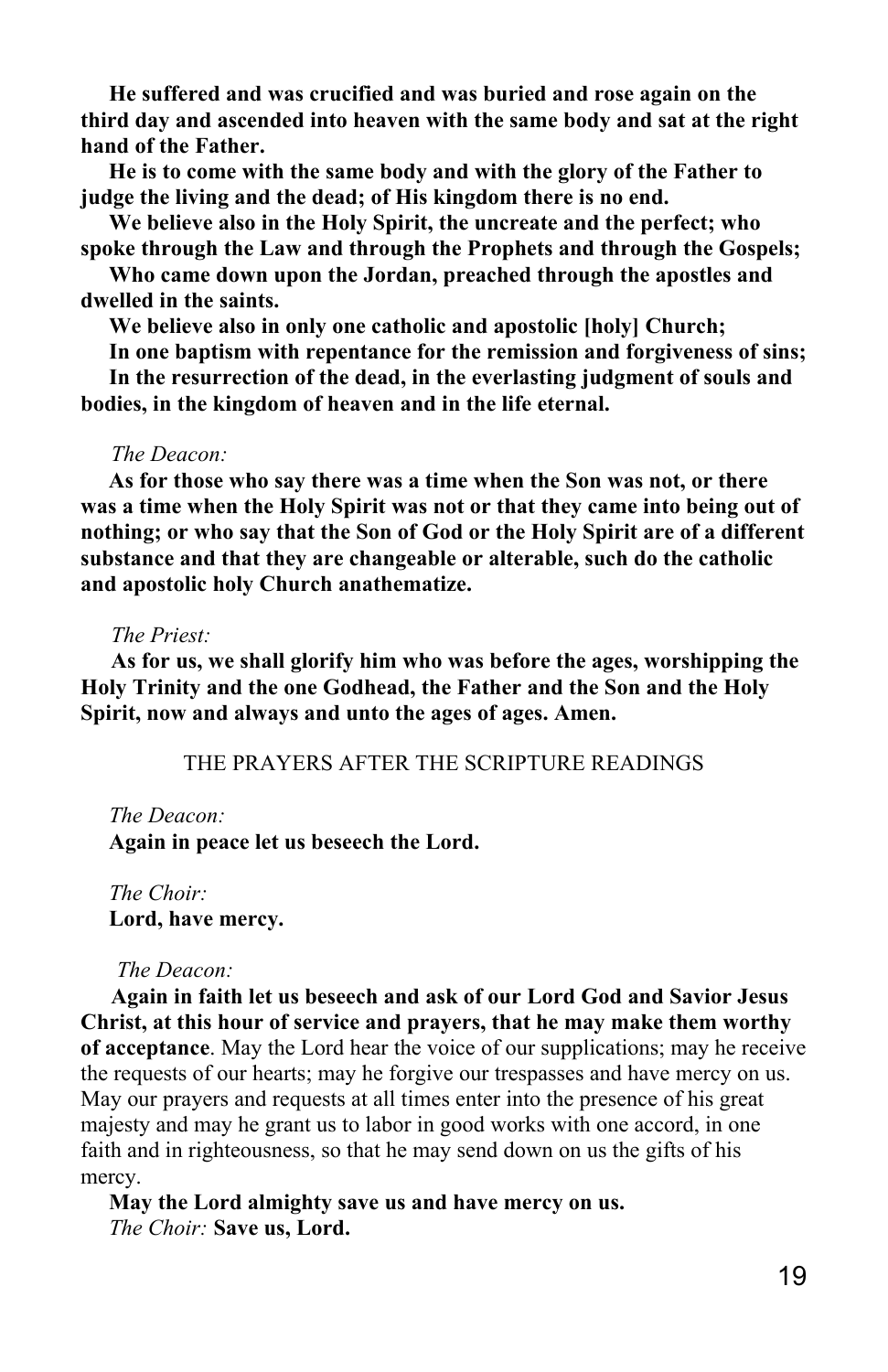**That we may pass the hour of this holy sacrifice and the day now before us in peace and in faith, let us ask of the Lord.**

*The Choir:* **Grant it, Lord.**

**The angel of peace to guard our souls, let us ask of the Lord.** *The Choir:* **Grant it, Lord.**

**The forgiveness and the remission of our transgressions, let us ask of the Lord.**

*The Choir:* **Grant it, Lord.**

**The great and mighty power of the holy Cross to help our souls, let us ask of the Lord.**

*The Choir:* **Grant it, Lord.**

**Again with one accord for our true and holy faith, let us beseech the Lord.**

*The Choir:* **Lord, have mercy.**

**Let us commit ourselves and one another to the Lord God almighty.** *The Choir:* **To you, O Lord, we commit ourselves.**

**Have mercy on us, O Lord our God, according to your great mercy. Let us all say with one accord:**

 *The Choir:* **Lord, have mercy. Lord, have mercy. Lord, have mercy.**

*The Priest:*

 Our Lord and Savior Jesus Christ, great in mercy and abounding in the gifts of your beneficence, you, who of your own will did endure at this hour the sufferings of the cross and of death on account of our sins, and did abundantly bestow the gifts of your Holy Spirit on the blessed apostles; make us also, Lord, we beseech you, sharers in your divine gifts, in the forgiveness of sins and in the reception of the Holy Spirit

**that we may be made worthy to give you thanks and to glorify you with the Father and with the Holy Spirit, now and always and unto the ages of ages. Amen.**

**Peace to all.**

 *The Choir:*  **And with your Spirit.**

 *The Deacons:*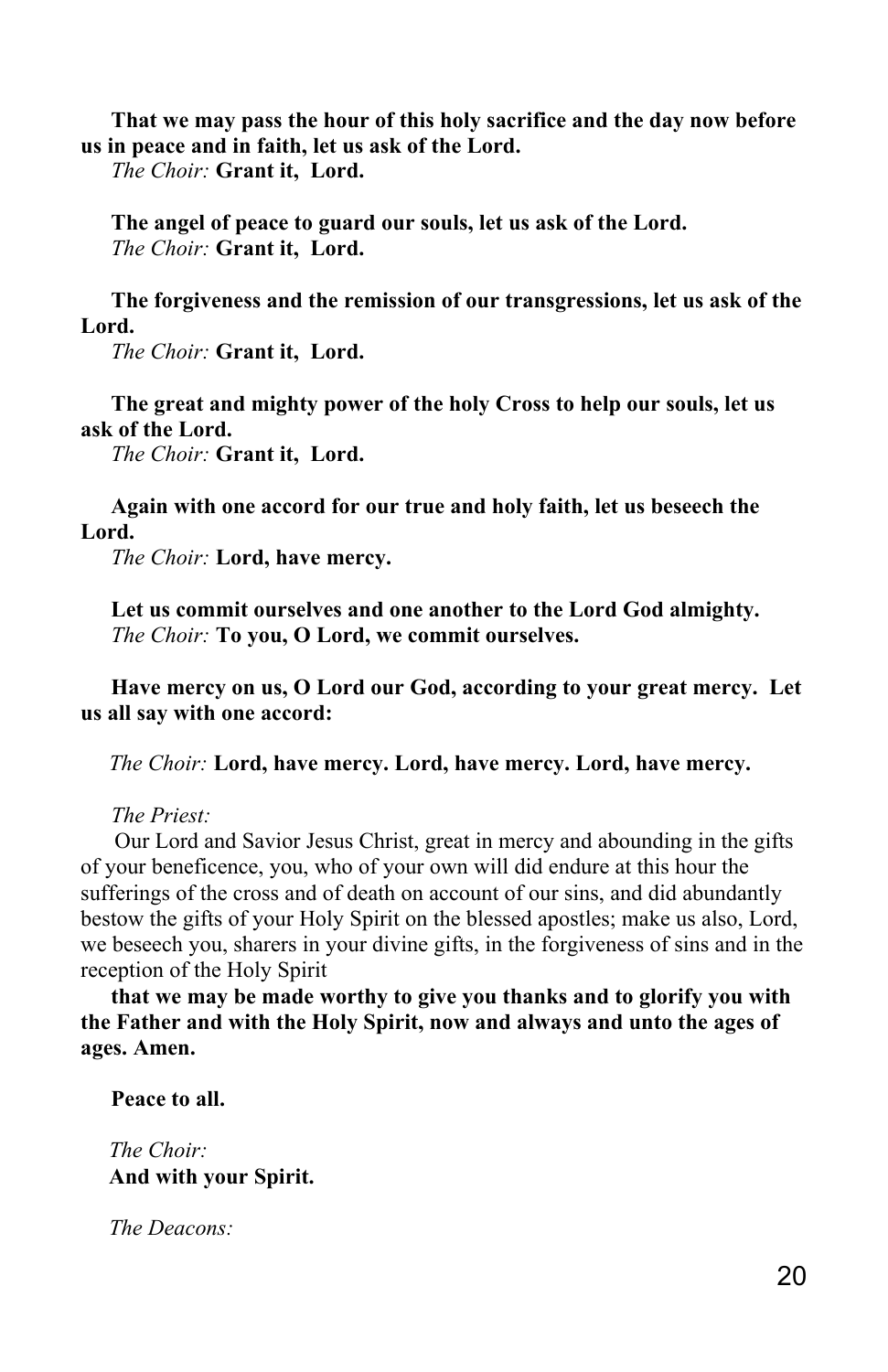**Let us bow down to God.**

 *The Choir:*  **Before you, Lord.**

 *The Priest:*

 **With your peace, Christ our Savior, which surpasses all understanding and speech, defend us and keep us fearless of all evil. Make us equal to your true worshippers, who worship you in spirit and in truth; for to the mostholy Trinity is befitting glory, dominion and honor, now and always and unto the ages of ages. Amen.**

**Blessed be our Lord Jesus Christ.**

 *The Choir:*  **Amen.**

 *The Deacon:*  **Bless, Lord.**

 *The Priest makes the sign of the cross over the people and says:*  **May the Lord God bless you all.**

 *The Choir:*  **Amen.**

 *After this, if the celebrant is a bishop, he takes off his omophorion, his mitre and his slippers. If he is a priest, he takes off his crown and his slippers.*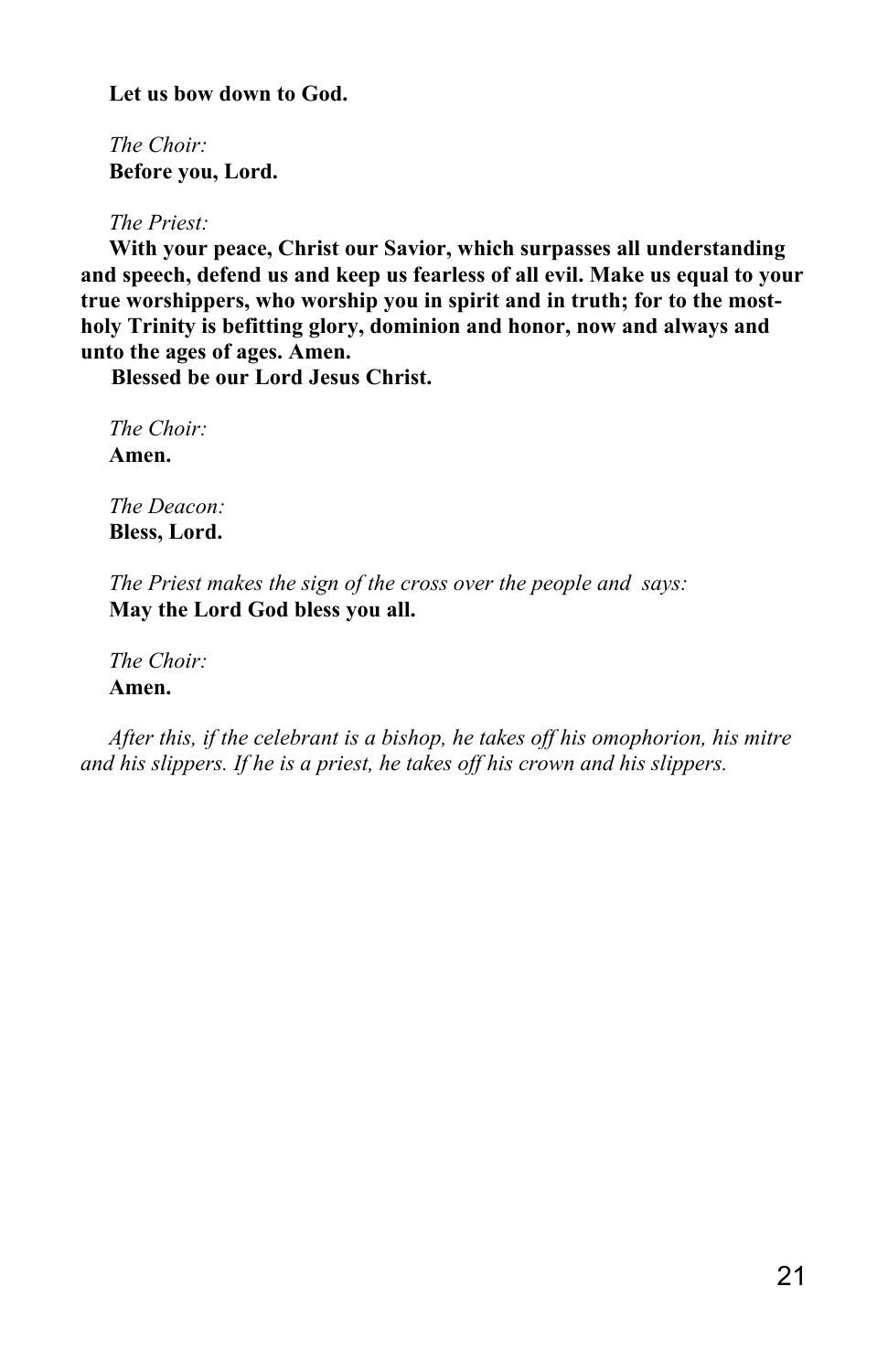# **THE EUCHARIST** THE TRANSFER OF THE GIFTS

[The priest's blessing marks the end of the Synaxis. The Eucharist proper, the heart of the Divine Liturgy, begins with the deacon's admonition to the unbaptized and the penitents. It is a reminder that participation in the Divine Liturgy—and membership in the Church—is a profound privilege.

At the Transfer of the Gifts, the deacon carries to the priest the veiled chalice containing bread and wine. They recite alternately verses from Ps 24. The procession and psalm anticipate the revelation of Jesus Christ, the "king of glory, the Lord of hosts" in the Eucharist. The hymns accompanying the procession recall the angels, who live to worship God continuously in heaven with their own special hymn of praise, "Holy, Holy, Holy" [Is 6:3, Rev 4:8]]

### **STAND**

### *The Deacon:*

 **Let none of the catechumens, none of little faith and none of the penitents or the unclean draw near to this divine mystery.**

### *The Choir:*

**The body of the Lord and the blood of the Savior are laid up before us. The heavenly hosts invisibly sing and say with unceasing voice: Holy, holy, holy, Lord of hosts.**

#### *The Deacon:*

 **Sing psalms to the Lord our God, readers, sing spiritual songs with a sweet voice.**

#### *The Choir:*

**With an angelic order you have filled, O God, your holy church. Thousands of thousands of archangels stand before you and myriads of myriads of angels minister to you, O Lord; yet you are well pleased to accept from men praises with the mystical song: Holy, holy, holy, Lord of hosts.**

 *Ps 19:6, 68:34, Hab 3:3.*

### *The Deacon:*

 In the sun has he set his tabernacle; and he comes forth as a bridegroom out of his chamber.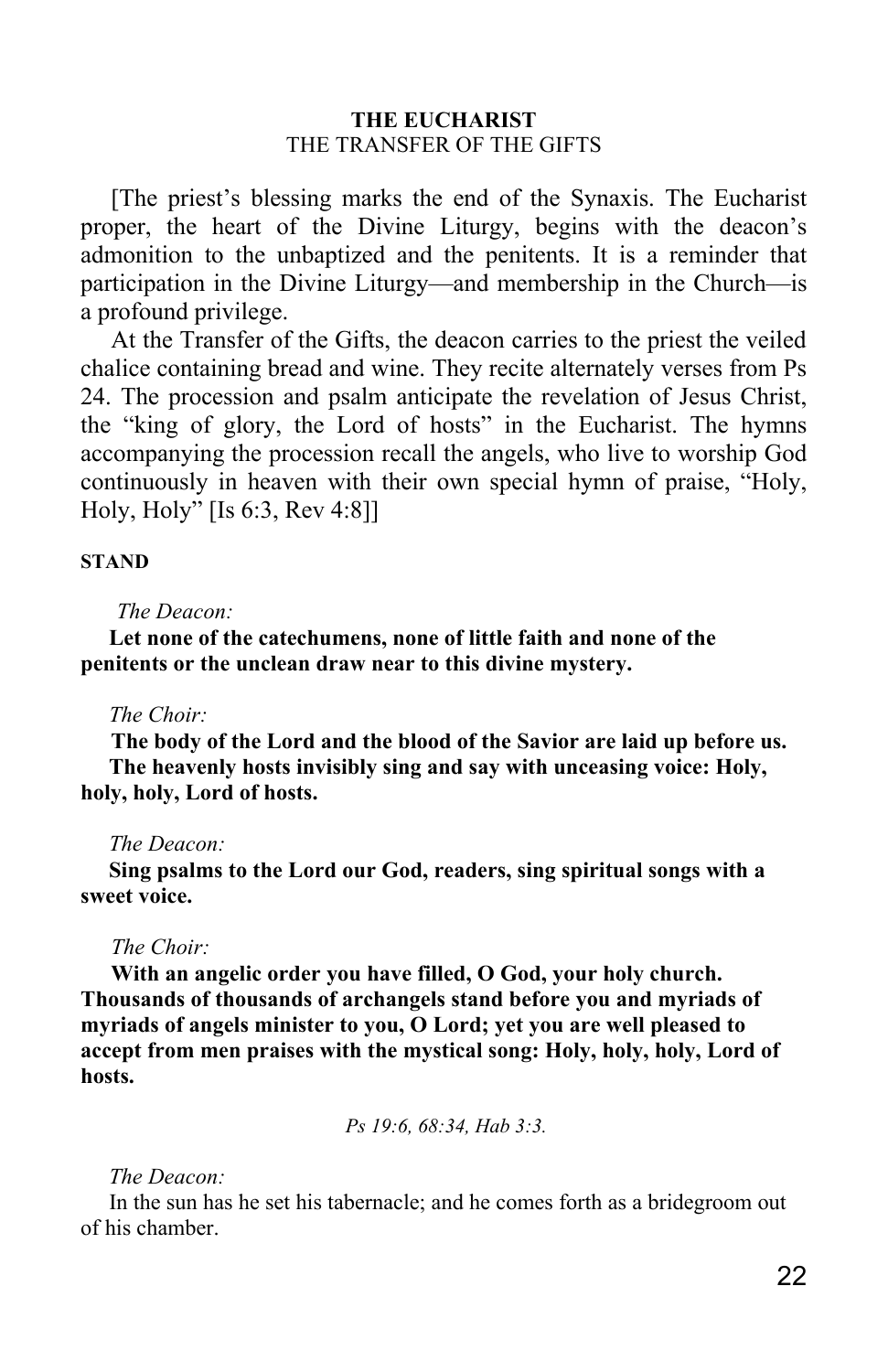*The Altar Servers:*

And he rejoices as a giant to run his course.

# *The Deacon:*

 Make a way for him who rides upon the heaven of heavens toward the east. God shall come from the south; and the holy One from mount Paran.

### *The Priest:*

 None of us who are bound by carnal passions and desires is worthy to approach your table or to minister to your royal glory; for to serve you is great and fearful even to the heavenly hosts.

 Yet through your immeasurable goodness, you, infinite Word of the Father, did become man and did appear as our high-priest; and as the Lord of all did commit to us the ministry of this priesthood and this bloodless sacrifice.

 For you are our Lord God, who rule over those who are of heaven and those who are of earth; who sit upon the cherubic throne, Lord of the seraphim and king of Israel; who alone are holy and dwell in the saints.

 I beseech you, who alone are good and ready to hear, look upon me, your sinful and unprofitable servant, and cleanse my soul and my mind from all the defilements of the evil one; and by the power of your Holy Spirit enable me, who have been clothed with the grace of this priesthood, to stand before this holy table and to consecrate your spotless body and your precious blood.

 Bowing down my neck to you, I entreat you, turn not your face from me and reject me not from among your servants; but make me worthy, your sinful and unworthy servant as I am, to offer these gifts to you.

 For you offer and you yourself are offered and you receive and you give, O Christ our God; and we give glory to you, together with your eternal Father and the most holy and beneficent Spirit, now and always and unto the ages of ages. Amen.

 *Then the holy Bread and the Cup of immortality are brought up by the deacons to the holy altar.*

*Ps 24: 7-10.*

*The Deacon:*

 **Lift up your gates, O princes; let the everlasting doors be lifted up, and the king of glory shall come in.**

### *The Priest:*

 **Who is the king of glory: The Lord strong in his power, the Lord mighty in battle?**

 *The Deacon:*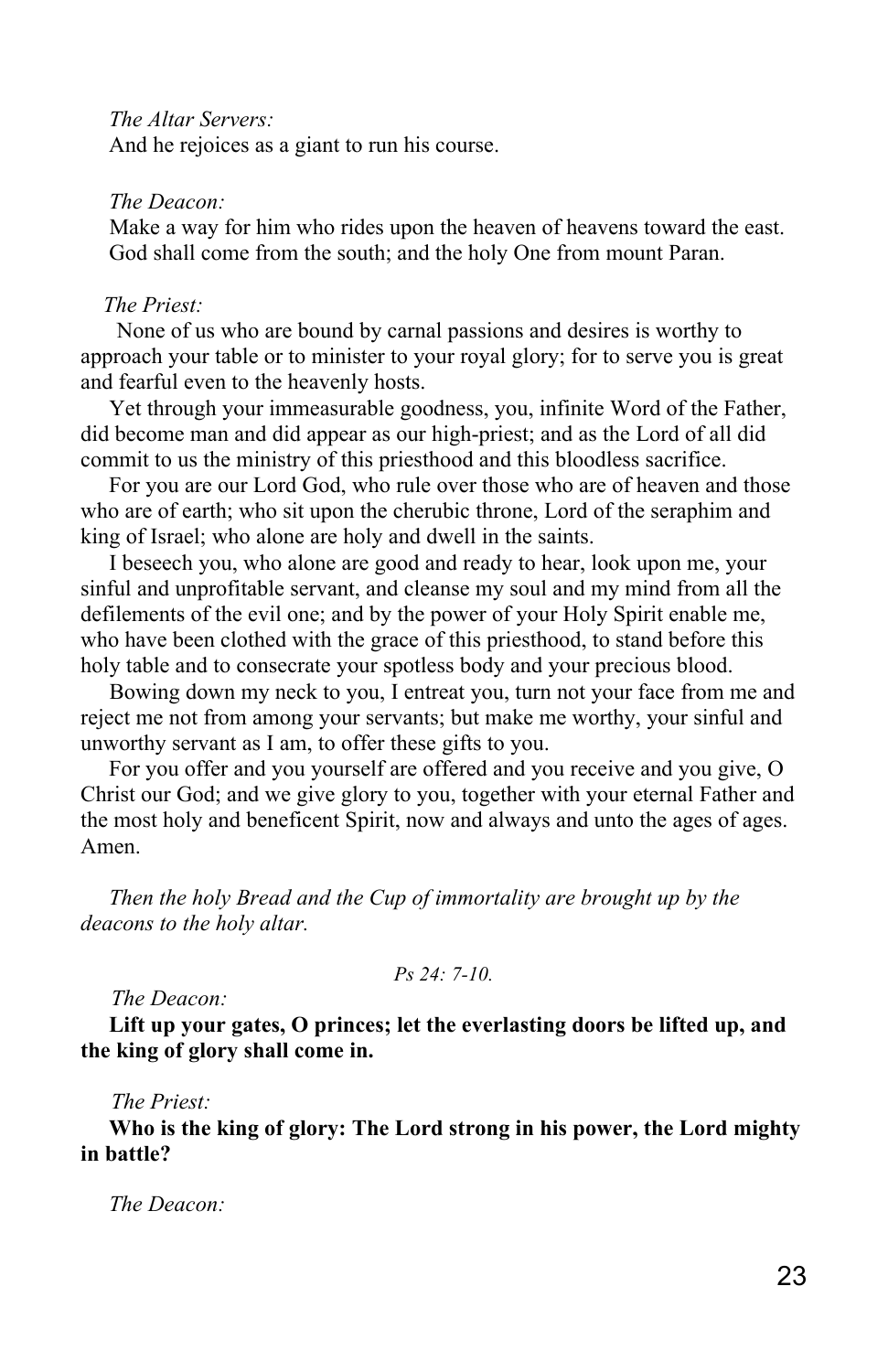**Lift up your gates, O princes; let the everlasting doors be lifted up, and the king of glory shall come in.**

 *The Priest:*  **Who is this king of glory? The Lord of hosts.**

 *The Deacon:*  **This is the king of glory!**

 *And the celebrant bows with fear and trembling and receives the gifts from the deacon and makes the sign of the cross over the people, saying:*

 **Blessed is he that comes in the name of the Lord.**

*The Deacon:*  **Again in peace let us beseech the Lord.**

 *The Choir:* **Lord, have mercy.**

### *The Deacon:*

**Again in faith and purity let us stand with awe and pray before the holy altar of God;** not with guilty conscience and offence, not with craft and cunning, not with deceit and wiles, not with doubt and not with little faith; but with right conduct, a single mind, a guileless heart, with perfect faith, filled with love, full and abounding in all good works. **Let us stand in prayer before the holy altar of God that we may find the grace of mercy on the day of the revelation and the second coming of our Lord and Savior Jesus Christ.**

 **May he save us and have mercy on us.**

 *The Choir:*  **Save us, Lord, and have mercy on us.**

*The Priest:*

 Lord God of hosts and creator of all things; you, who have brought all things into visible existence out of nothing; who also in your love of mankind have ordained us to be ministers of so awesome and ineffable a mystery; you, Lord, to whom we offer these oblations, accept from us this presentation and consummate it to be the mystery of the body and blood of your Only-begotten, and grant this bread and this cup to be for us, who taste of them, a remedy of forgiveness for our sins

**by the grace and the loving-kindness of our Lord and Savior Jesus Christ with whom to you, O Father, and also to the Holy Spirit, is befitting glory, dominion and honor, now and always and unto the ages of ages. Amen.**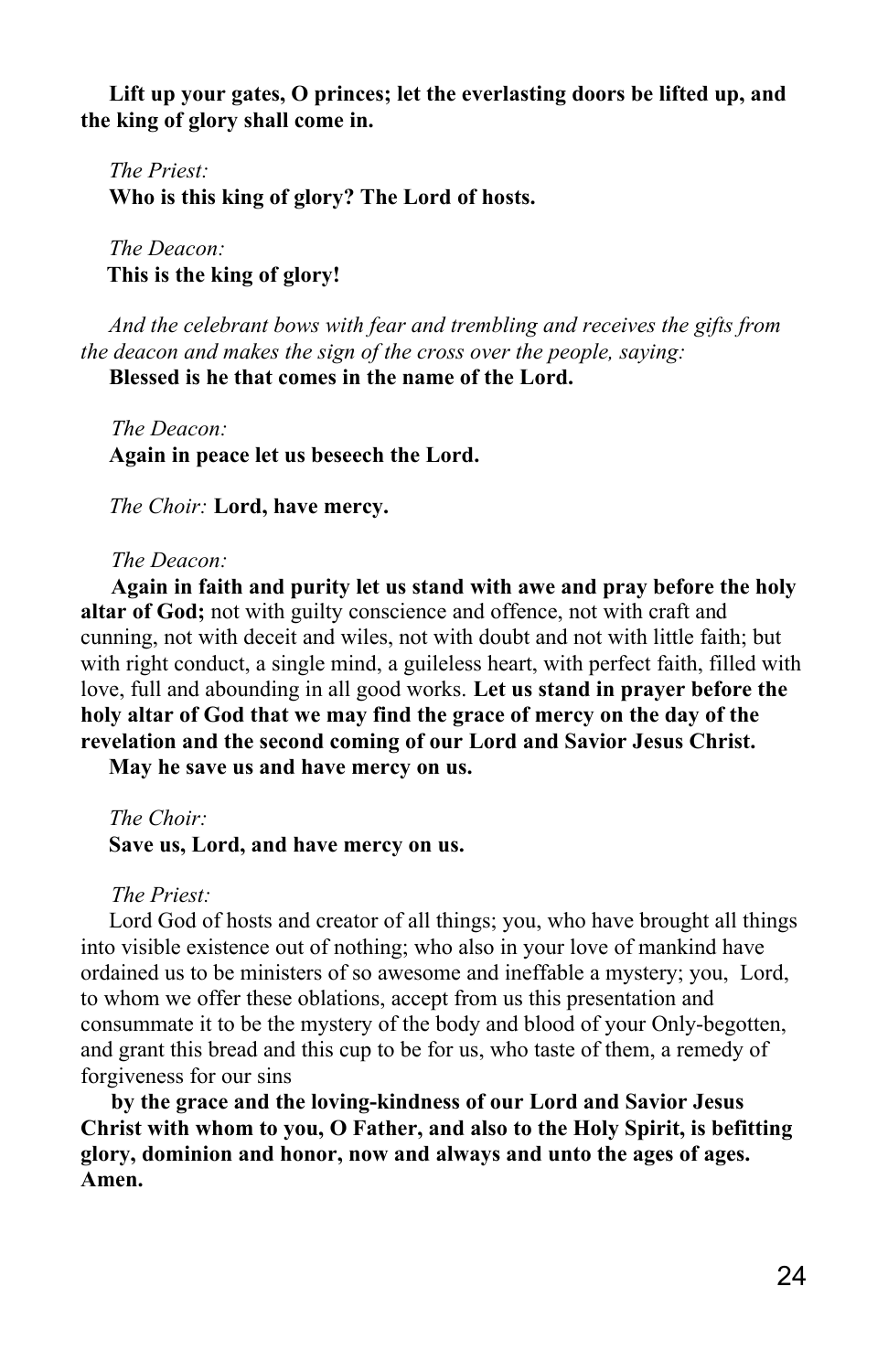[We know from St. Paul that the earliest Christians greeted one another "with a holy kiss" [Rom 16:16, 1Cor 16:20, 2Cor 13:12, 1Th 5:26], a sign of their unity and love in Christ. This is the meaning of the Kiss of Peace. In the Eucharist, Christ comes to unite his people to each other and to himself by offering them his Body and Blood. For our part in this divine union, we must see to it that we are completely reconciled with each other so that in the Eucharist we can truly become Christ's body, the Church. This complies with Jesus' command, "If you are offering your gift at the altar and there remember that your brother has something against you, leave your gift there before the altar and go; first be reconciled to your brother, and then come and offer your gift. [Mt 5:23].

This theme is evident in the hymn of the kiss of peace, *"Krisdos ee mech mer haydnetsav."* The Kiss of Peace is the liturgical seal of the reconciliation and love that we should actualize in our daily lives.

It is perfectly acceptable for the faithful to greet each other with a kiss on each cheek, or, with a more ritualized inclination of the head, first to the left, then to the right of the person being greeted. The person offering the Kiss of Peace says, "Christ is revealed among us." The response is, "Blessed is the revelation of Christ."]

*The Priest:* **Peace to all.**

 *The Choir:*  **And with your spirit.**

 *The Deacon:*  **Let us bow down to God.**

 *The Choir:*  **Before you, O Lord.**

 *The Deacon:*

**Greet one another with a holy kiss.**

 **And you, who are not able to partake of this divine mystery and have gone outside the doors, pray.**

*The Choir:*

**Christ in our midst has been revealed; He Who Is, God, is here seated.**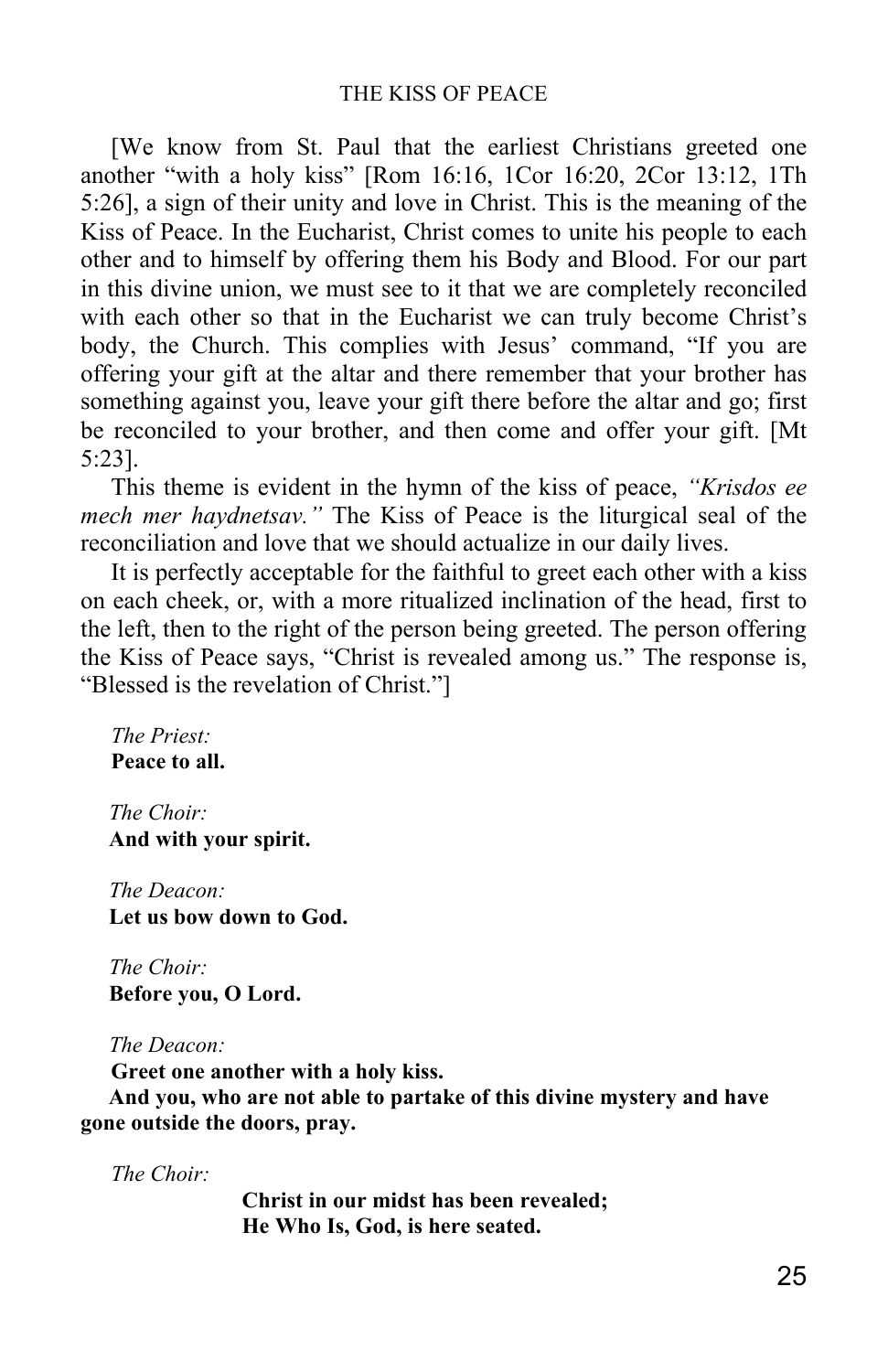**The voice of peace has resounded; Holy greeting is commanded. This Church has now become one soul, The kiss is given for a full bond. The enmity has been removed; And love is spread over us all. Now, Ministers, raise your voices, And give blessings with one accord To the Godhead consubstantial, While angels sing: "Holy, Holy, Holy."**

# **THE ANAPHORA** THE PROLOGUE

### *The Deacon:*

 **You, who stand with faith before the royal holy table, behold Christ the king seated, surrounded by supernal hosts.**

### *The Choir:*

 **We lift up our eyes and behold and implore him saying: Remember not our sins, O Lord, but in your compassion forgive us. With the angels and with your saints we praise you, Lord; glory to you.)**

### *The Deacon:*

**Let us stand in awe, let us stand in the fear of the Lord, let us stand straight, let us attend with good heed**

 *The Choir:*  **to you, O God,**

# *The Deacon:*  **Christ, the spotless Lamb of God, offers himself in sacrifice.**

#### *The Choir:*

 **Mercy and peace and a sacrifice of praise.**

*The priest turns to the people and, making the sign of the cross over them, says:*

 **The grace, the love and the divine sanctifying power of the Father and of the Son and of the Holy Spirit be with you all.**

*The Choir:*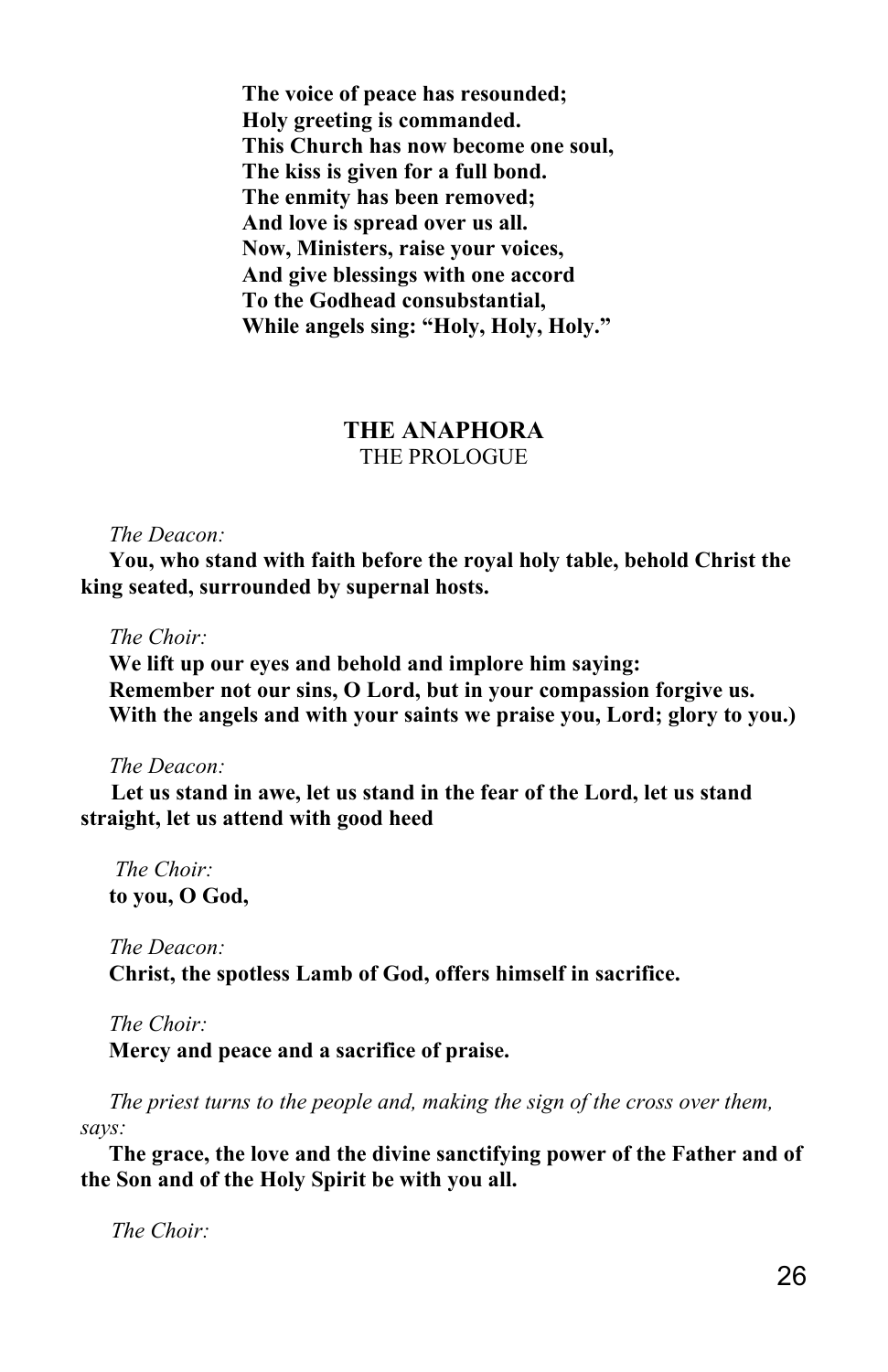### **Amen. And with your spirit.**

*The Deacon:*  **The doors, the doors! With all wisdom and good heed lift up your minds in the fear of God.**

*The Choir:*  **We have them lifted up to you, O Lord almighty.**

*The Deacon:*  **And give thanks to the Lord with the whole heart.**

*The Choir:*

 **It is proper and right.**

[While the deacon calls the people to undivided attention, the priest begins to pray the Anaphora, or Eucharistic Prayer, the longest and most important prayer of the Divine Liturgy. The prayer expresses the faith of the Armenian Church. Addressed to God the Father, the prayer commemorates our salvation through the special ministry of Jesus Christ, the Son of God. The prayer recalls the key historical events by which Christ has brought us "freedom from condemnation:" his incarnation (birth as a human being), his suffering, crucifixion, death and burial, his resurrection on the third day and his ascension into heaven with the Father.

The dialogue between the deacon, choir and priest, which precedes the Eucharistic Prayer exhorts the assembly to heightened attention for this important part of the Divine Liturgy.]

 *The Priest:*

### *The Preface*

 It is truly proper and right with most earnest diligence always to adore and glorify you, Father almighty, who did remove the hindrance of the curse by your imponderable Word, your co-creator, who, having taken the Church to be a people to himself, made his own those who believe in you, and was pleased to dwell among us in a ponderable nature, according to the dispensation through the Virgin, and as the divine master-builder building a new work, he thereby made this earth into heaven.

 For he, before whom the companies of vigilant angels could not bear to stand, being amazed at the resplendent and unapproachable light of his divinity,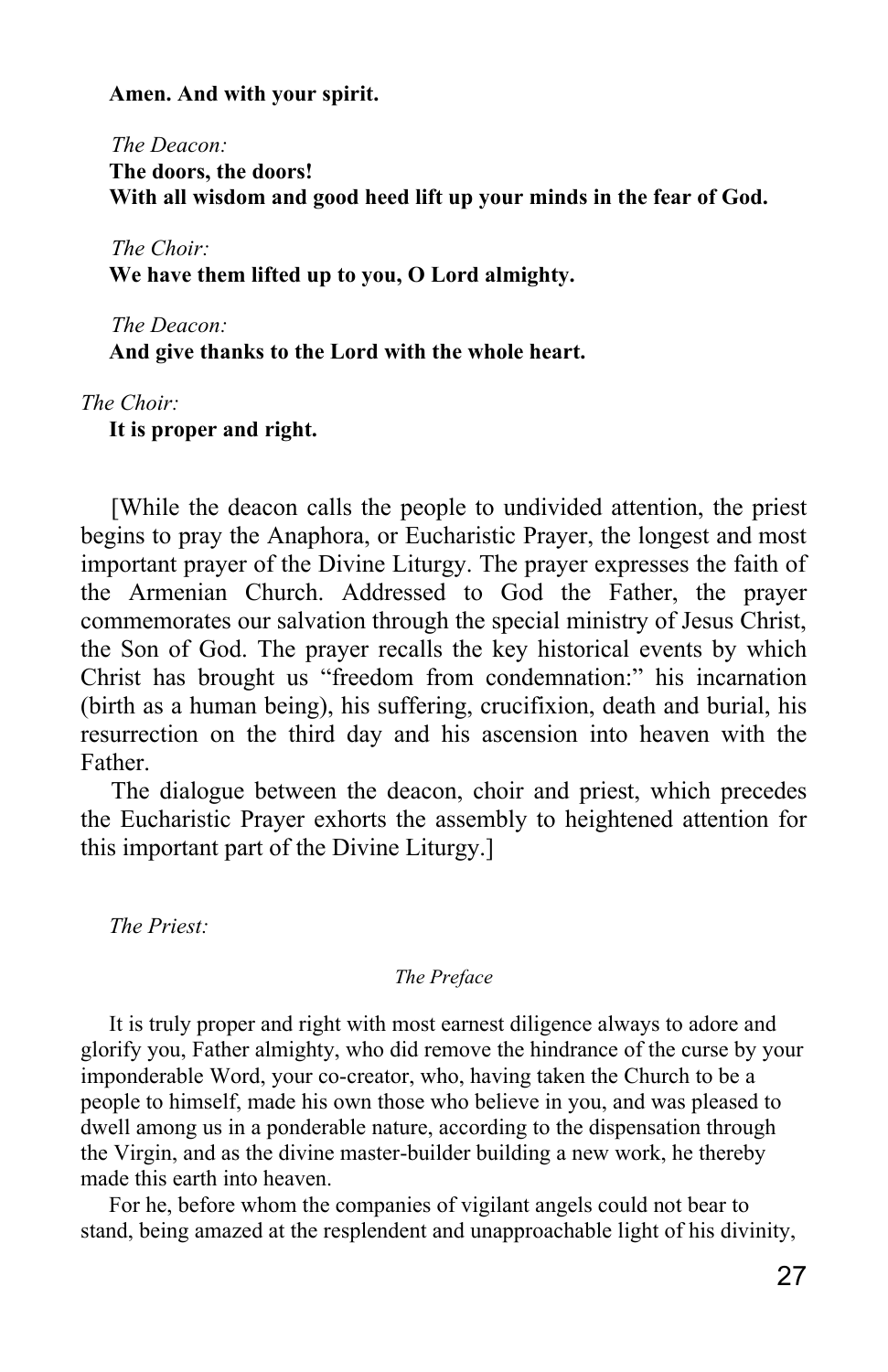even he, becoming man for our salvation, granted to us that we should join the heavenly ones in spiritual choirs,

# *The Priest:*

 **and in one voice with the seraphim and the cherubim, we should sing holy songs and make melodies and, boldly crying out, shout with them and say:**

*The Sanctus*

 *The Choir:*

 **Holy, holy, holy Lord of hosts; Heaven and earth are full of your glory. Blessing in the highest. Blessed are you who did come and are to come in the name of the Lord. Hosanna in the highest.**

[The angelic song of the three holies (called "Sanctus") is the hymn sung by the angels in the unending praise of God in heaven [Is 6:3, Rev 4:8]. The heavenly hosts are God's perfect worshipers. Christ's self-revelation and sacrifice have restored us from our former state of exile from God and made us worthy to worship God our Father as perfectly as the angels do, by joining their choir of praise.]

 *The Priest:*

### *The Post-Sanctus*

 Holy, holy, holy are you truly and all-holy; and who is he that will presume to contain in words the outpouring of your infinite loving-kindness to us? From the very beginning you did care for him who had fallen into sin and did comfort him in diverse manners by the prophets, by the giving of the law, by the priesthood and by the prefigurative offering of animals.

 And at the end of these days, tearing up the sentence of condemnation for all our debts, you gave us your only-begotten Son, both debtor and debt, immolation and anointed, lamb and heavenly bread, high priest and sacrifice; for he is distributor and he himself is distributed always in our midst without being ever consumed.

 For having become man truly and without illusion, and having become incarnate, through union without confusion, through the Mother of God, the holy virgin Mary, he journeyed through all the passions of our human life without sin and came willingly to the world-saving cross, which was the occasion of our redemption.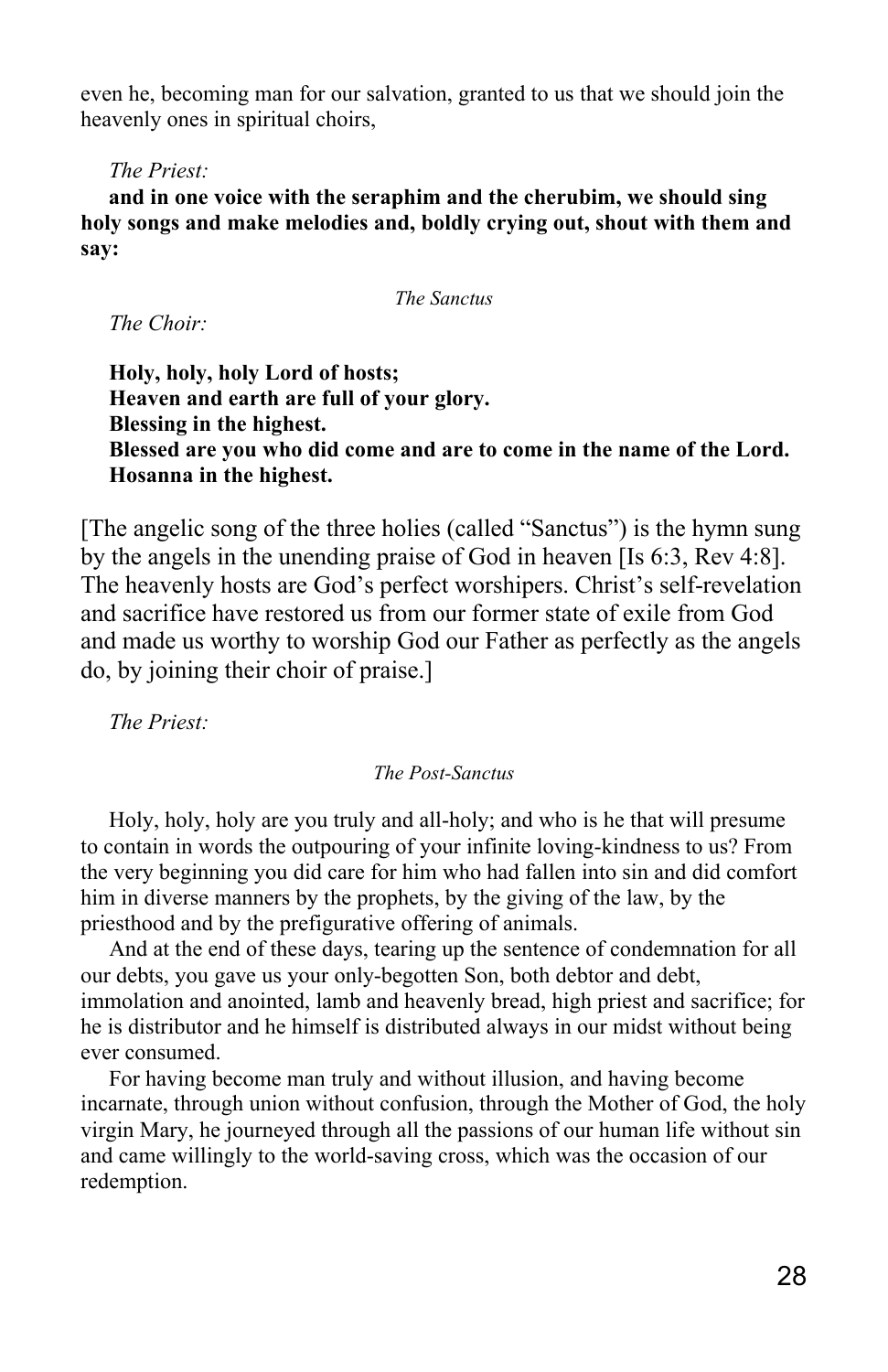Taking the bread in his holy, divine, immortal, spotless and creative hands, he blessed it, gave thanks, broke it and gave it to his chosen, holy disciples, who were seated, saying:

### *The Priest:*

# **Take, eat; this is my body, which is distributed for you and for many, for the expiation and remission of sins.**

# *The Choir:* **Amen.**

### *The Priest:*

 Likewise taking the cup, he blessed it, gave thanks, drank and gave it to his chosen, holy disciples, who were seated, saying:

### *The Priest:*

# **Drink this all of you. This is my blood of the new covenant, which is shed for you and for many for the expiation and remission of sins.**

[On the night before his death, Jesus joined his disciples in a final evening meal, during which he took plain bread and wine, blessed them and gave thanks; and giving them to his disciples to eat, he proclaimed them to be his own Body and Blood, a gesture of loving self-sacrifice and communion. He commanded that we should repeat this ritual in commemoration of him: "Do this in remembrance of me" [1Cor 11:24- 25, Lk 22:19]. The communion of Christ's Body and Blood is therefore the heart of our worship, and of our commemoration of Jesus Christ in the Divine Liturgy.]

# *The Choir:* **Amen.**

# **Heavenly Father, who did give your Son to death for us, debtor for our debts, by the shedding of his blood, we beseech you, have mercy upon your rational flock.**

#### *The Anamnesis*

### *The Priest:*

 And your only-begotten beneficent Son gave us the commandment that we should always do this in remembrance of him.

 And descending into the nether regions of death in the body which he took of our kinship, and mightily breaking asunder the bolts of hell, he made you known to us the only true God, the God of the living and of the dead.

And now, O Lord, in accordance with this commandment, bringing forth the saving mystery of the body and blood or your Only-begotten, we remember his redemptive sufferings for us, his life-giving crucifixion, his burial for three days, his blessed resurrection, his divine ascension and his enthronement at your right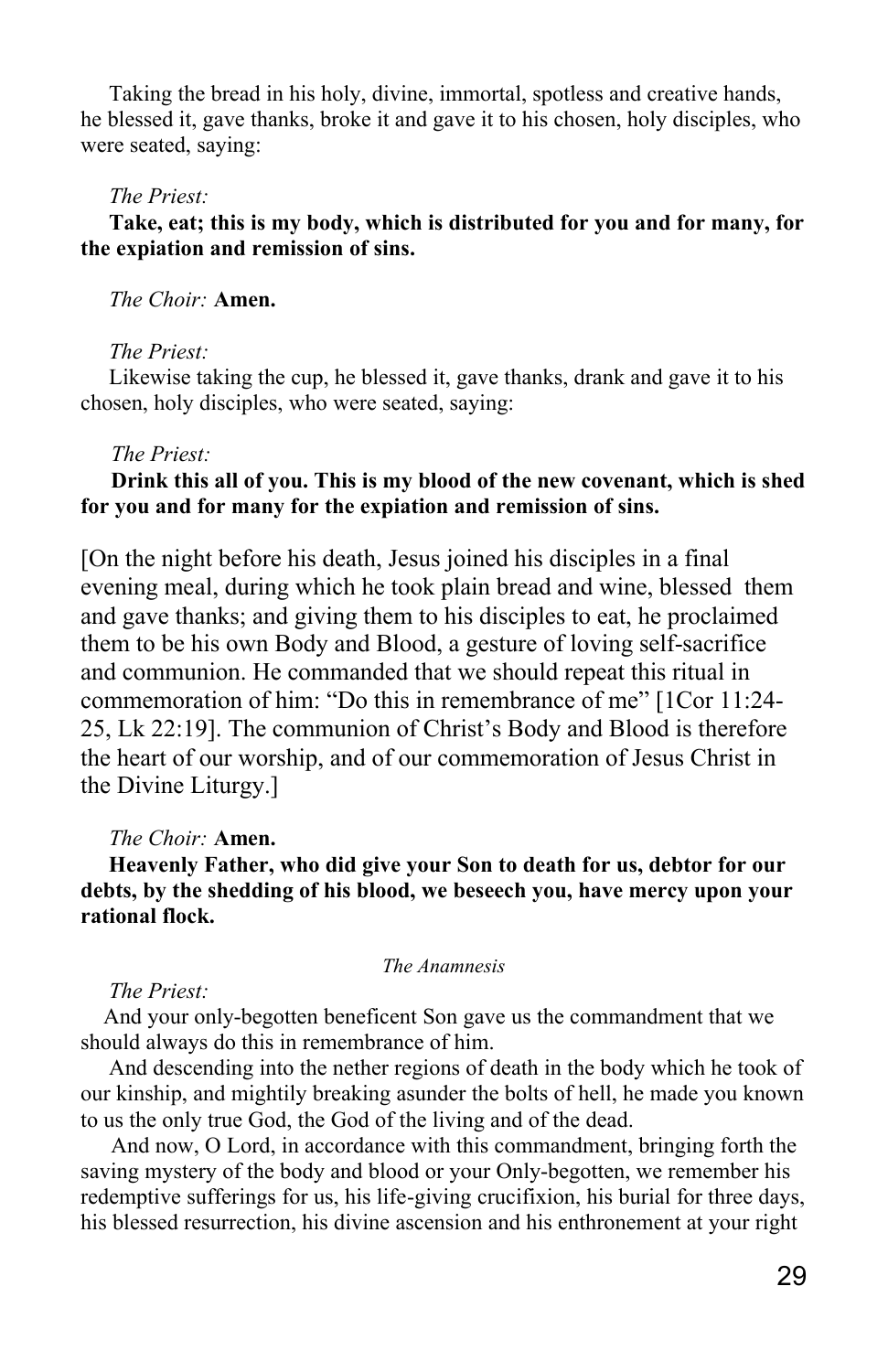hand, O Father; his awesome and glorious second coming, we confess and praise.

**And we offer to you yours of your own from all and for all.**

 *The Choir:*

 **In all things blessed are you, O Lord. We bless you, we praise you; We give thanks to you; We pray to you, O Lord our God.**

 *The Priest:*

 We do indeed praise you and give thanks to you at all times, O Lord our God, who, having overlooked our unworthiness, have made us ministers of this awesome and ineffable mystery.

Not by reason of any good works of our own, of which we are always altogether bereft and at all times find ourselves void, but ever taking refuge in your overflowing forbearance, we make bold to approach the ministry of the body and blood of your Only-begotten, our Lord and Savior Jesus Christ, to whom is befitting glory, dominion and honor, now and always and unto the ages of ages. Amen.

**Peace to all.**

 *The Choir:*  **And with your spirit.**

 *The Deacon:*  **Let us bow down to God.**

 *The Choir:*

 **Before you, O Lord.**

 **Son of God, who are sacrificed to the Father for reconciliation, bread of life distributed among us, through the shedding of your holy blood, we beseech you, have mercy on your flock saved by your blood.**

*The Epiclesis*

[The greatest mystery of the Christian faith is that the one God and Father shares his divinity with his Only-begotten Son, Jesus Christ, and with his Holy Spirit, three persons united in one God. At this point in the Eucharist the priest calls on God the Father to send his Holy Spirit upon all of the assembled faithful and on the gifts of bread and wine, to make them truly the Body and Blood of our Lord Jesus Christ. This is our ultimate desire and prayer, that in this Eucharist the Holy Spirit will unite all the faithful together with each other and with Christ by way of his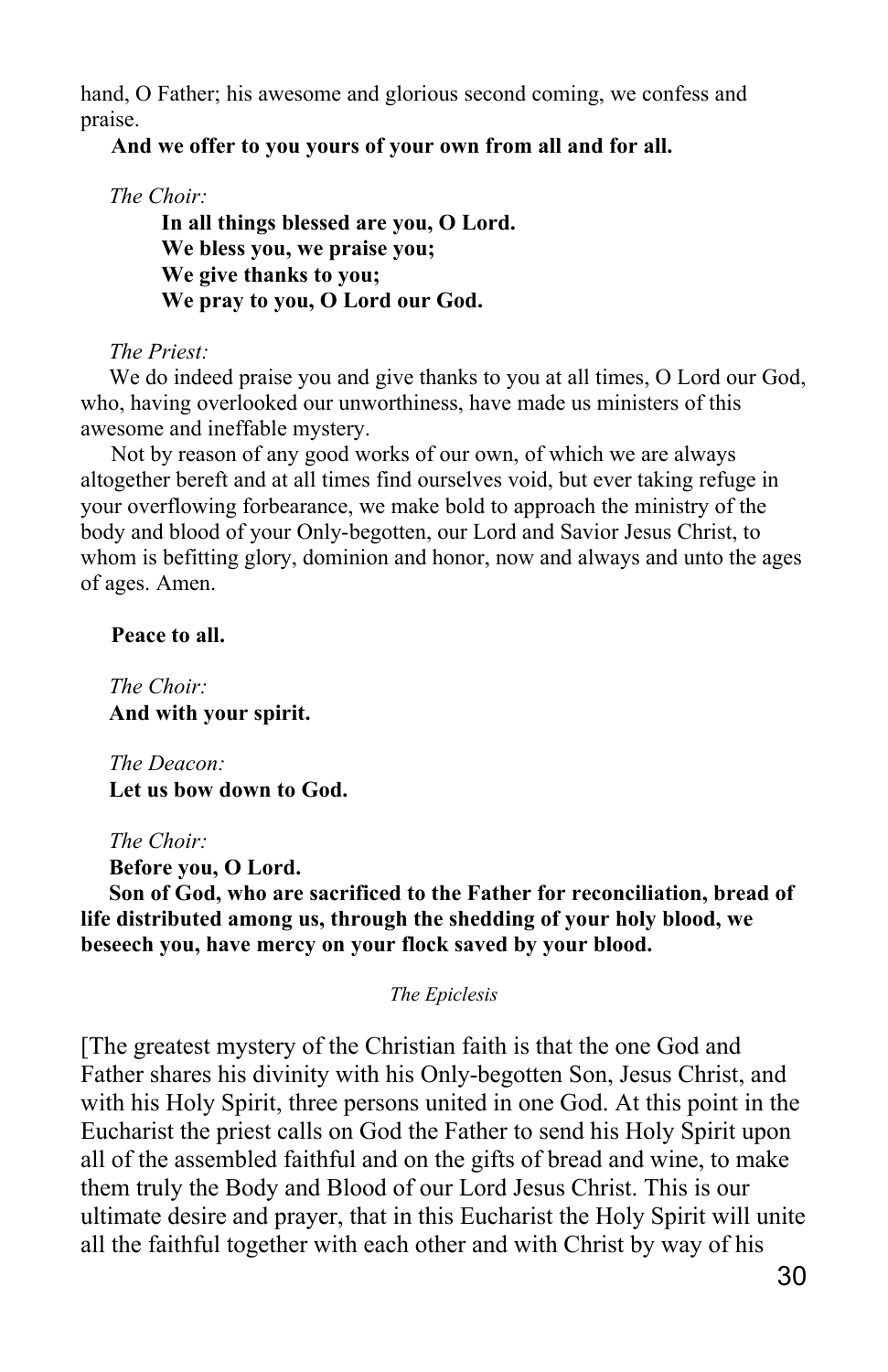Body and Blood so that we will truly come to constitute the Church in its fullest sense.]

*The Priest:*

 We bow down and beseech and ask you, beneficent God, send upon us and upon these gifts set forth, your co-eternal and consubstantial Holy Spirit.

 *The Deacon:* Amen. Bless, Lord.

*The Priest:*

 Whereby blessing this bread, make it truly the body of our lord and Savior Jesus Christ.

 *He repeats this three times.*

 And blessing this cup, make it truly the blood of our Lord and Savior Jesus Christ.

 *He repeats this three times.*

Whereby blessing this bread and this wine, make them truly the body and blood of our Lord and Savior Jesus Christ, changing them by your Holy Spirit  *He repeats this three times.*

**so that this may be to us all who draw near thereto for acquittal, for expiation and for remission of sins.**

# *The Choir:*

 **Spirit of God, who, descending from heaven accomplishes through us the mystery of him who is glorified with you, by the shedding of his blood, we beseech you, grant rest to the souls of those of us who have fallen asleep.**

[The Divine Liturgy is the prime opportunity to pray to our heavenly Father for all of our cares and concerns: for peace in the world, for the Armenian Church, for our Catholicos, clergy and civil leaders, for travelers, prisoners, captives, for the sick and the suffering, for temperate weather and sufficient food, for those who help the poor, for all the living and all the dead. The priest tailors the prayer to the individual requests and prayers of the community.

In these prayers, the Church invokes the names of many saints, men and women who, by their profound virtue in this life, already live in the fullness of God's kingdom. We call on them to intercede for us, to appeal to god for our sake by virtue of their exalted status with him.]

*The Priest:*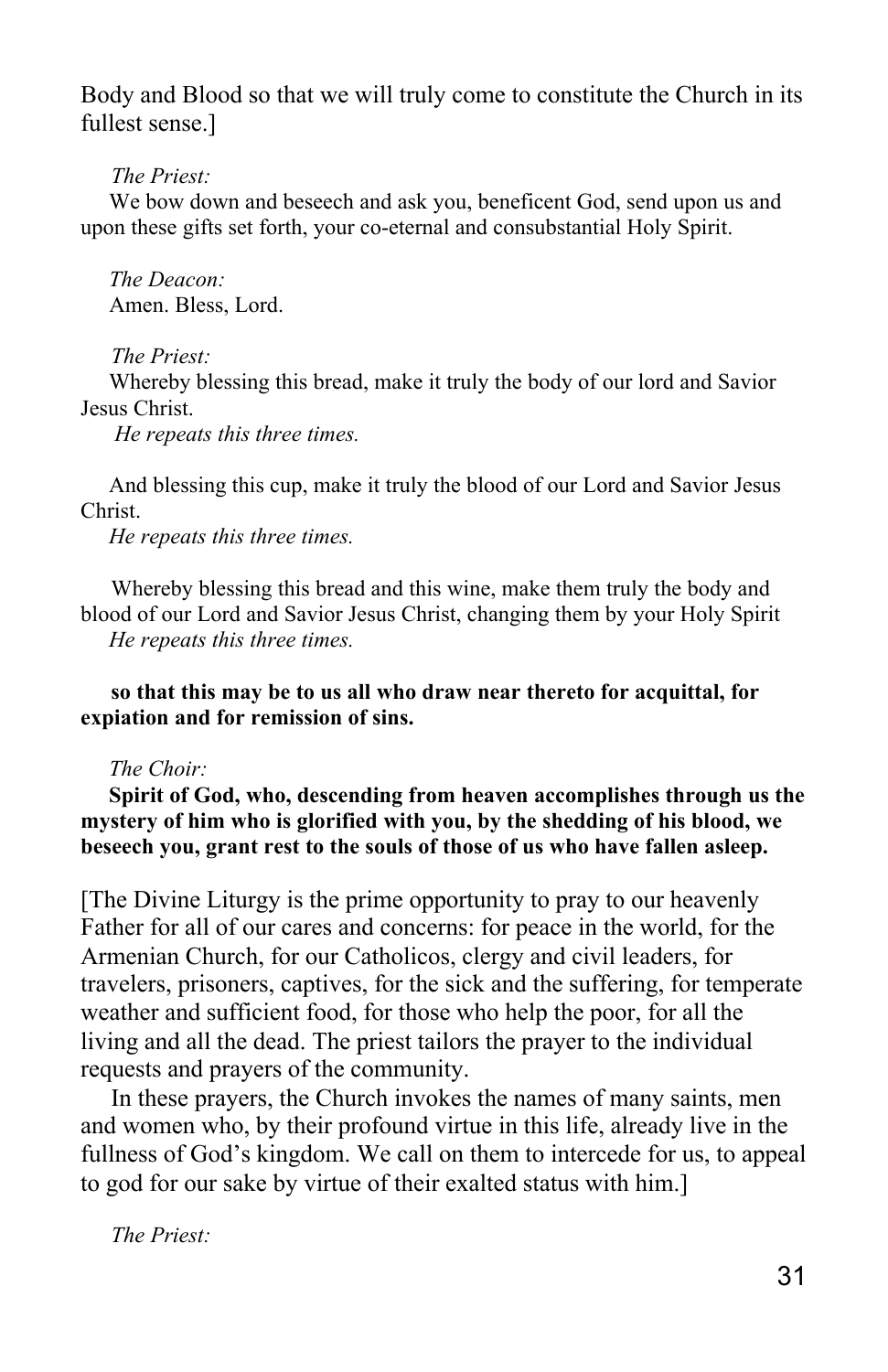### *The Intercessions*

 Through this grant love, stability and desirable peace to the whole world, to the holy Church and to all orthodox bishops, to priests, to deacons, to kings, to the princes of the world, to peoples, to travelers, to seafarers, to prisoners, to those who are in danger, to the weary and to those who are at war with barbarians.

 Through this grant also seasonableness to the weather and fertility to the fields and a speedy recovery to those who are afflicted with diverse diseases.

 Through this give rest to all who aforetime have fallen asleep in Christ: to the forefathers, the patriarchs, the prophets, the apostles, martyrs, bishops, presbyters, deacons and the whole company of your holy Church and to all the laity, men and women, who have ended their life in faith. –

**With whom, O beneficent God, visit us also, we beseech you.** 

 *The Choir:*  **Be mindful, Lord, and have mercy.**

### *The Priest:*

 **That the Mother of God, the holy virgin Mary, and John the Baptist, the first martyr Stephen and all the saints be remembered in this holy sacrifice, we beseech the Lord.**

*The Choir:*  **Be mindful, Lord, and have mercy.**

#### *The Deacon:*

**That the holy apostles, prophets, doctors, martyrs and all holy patriarchs, apostolic bishops, presbyters, orthodox deacons and all the saints be remembered in this holy sacrifice, we beseech the Lord.**

 *The Choir:*  **Be mindful, Lord, and have mercy.**

### *The Deacon:*

**We worship the blessed, praised, glorified, wondrous and divine resurrection of Christ.**

 *The Choir:*

 **Glory to your resurrection, O Lord.**

### *The Deacon:*

 **That our leaders and first enlighteners, the holy apostles Thaddeus and Bartholomew, and Gregory the Enlightener,** Areesdages, Vrtanes, Hooseeg, Kreekorees, Nerses, Sahag, Daniel and Khat; Mesrob the *Vartabed* and Gregory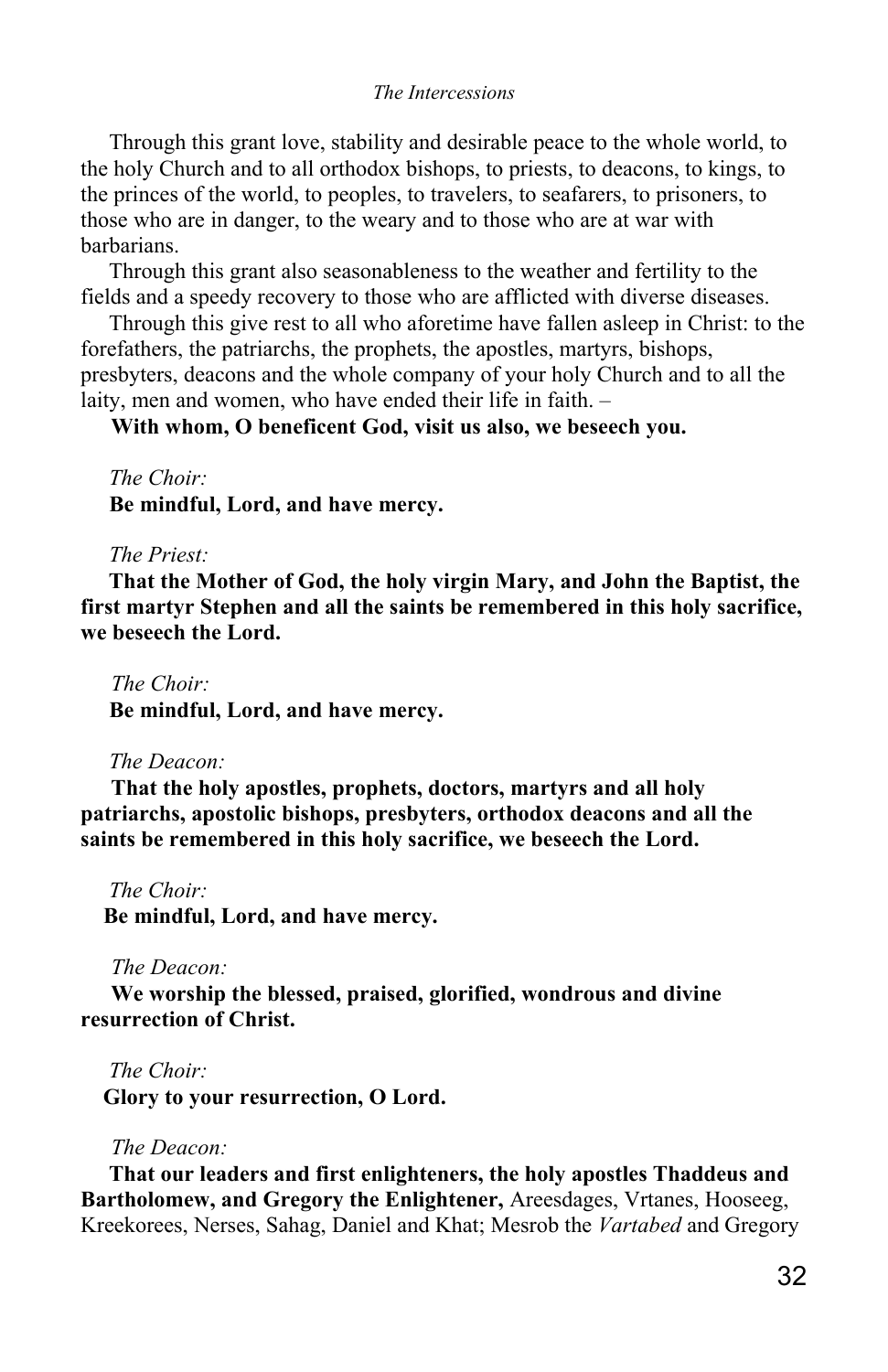of Nareg, Nerses of Kla, John of Vorodn, Gregory and Moses of Datev, and Kreekor and Nerses and their companions **and all the pastors and chiefpastors of the Armenians be remembered in this holy sacrifice, we beseech the Lord.**

 *The Choir:*  **Be mindful, Lord, and have mercy.**

# *The Deacon:*

**That the holy hermits**, the virtuous and God-instructed monks Paulus, Anthony, Paul, Macarius, Onophrius, Mark the Abbot, Serapion, Nilus, Arsenius, Evagrius, Barsumas; John and Simeon and their companions; Vosgee and Sookyas and their fellow martyrs; and all the holy fathers and their disciples throughout the world **be remembered in this holy sacrifice we beseech the Lord.**

*The Choir:*  **Be mindful, Lord, and have mercy.**

# *The Deacon:*

 **That the devout kings, Saints Abgar, Constantine, Drtad and Theodosius and all saintly and pious kings and God-loving princes be remembered in this holy sacrifice, we beseech the Lord.**

# *The Choir:*

 **Be mindful, Lord, and have mercy.**

# *The Deacon:*

**That all the faithful everywhere, men and women, old and young of every age, who in faith and holiness have fallen asleep in Christ, be remembered in this holy sacrifice, we beseech the Lord.**

# *The Choir:*

# **Be mindful, Lord and have mercy.**

# *The Priest:*

 Be mindful, Lord, and have mercy and bless your holy, catholic and apostolic Church, which you have saved by the precious blood of your Only-begotten, and have freed by this holy cross. Grant her unshaken peace.

 Be mindful, Lord, and have mercy and bless all the orthodox bishops who impart to us the word of truth in orthodox doctrine.

**And more specially grant us to have our chief bishop and venerable Patriarch of All Armenians the lord \_\_\_\_\_ for length of days in orthodox doctrine.**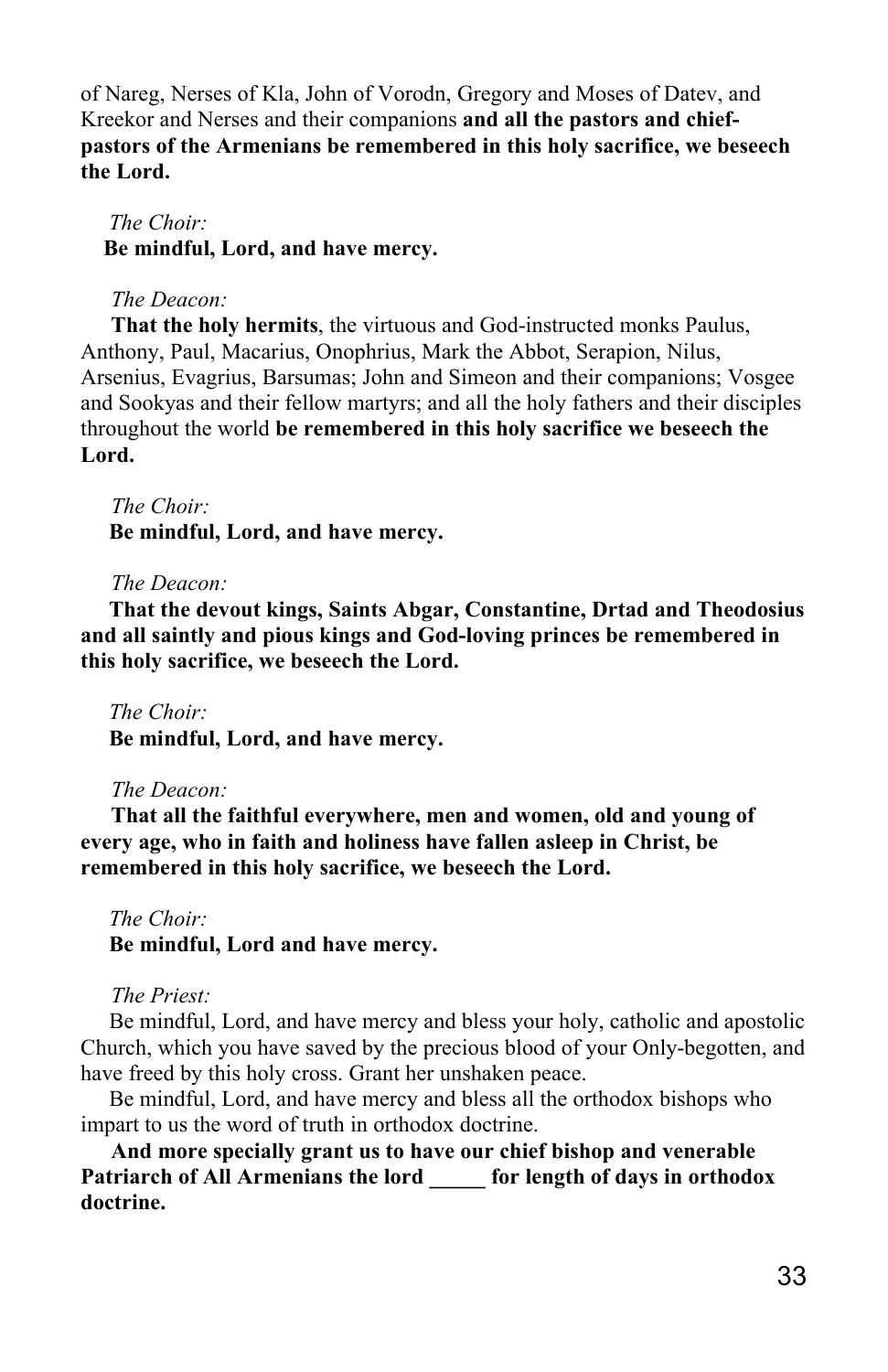#### *The Deacon:*

**Thanksgiving and glory we offer to you, O Lord our God, for this holy and immortal sacrifice which is on this holy altar, that you will grant it to be to us for holiness of life.**

 **Through this grant love, stability and desirable peace to the whole world, to the holy Church and to all orthodox bishops and to our chief bishop and venerable Patriarch of All Armenians lord \_\_\_\_\_ and to the priest who is offering this sacrifice.**

 **Let us pray for the forces and the victories of Christian kings and pious princes.**

 **Let us also beseech the Lord for the souls of those who are at rest, and especially for our prelates who are at rest, and for the founders of this holy church, and for those who are laid to rest under her shadow.**

 **Let us ask deliverance for those of our brethren who have been made captive, and grace to the congregation here present, and rest for those who have ended their life in Christ with faith and holiness.**

 **That these be remembered in this holy sacrifice, we beseech the Lord.**

# *The Choir:*  **From all and for all.**

### *The Priest:*

 Be mindful, Lord, and have mercy and bless your people standing here before you and those who have offered these gifts, and grant them whatever is necessary and profitable.

Be mindful, Lord, and have mercy and bless those who have made vows and those who have brought gifts to your holy Church and those who are mercifully mindful of the poor. Render what is due to them, according to your natural bounty, a hundredfold here and in the world to come.

 Be mindful, Lord, and have mercy and compassion on the souls of those who are at rest. Give them rest and enlighten them; reckon them among your saints in the kingdom of heaven and make them worthy of your mercy.

Be mindful, Lord, also of the soul of your servant and have mercy on *him/her* according to your great mercy and by your visitation give *him/her* rest in the light of your countenance.

### *And if he or she is living:*

Deliver him (*or* her) from all the snares of soul and of body.

 Be mindful, Lord, also of those who have commended themselves to us for remembrance in our prayers, of those who are living and of those who are at rest, and direct their will in their petitions as well as our will to what is right and abounding in salvation, and reward them all with your blessed bounties that pass not away.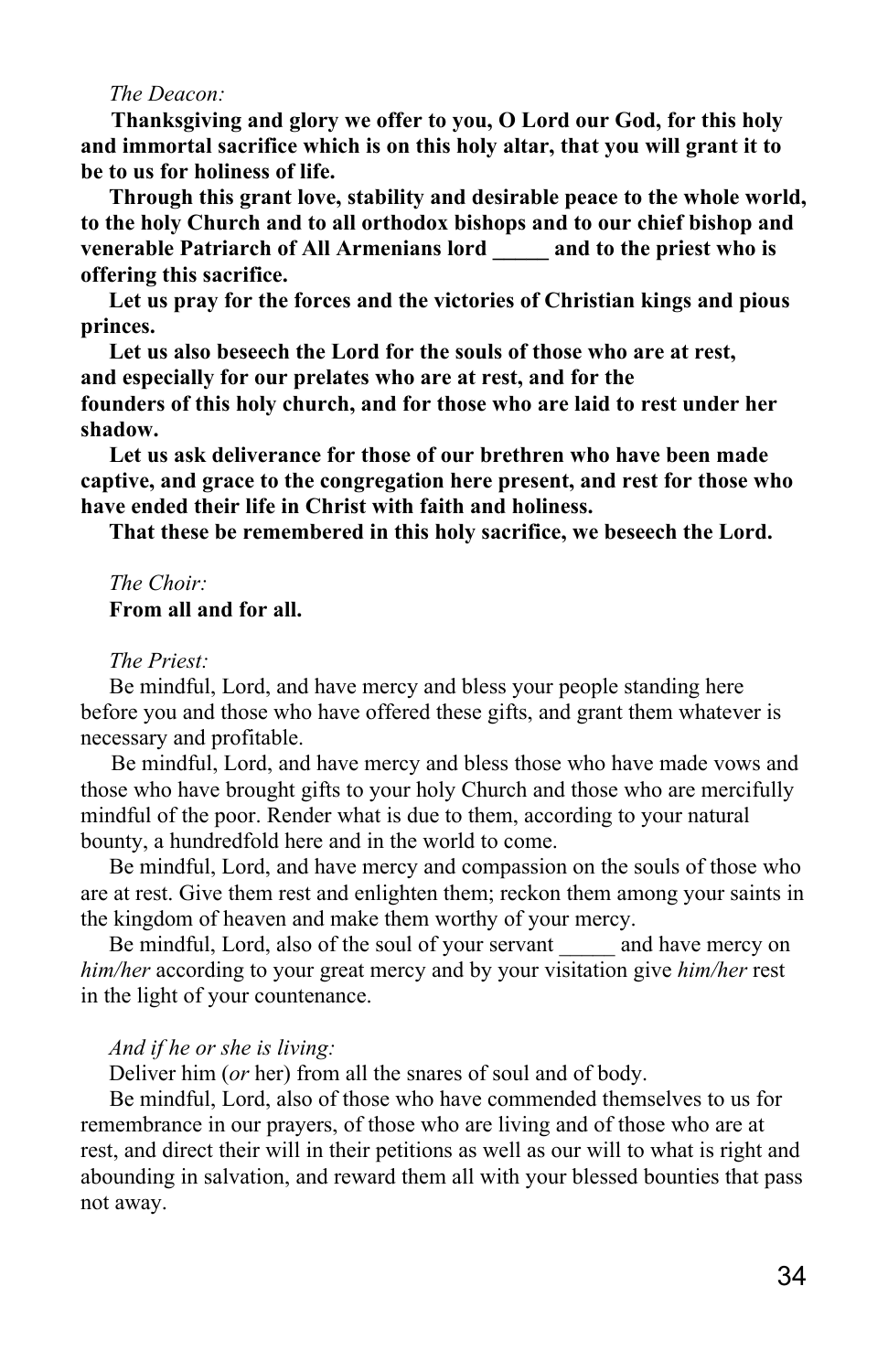And having cleansed our thoughts, make us temples fit for the reception of the Body and Blood of your Only-begotten and our Lord and Savior Jesus Christ, with whom to you, O Father almighty, together with the life-giving and liberating Holy Spirit, is befitting glory, dominion and honor, now and always and unto the ages of ages. Amen.

 *The Priest:*

# **And the mercy of our great God and Savior Jesus Christ be with you all.**

 *The Choir:*  **Amen. And with your spirit.**

**SIT**

[The priest's blessing, "And the mercy of our great God and Savior Jesus Christ be with you all" signifies the end of the Eucharistic Prayer. The prayers and rituals that follow this are all in immediate preparation for receiving Holy Communion. These begin with a deacon's litany, followed by the Lord's Prayer. No gesture or ritual more clearly demonstrates our redeemed dignity than when the faithful stand boldly before almighty God and are privileged to call him "Our Father."]

# PRE-COMMUNION RITES

 *The Deacon:* **Again in peace let us beseech the Lord.**  *The Choir:* **Lord, have mercy.**

**By all the saints whom we have commemorated, let us moreover beseech the Lord.**

 *The Choir:* **Lord, have mercy.**

**By the holy, divine and immortal sacrifice offered on this holy altar, let us beseech the Lord.**

 *The Choir:* **Lord, have mercy.**

**That the Lord our God, who has accepted the same at his holy, heavenly and intelligible altar, may in return send down upon us the grace and the gifts of the Holy Spirit, let us beseech the Lord.**

 *The Choir:* **Lord, have mercy.**

**Receive, save and have mercy and keep us, O Lord, by your grace.**  *The Choir:* **Save us, O Lord, and have mercy on us.**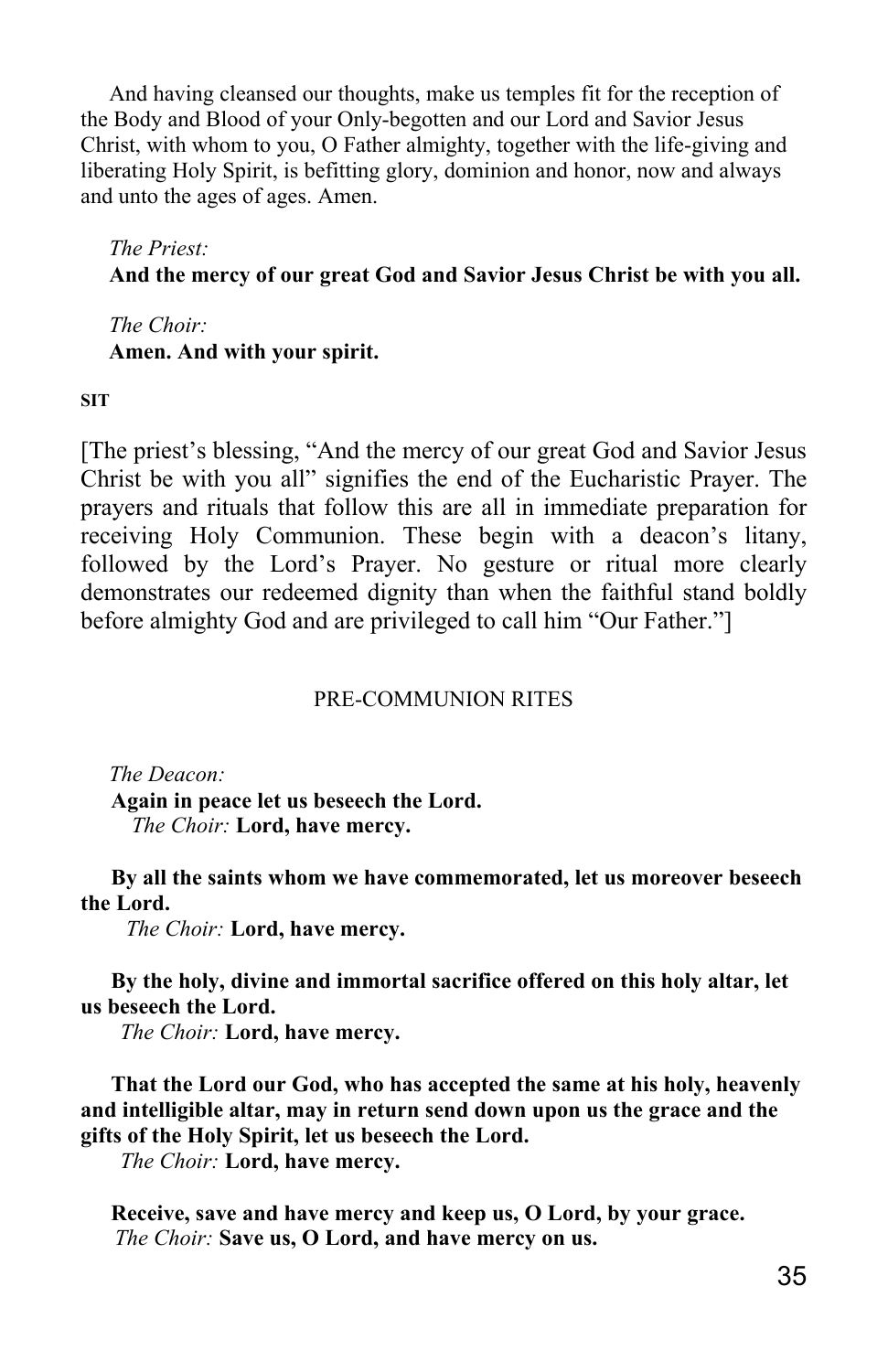# **Commemorating the all-holy Mother of God and ever-virgin Mary together with all the saints, let us beseech the Lord.**

 *The Choir:* **Be mindful, Lord, and have mercy.**

**Again in one accord for our true and holy faith, let us beseech the Lord.**  *The Choir:* **Lord have mercy.**

**Let us commit ourselves and one another to the Lord God almighty.**  *The Choir:* **To you, O Lord, we commit ourselves.**

**Have mercy on us, O Lord our God, according to your plenteous mercy. Let us all say with one accord:**

 *The Choir:*

 **Lord, have mercy. Lord, have mercy. Lord, have mercy.**

### **STAND**

### *The Priest:*

God of truth and Father of mercy, we thank you, who have exalted our nature, condemned as we were, above that of the blessed patriarchs; for you were called God to them, whereas in compassion you have been pleased to be named Father to us.

And now, O Lord, we beseech you, make the grace of so new and precious a naming of yourself shine forth and flourish day by day in your holy Church

**And grant us to open our mouths with a cry of bold voice, to call upon you, O heavenly Father, to sing and say:**

### *The Lord's Prayer*

 **Our Father, who art in heaven, hallowed be thy name; thy kingdom come; thy will be done on earth as it is in heaven. Give us this day our daily bread; and forgive us our debts, as we forgive our debtors; and lead us not into temptation; but deliver us from evil.**

### *The Priest:*

Lord of lords, God of gods, king eternal, creator of all creatures, Father of our Lord Jesus Christ, give us not over for trial, but deliver us from evil and save us from temptation.

**For thine is the kingdom and the power and the glory to ages, Amen.**

**Peace to all.**

 *The Choir:*  **And with your spirit.**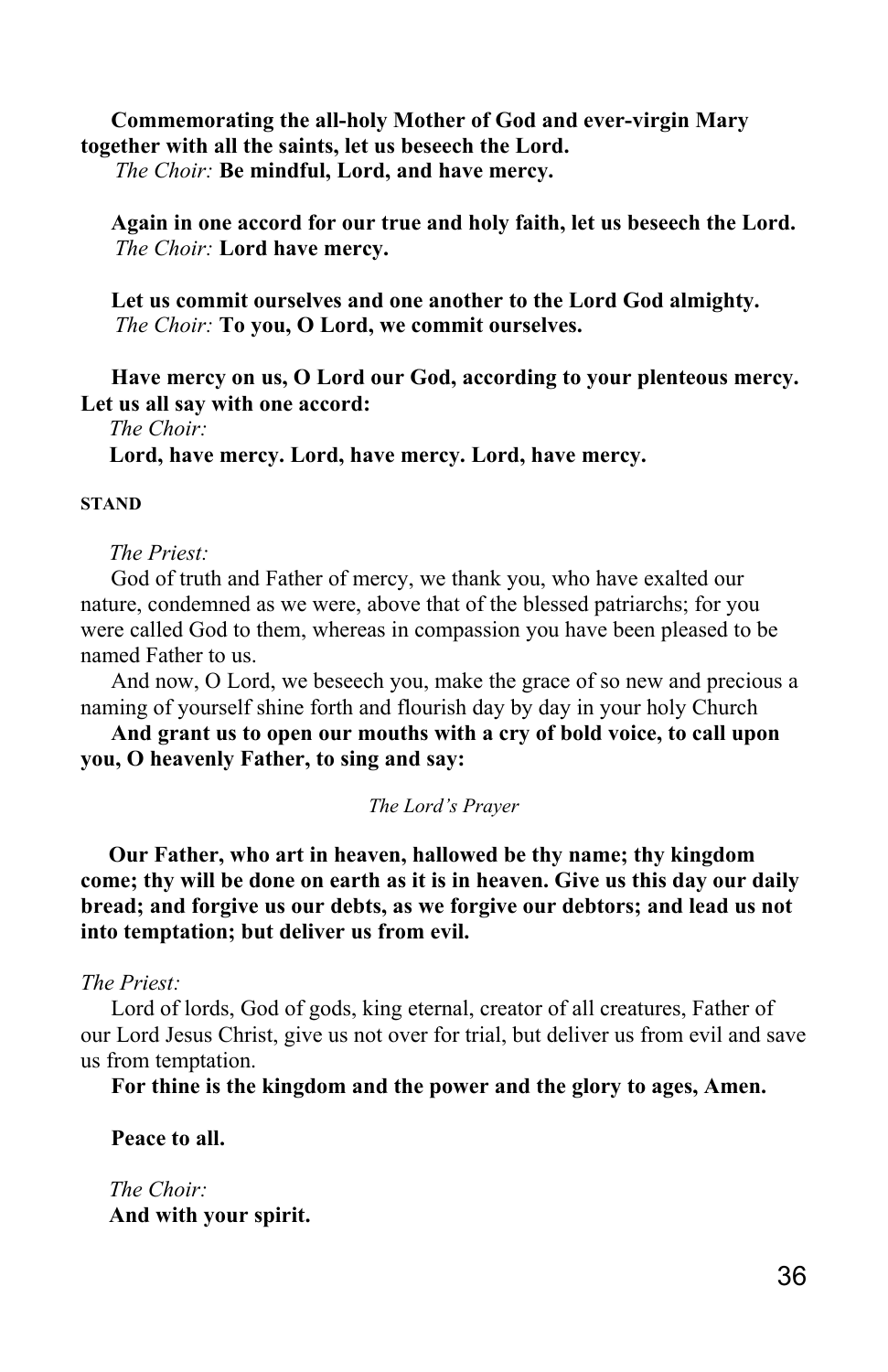*The Deacon:*  **Let us bow down to God.**

# **KNEEL**

*The Choir:*  **Before you, O Lord.**

### *The Priest:*

O Holy Spirit, the fountain of life and the source of mercy, have mercy upon these people, who bow down and worship your Godhead.

 Keep them whole and stamp upon their souls the form signified by their bodily posture so that they may inherit and enter into the possession of the good things to come

**through Christ Jesus, our Lord, with whom to you, O Holy Spirit, and to the Father almighty is befitting glory, dominion and honor, now and always and unto the ages of ages. Amen.**

# THE ELEVATION

 *The Deacon:*  **Be attentive.**

 *The priest:* **Holiness for the holy.**

### *The Choir:*

**The one holy, the one Lord, Jesus Christ, in the glory of God the Father. Amen.**

### *The Priest:*

Look down from heaven, from your holiness and from the glorious throne of your kingdom, Jesus Christ our Lord. Come to sanctify and to save us, you, who sit with the Father and are here sacrificed. Deign to give to us of your undefiled Body and precious Blood and through us to all the people.

# THE DOXOLOGY

[While the choir sings the two following hymns in praise of Christ and of the Holy Trinity, the celebrant prays that he and all the people be considered worthy to receive Jesus Christ in holy communion.]

 *The Priest:*  **Blessed are you, holy Father, true God.**  *The Choir:* **Amen.**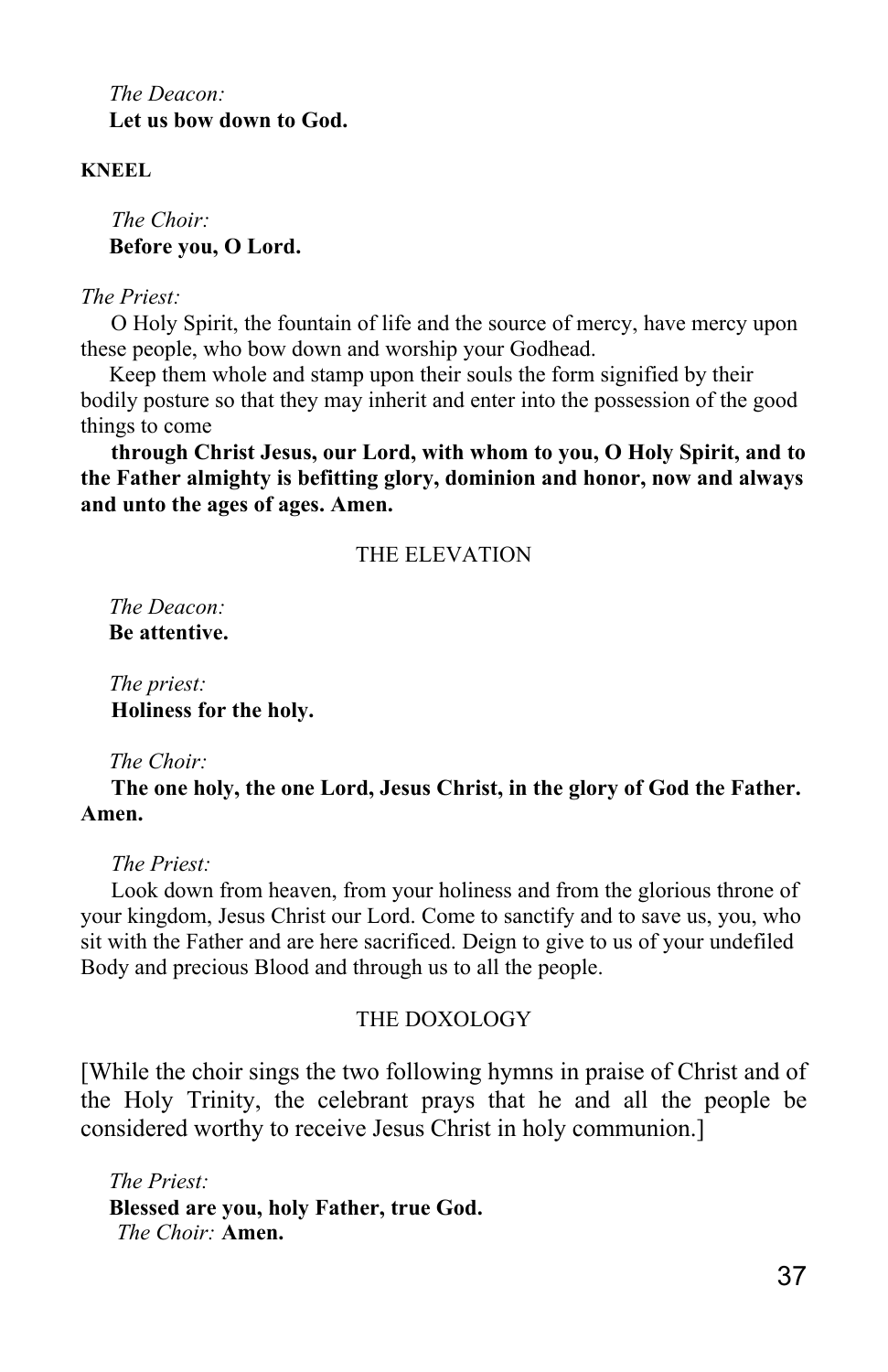#### **Blessed are you, holy Son, true God.**  *The Choir:* **Amen.**

**Blessed are you, Holy Spirit, true God.** *The Choir:* **Amen.**

**Blessing and glory to the Father and to the Son and to the Holy Spirit, now and always and unto the ages of ages. Amen.**

#### *The Choir:* **Amen.**

 **Holy is the Father, holy is the Son, holy is the Spirit. Blessing to the Father and to the Son and to the Holy Spirit, Now and always and unto the ages of ages. Amen.**

#### *The Priest:*

 O Lord our God, you have called us Christians after the name of your onlybegotten Son and have granted us baptism through the spiritual font for the forgiveness of sins; and you have made us worthy to partake of the holy Body and Blood of your Only-begotten.

 And now we beseech you, O Lord, make us worthy to receive this holy mystery for the remission of our sins, and to glorify you thankfully together with the Son and the Holy Spirit, now and always and unto the ages of ages. Amen.

[For the first time the priest turns toward the people with the chalice and proclaims it to be the "holy and precious Body and Blood of our Lord and Savior Jesus Christ."

The curtain closes while the celebrant offers his own personal prayers and himself receives Holy Communion.

The choir and people sing the hymn, *Der Voghormya*, a good time for personal prayer and reflection before receiving Holy Communion.

The ancient communion hymn, *Orhnyal eh Asdvadz Kreesdos badarakyal*, responds to the deacon's exhortation to "Sing psalms to the Lord our God." The words, "Taste and see how sweet is the Lord" (Ps 34:8) refer to the Communion we are about to receive.]

#### *The Priest:*

**In holiness let us taste of the holy, holy and precious Body and Blood of our Lord and Savior Jesus Christ, who, having come down from heaven, is distributed among us.**

 **This is life, hope of resurrection, expiation and remission of sins.**

 **Sing psalms to the Lord our God, sing psalms to our immortal heavenly king, who rides in chariots of cherubim.**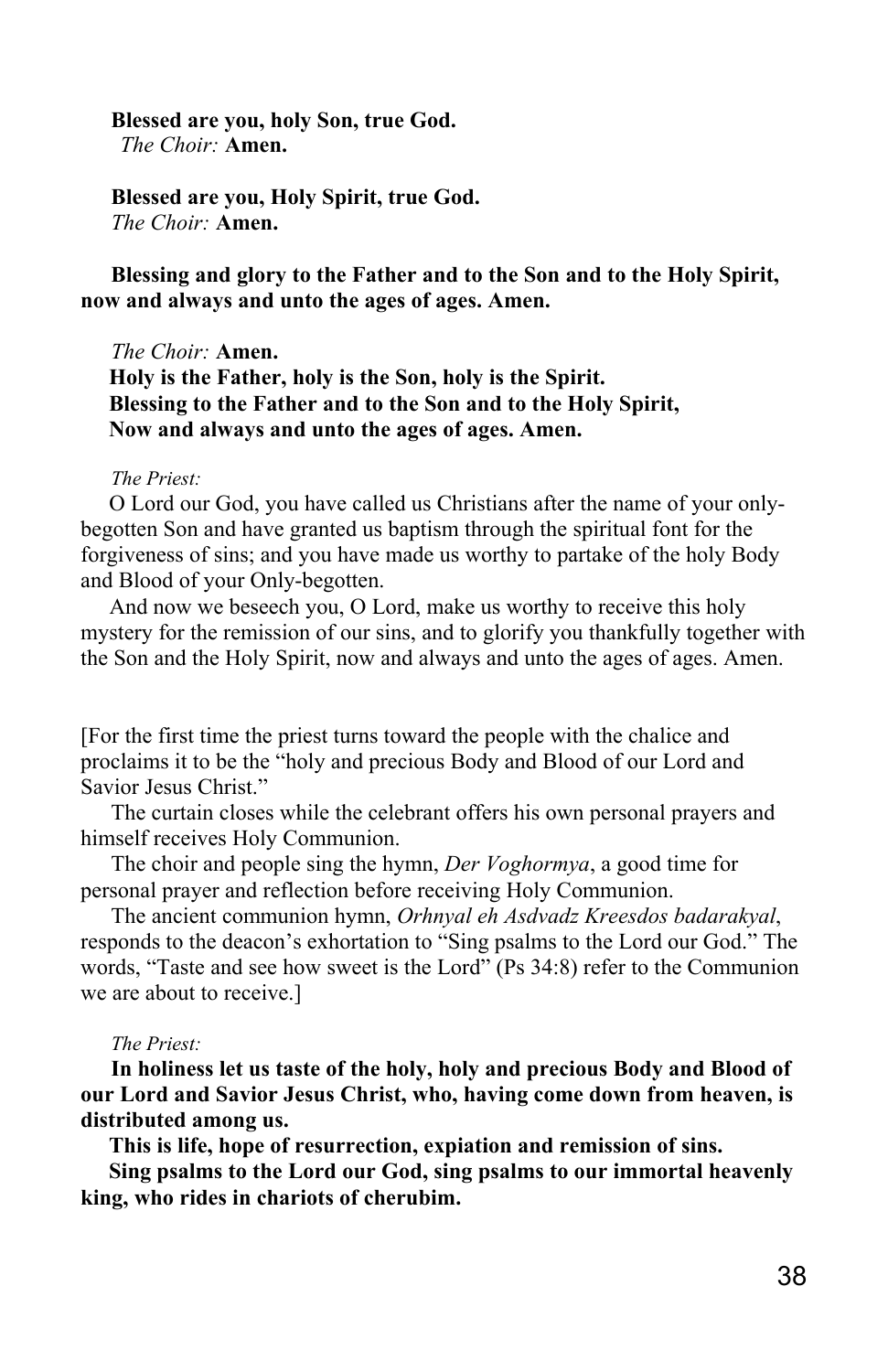*And they close the curtain.*

#### **KNEEL OR SIT**

*The Choir and Deacons:*

**Lord have mercy. Lord have mercy. Lord have mercy. Lord have mercy.**

**O all-holy Trinity, grant peace to the world.**

**And healing to the sick, the Kingdom to those at rest.**

**Lord have mercy. Lord have mercy. Jesus, Savior, have mercy on us.**

**By means of this holy and immortal and life-giving sacrifice.**

**Receive, Lord, and have mercy.** 

 *The Deacon:*

 **Sing psalms to the Lord our God, servers, and spiritual hymns in a sweet voice.**

# **For to him are befitting psalms and praises, alleluias and spiritual songs. Ministers, sing psalms together with hymns, and praise the Lord in heaven.**

#### *The Priest:*

 What blessing and what thanksgiving will we render over this bread and this cup! Yet, Jesus, only you we bless with your Father and with the all-holy Spirit, now and always and unto the ages of ages. Amen.

I confess and believe that you are Christ the Son of God, who did take away the sins of the world.

The fulfillment of the Holy Spirit.

### *The Priest:*

Holy Father, you who have called us by the name of your Only-begotten and have enlightened us through baptism of the spiritual font, make us worthy to receive this holy mystery for the remission of our sins. Impress upon us the graces of your Holy Spirit, as you did upon the holy apostles, who tasted it and became the cleansers of the whole world.

 And now, O Lord, beneficent Father, make this communion part of the supper of the disciples by dispelling the darkness of sins. Look not upon my unworthiness and withhold not the graces of your Holy Spirit, but according to your infinite love of mankind grant that this communion be for the expiation of sins and the loosing of transgressions, as our Lord Jesus Christ promised and said that whoever eats my Body and drinks my Blood shall live forever.

 Therefore let this be expiation for us, so that those who shall eat and drink of this may give praise and glory to the Father and the Son and the Holy Spirit, now and always and unto the ages of ages. Amen.

Peace to all.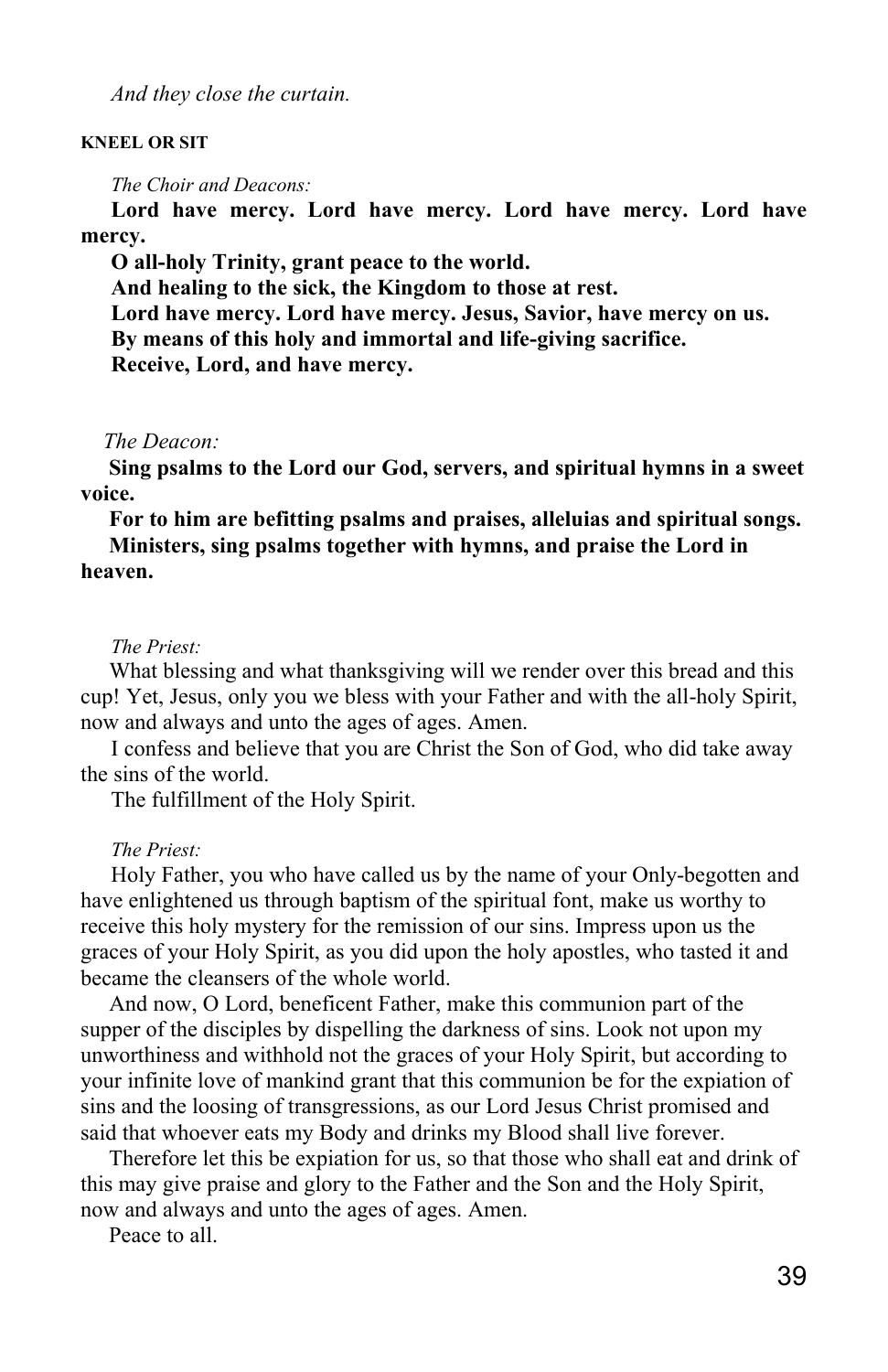I thank you, Christ the king, who have made me, unworthy as I am, worthy to partake of your holy Body and Blood.

 And now I beseech you, let this be to me not for condemnation but for the remission and forgiveness of sins, for health of soul and body and for the performance of all deeds of virtue; so that this may purify my breath and my soul and my body and make me a temple and a habitation of the all-holy Trinity; so that I may be worthy, together with your saints, to glorify you with the Father and with the Holy Spirit, now and always and unto the ages of ages. Amen.

### *A Prayer of St. John Chrysostom*

I thank you and magnify you and glorify you, O Lord my God, for you have made me, unworthy as I am, worthy to partake this day of your divine and aweinspiring mystery, of your undefiled Body and your precious Blood.

 Wherefore, having these for intercessors, I beseech you, keep me with your holiness in all the days and times of my life, so that bearing in mind your tender compassion I too may live with you, who did suffer and die and rise again for our sake.

 By the sealing of my soul with your precious Blood, my Lord and God, let not the destroyer come near me. Cleanse me with these from all my dead works, Almighty one, who alone are without sin.

 Protect my life, O Lord, from all temptation and turn my adversary back from me ashamed and confounded so often as he rises against me. Protect the goings of my mind and of my tongue and all the ways of my body.

 Be with me always according to your unfailing promise that whoever eats my Body and drinks my Blood dwells in me and I in him. You did say so, you who love mankind. Fulfill the words of your divine and irrevocable commandments. For you are the God of mercy and of compassion and of love toward mankind and the giver of all good things; and to you, together with the Father and the allholy Spirit, is befitting glory, now and always and unto the ages of ages. Amen.

 *And then he signs himself with the sign of the Lord and makes to the true God his diverse petitions for himself, for the people and for the world. And he asks forgiveness for his enemies and for those who hate him. And then with fear and trembling he tastes of the Body and drinks of the Cup, saying:*

 In faith do I believe in the all-holy Trinity, in the Father and in the Son and in the Holy Spirit.

 In faith do I taste of your holy and life-giving and saving Body, O Christ my God, Jesus, for the remission of my sins.

 In faith do I drink of your sanctifying and cleansing Blood, O Christ my God, Jesus, for the remission of my sins.

 Let your incorruptible Body be to me for life and your holy Blood for expiation and remission of my sins.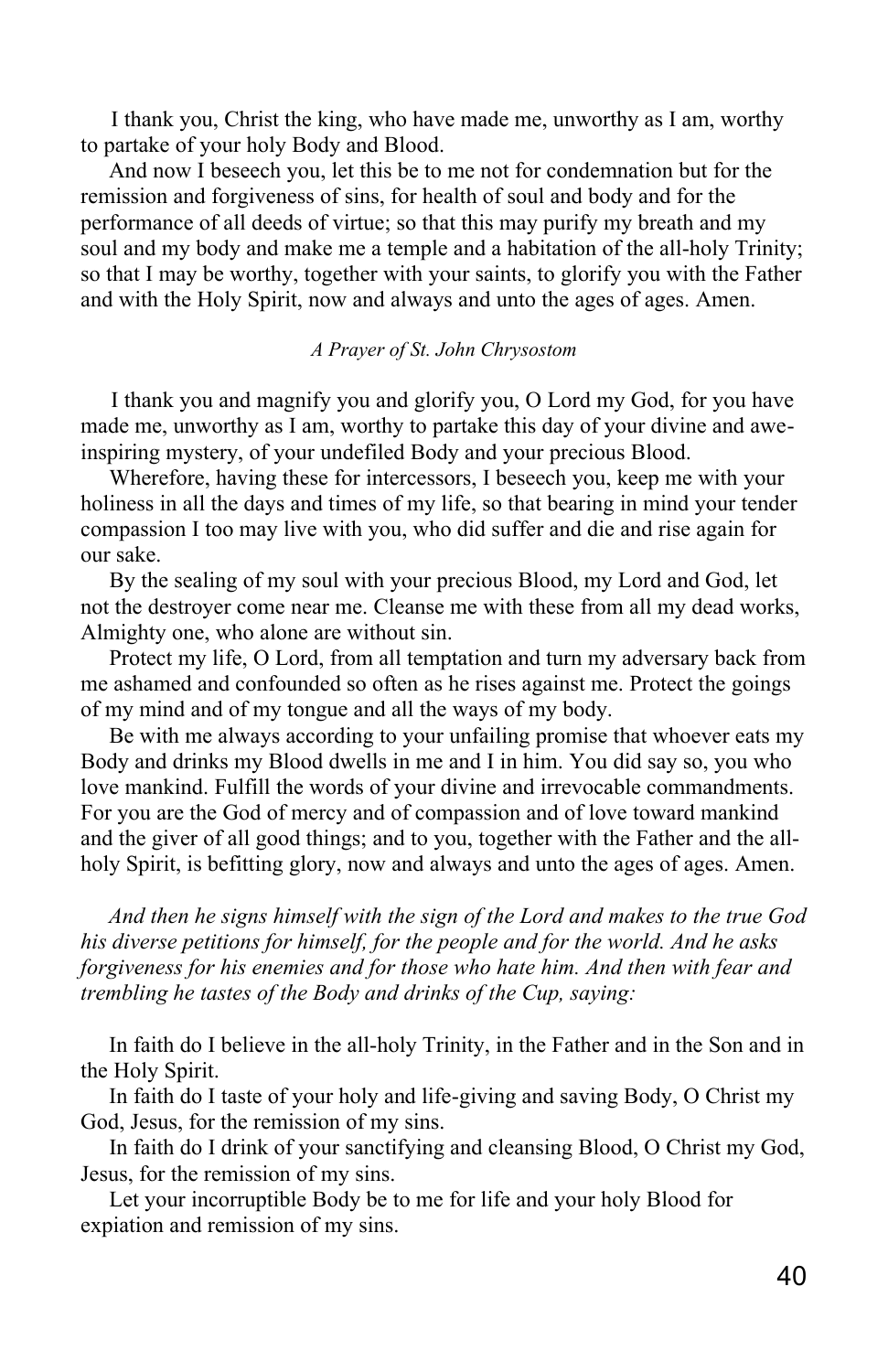## HOLY COMMUNION

#### **STAND**

*The Choir:*

*The Hymn of Communion*

 **Christ is sacrificed and distributed among us. Alleluia.**

 **His Body he gives us for food, and his holy Blood he bedews for us. Alleluia.**

 **Draw near to the Lord and take the light. Alleluia. Taste and see that the Lord is sweet. Alleluia. Praise the Lord in the heavens. Alleluia. Praise him in the heights. Alleluia. Praise him, all his angels. Alleluia. Praise him, all his hosts. Alleluia.**

# CONFESSION AND ABSOLUTION

[The purpose of our participation in the Divine Liturgy is to receive holy communion. Those wishing to receive Holy Communion come forward and read a prepared examination of conscience and receive absolution. Regular confession of sins and absolution are necessary in order to be spiritually prepared to approach, and to fully appreciate the sacrament of Christ's Body and Blood in the Eucharist.]

### **KNEEL OR SIT**

*The Priest:*

 **In the name of the Father and of the Son and of the Holy Spirit, Amen.**

 *The People:*

**I have sinned against the all-holy Trinity, the Father, the Son, and the Holy Spirit. I have sinned against God.**

**I confess before God, and before the Holy Mother of God, and before all the saints and before you, holy father, all the sins which I have committed; for I have sinned in thought, word, and deed, willingly and unwillingly.** 

**I have sinned against God.**

*The Priest:*  **May God forgive you.**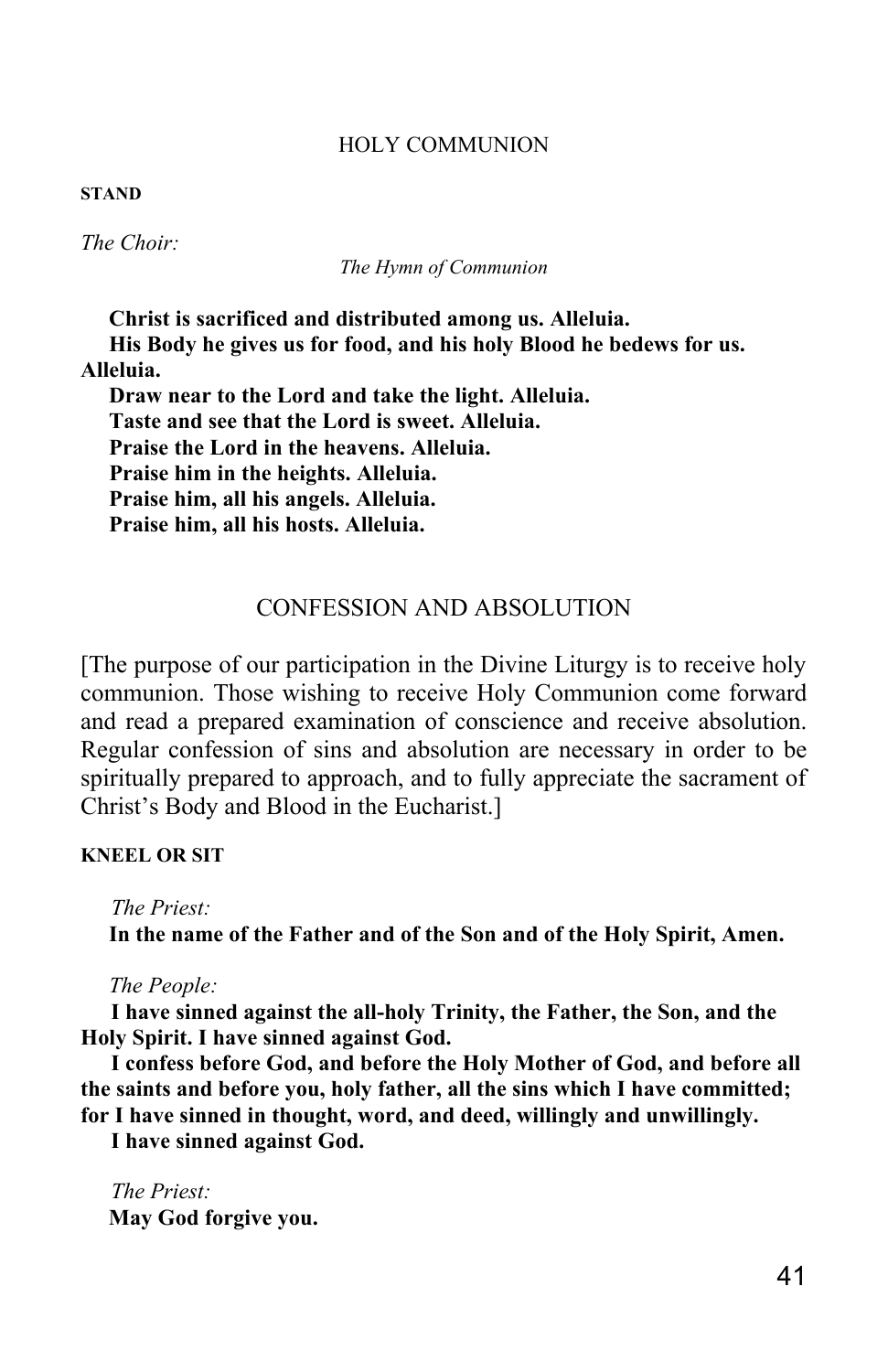### *The People:*

**I have sinned by the seven transgressions of the deadly sins and all their forms, namely by pride, envy, anger, laziness, covetousness, gluttony and lust. I have sinned against God.**

*The Priest:*  **May God forgive you.**

#### *The People:*

**I have also sinned against all the commandments of God, both positive and prohibitive; for I have neither performed the positive commands, nor abstained from those things that are prohibited. I accepted the laws, but was slothful in keeping them. I was called to the profession of Christianity but was found unworthy of it by my deeds. While knowing the evil, I willingly gave in to it, and I purposely kept away from good deeds.** 

**Woe to me. Woe to me. Woe to me. Which of my misdeeds shall I recount? Which shall I confess? For my sins are innumerable. I have sinned against God.**

*The Priest:*  **May God forgive you.**

### *The People:*

**Reverend Father, I have you as reconciler and intercessor with the onlybegotten Son of God, that by the power given to you, you will release me of the bond of my sins, I ask you.**

### *The Priest:*

 **Lord have mercy. Lord have mercy. Lord have mercy.**

**May God who loves mankind have mercy on you and forgive all of your sins, both those which you have confessed, as well as those which you have forgotten. Therefore, with the priestly authority committed to me and by the Lord's command that "Whatever you forgive on earth shall be forgiven in heaven," by his very word, I absolve you of all participation in sin, in thought, in word, and in deed, in the name of the Father and of the Son and of the Holy Spirit. And I reinstate you in the sacraments of the holy Church, that whatever you may do may be accounted to you for good and for the glory of the life to come. Amen.**

*They curtain is opened.*

# **STAND**

### *The Deacon:*

 **In fear and in faith draw near and communicate in holiness.**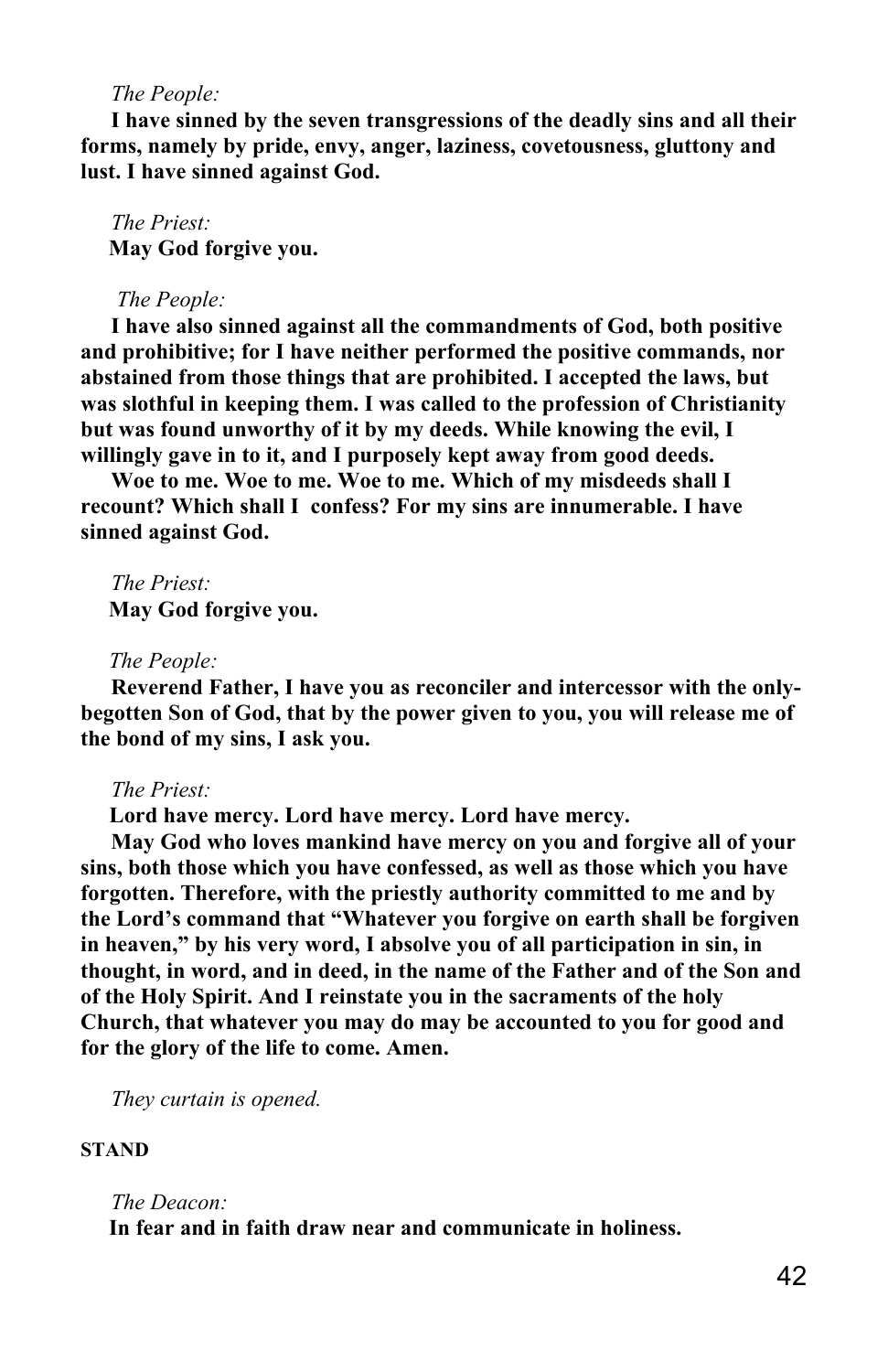[Those who wish to receive holy communion normally prepare themselves by prayer and by fasting from all food and drink on the morning before receiving the sacrament. This is the ideal toward which all should strive. However, if a person has not been able to fast for health reasons, but earnestly desires to receive holy communion, he/she should not hesitate to approach the chalice and to receive the sacrament.

*And after all have received Holy Communion, the choir sings:*

*The Choir:*

 **Our God and our Lord has appeared to us. Blessed is he who comes in the name of the Lord.**

*Ps 28: 9*

*The Priest:*

 **Save your people, Lord, and bless your inheritance; shepherd them and lift them up from henceforth until eternity.**

*The curtain is closed.*

# **SIT**

[When all have received communion the curtain closes while the priest cleans the chalice and the altar servers return all the liturgical vessels to their place. During this time the choir and people sing two hymns of thanksgiving for the grace of having been fed at the Lord's "table of immortality."]

# THANKSGIVING

*The Choir:*

**We have been filled with your good things, O Lord, by tasting of your Body and Blood.**

 **Glory in the highest to you who have fed us.**

 **You who continually feed us, send down upon us your spiritual blessing. Glory in the highest to you who have fed us.**

 *The Deacon:*

**Again in peace let us beseech the Lord.**  *The Choir***: Lord, have mercy.**

 *The Deacon:*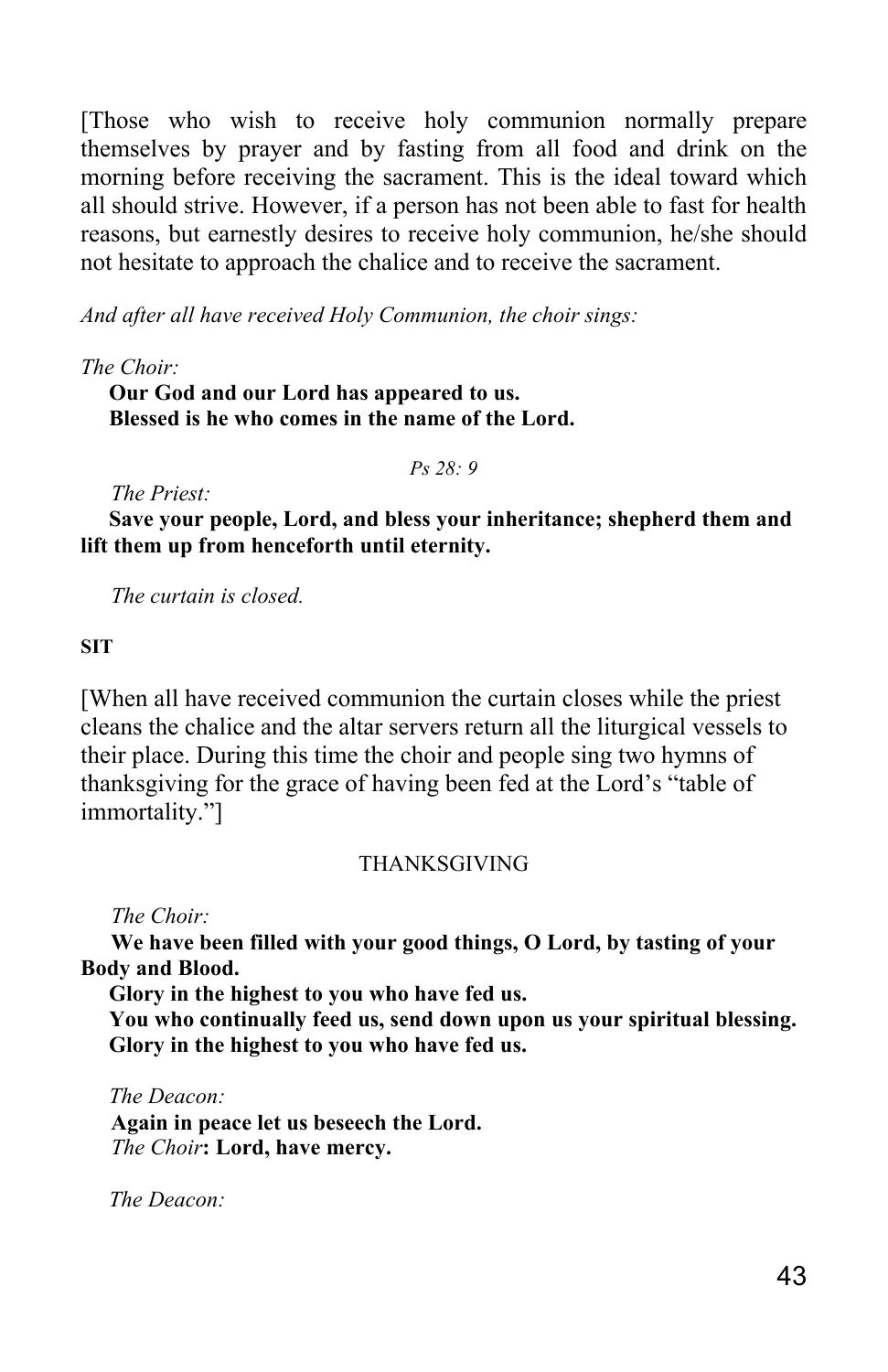**Having again received in faith of the divine, holy, heavenly, immortal, pure and incorruptible mystery, give thanks to the Lord.**

### *The Choir:*

**We give thanks to you, Lord, who have fed us at your table of immortal life; distributing your Body and your Blood for the salvation of the world and for life to our souls.**

### *The Priest:*

We thank you, Father almighty, who did prepare for us the holy Church as a haven, a temple of holiness, where the name of the holy Trinity is glorified. Alleluia.

 We thank you, Christ the King, who did grant us life through your life-giving and holy Body and Blood, grant us forgiveness and your great mercy. Alleluia.

 We thank you, Spirit of Truth, who have renewed the holy Church. Keep her without blemish through the faith in the Trinity from henceforth for evermore. Alleluia.

We give thanks to you, O Christ our God, who have granted us this tasting of your goodness for holiness of life. Keep us thereby holy and without blemish, dwelling in and about us by your divine providence.

 Be our shepherd in the field of your holy and benevolent will, whereby being defended against every opposition of the Slanderer, we may be made worthy to hear your voice alone and to follow you, the only good and valiant and true Shepherd, and to receive from you the place prepared for us in the kingdom of heaven, our God and our Lord and Savior Jesus Christ, who are blessed with the Father and with the Holy Spirit, now and always and unto the ages of ages. Amen.

Peace to all.

To you, the unsearchable, inscrutable, triune selfhood, the creator, container and indivisible consubstantial holy Trinity, is befitting glory, dominion and honor, now and always and unto the ages of ages. Amen.

*The curtain is opened. The priest takes the holy Gospel in his hands and bowing*  down three times, he kisses the holy altar. Coming down into the middle of the *church together with the deacons, he says:*

#### **STAND**

*The Prayer of St. John Chrysostom*

 *The Priest:*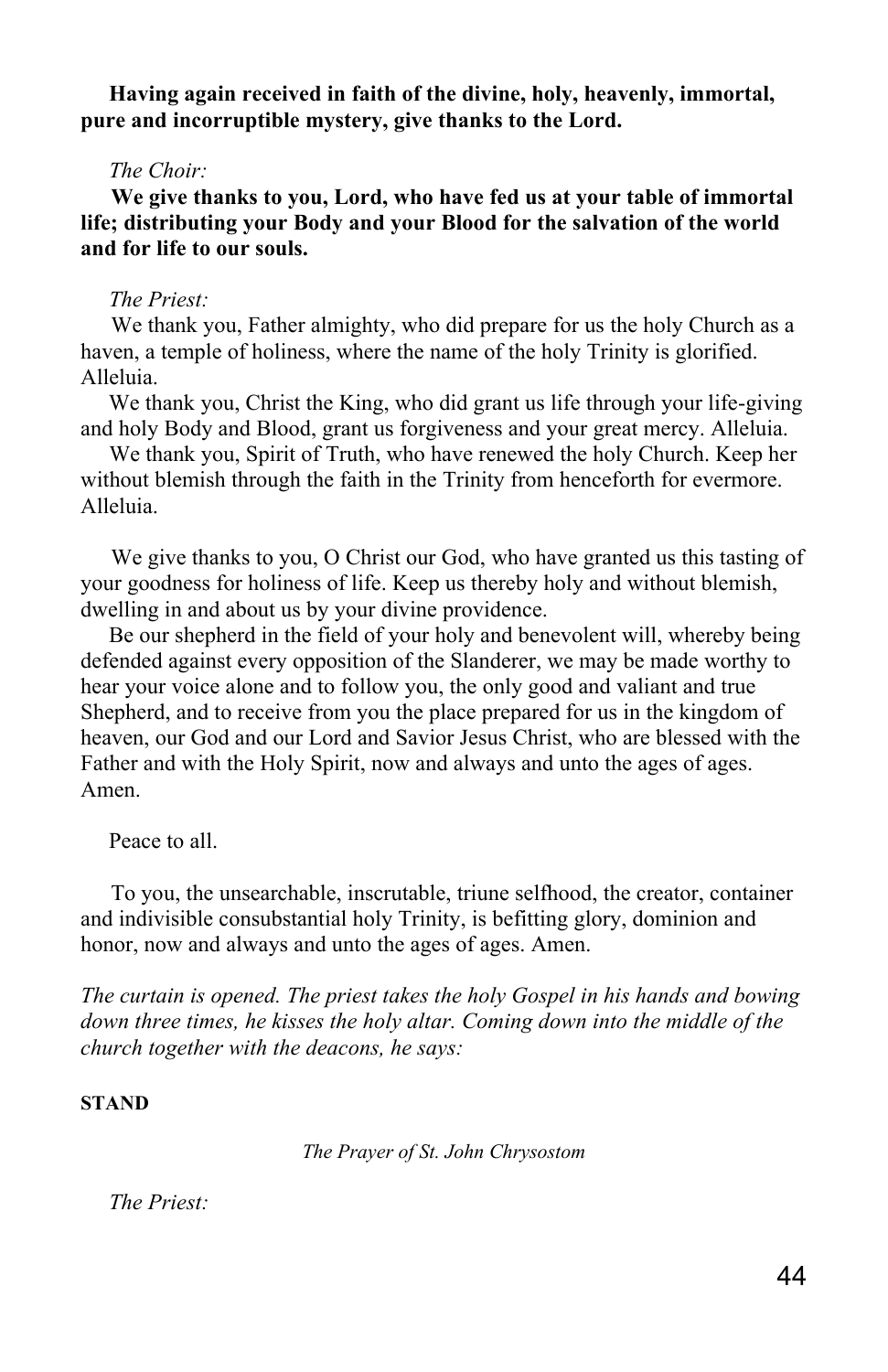**O Lord, who bless those who bless you and hallow those who put their trust in you;**

*The Choir***: Blessed is God.**

**Save your people and bless your inheritance. Guard the fullness of your Church.**

*The Choir***: Amen.**

**Sanctify those who have greeted in love the beauty of your house.** 

**Glorify us with your divine power and forsake not those who put their trust in you.**

*The Choir***: Amen.**

**Grant peace to the whole world, to churches, to priests, to Christian rulers and to their armed forces, and to all your people.**

*The Choir***: Amen.**

**For all good gifts and all perfect bounties come down from above, from you, the Father of light; and to you is befitting glory, dominion and honor, now and always and unto the ages of ages. Amen.**

 *The Choir (three times):*

*Ps 113:2*

 **Blessed be the name of the Lord from this time forth for evermore.**

 *The Priest:*

**You are the perfection of the law and of the prophets, O Christ God our Savior, who did fulfil all your economies willed by the Father. Fill us also with your Holy Spirit.**

# THE LAST GOSPEL

 *The Deacon:*  **Stand up.**

 *The Priest:*  **Peace to all.**

 *The Choir:*  **And with your spirit.**

 *The Deacon:*  **Listen attentively**

 *The Priest:*  **to the holy Gospel of Jesus Christ according to John.**

 *The Choir:*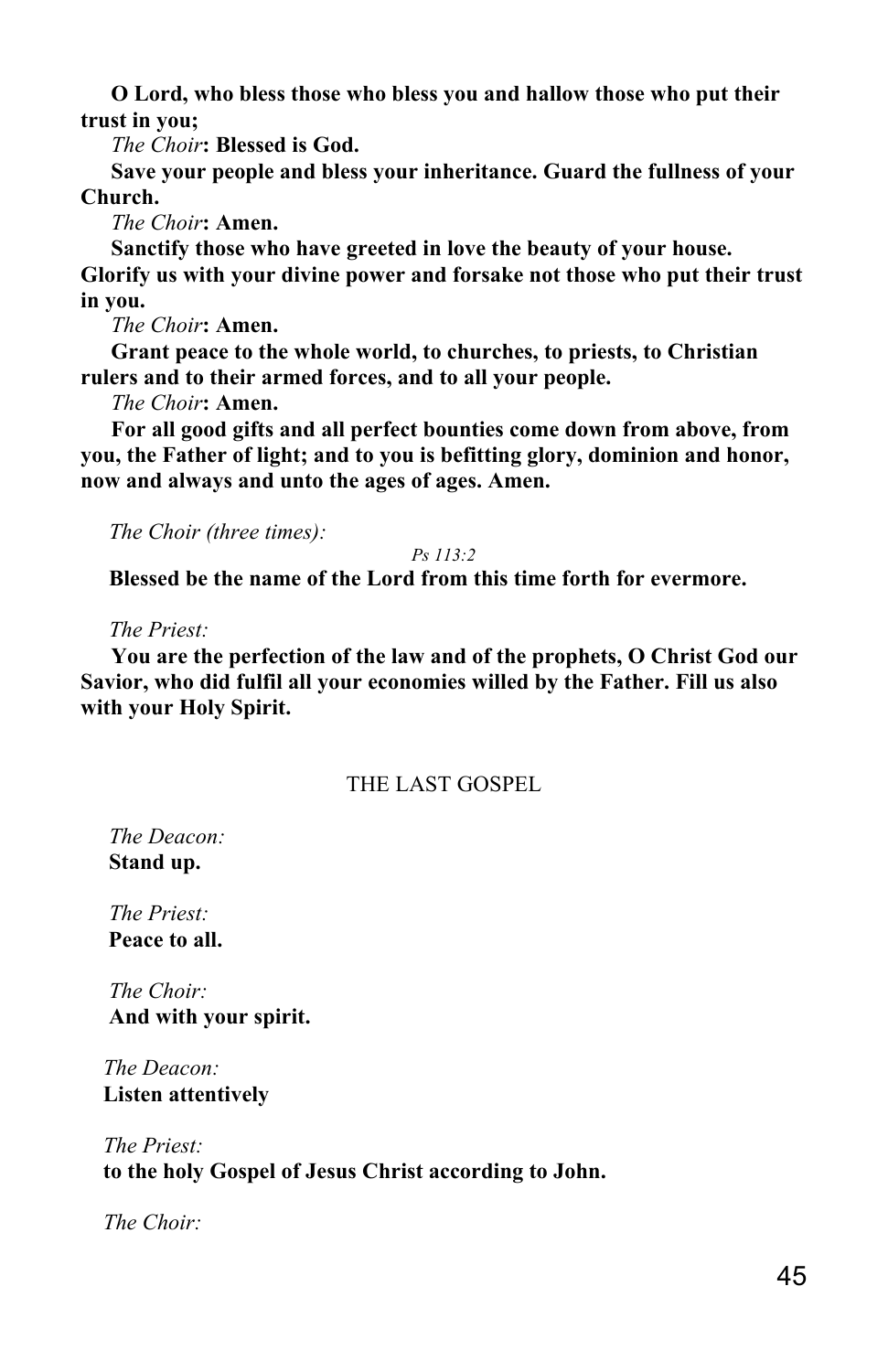**Glory to you, O Lord our God.**

*The Deacon:*  **Be attentive.**

 *The Choir:*  **God is speaking.**

 *The Priest:* 

*John 1: 1-14*

 **From The Father of Light:**

 **In the beginning was the Word and the Word was with God and the Word was God. He was in the beginning with God.**

 **All things were made through him, and without him was not anything made that was made. Through him was life and the life was the light of men and the light shines in the darkness and the darkness apprehended it not.**

 **There came a man, sent from God, whose name was John. He came for a witness that he might bear witness to the light, that all might believe through him. He was not the light but he was the one to bear witness to the light.**

 **That was the true light, which lightens every man that is to come into the world. He was in the world and the world was made through him and the world knew him not.**

 **He came to his own and those who were his own received him not. But as many as received him, to them he gave the power to become the children of God, even to those who believe in his name; who were born not of blood, nor of the will of the flesh, nor of will of man, but of God.**

 **And the Word became flesh and dwelt among us, and we beheld his glory, the glory of the Only-begotten from the Father, full of grace and truth.**

### *The Deacon:*

**Glory to you, O Lord our God.**

**By the holy cross let us beseech the Lord, that through it he may deliver us from sins and save us by the grace of his mercy.**

 **Almighty Lord our God, save us and have mercy on us.**

#### *The Priest:*

 **Guard us, O Christ our God, in peace under the shadow of your holy and venerable Cross. Deliver us from the enemy visible and invisible. Make us worthy to give you thanks and to glorify you together with the Father and the Holy Spirit, now and always and unto the ages of ages. Amen.**

THE DISMISSAL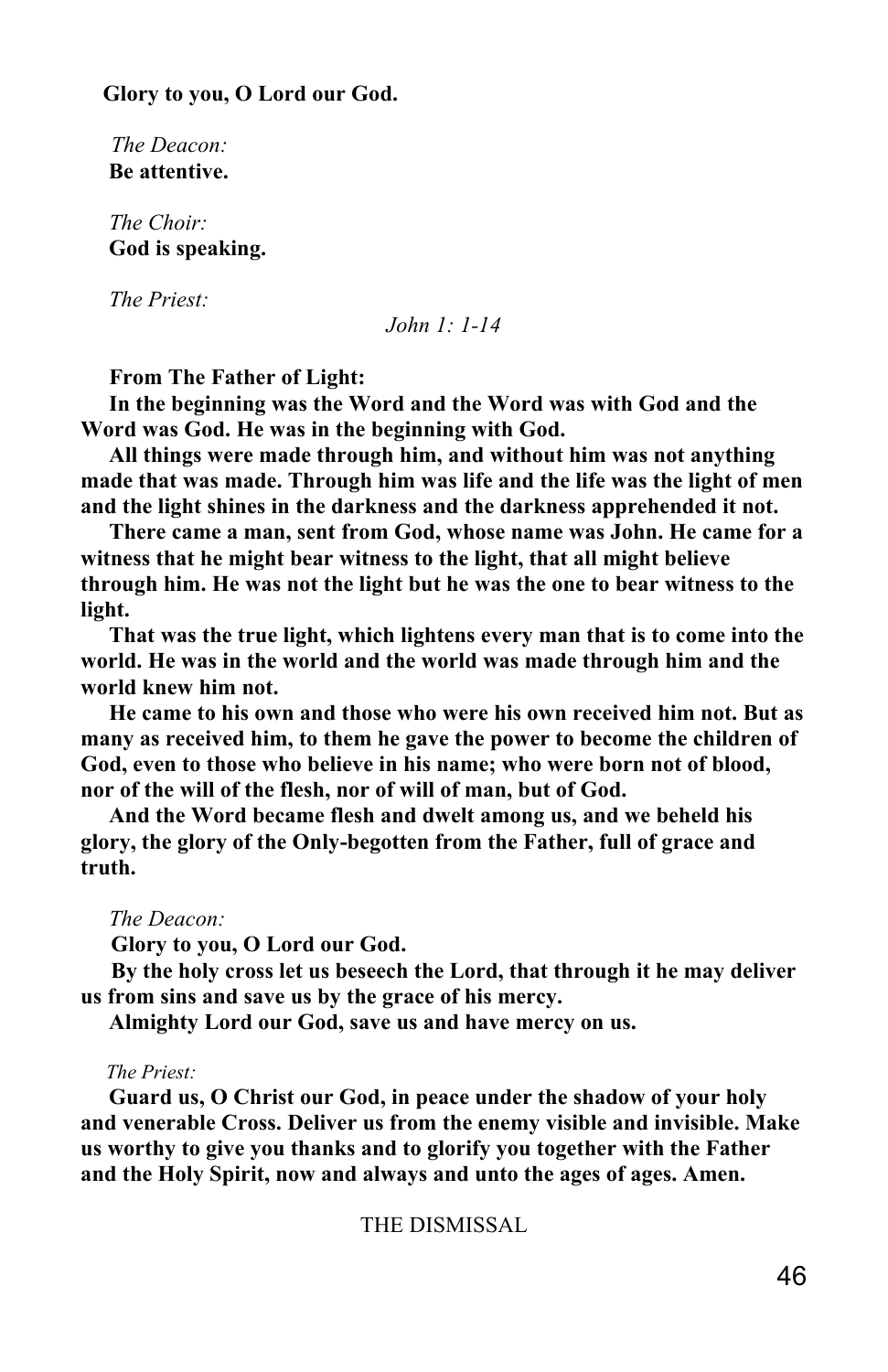*The Choir:*

# *Ps 34:1*

# **I will bless the Lord at all times; his praise shall at all times be in my mouth.**

# *The Priest:* **Be blessed by the grace of the Holy Spirit. Depart in peace and the Lord be with you all. Amen.**

[After the final blessing, the people should come forward and kiss the Gospel book, saying, "May the Lord remember all your sacrifices." The priest responds, "May God grant to you according to your heart."

As the faithful leave the church, unleavened bread called *mahs* is distributed especially to those who, for whatever reason, did not receive holy communion. This blessed bread extends the experience of the *Badarak* to those who were not able to fully participate in the Divine Liturgy. *Mahs* means "portion." The person receiving it says, "God is my portion forever."]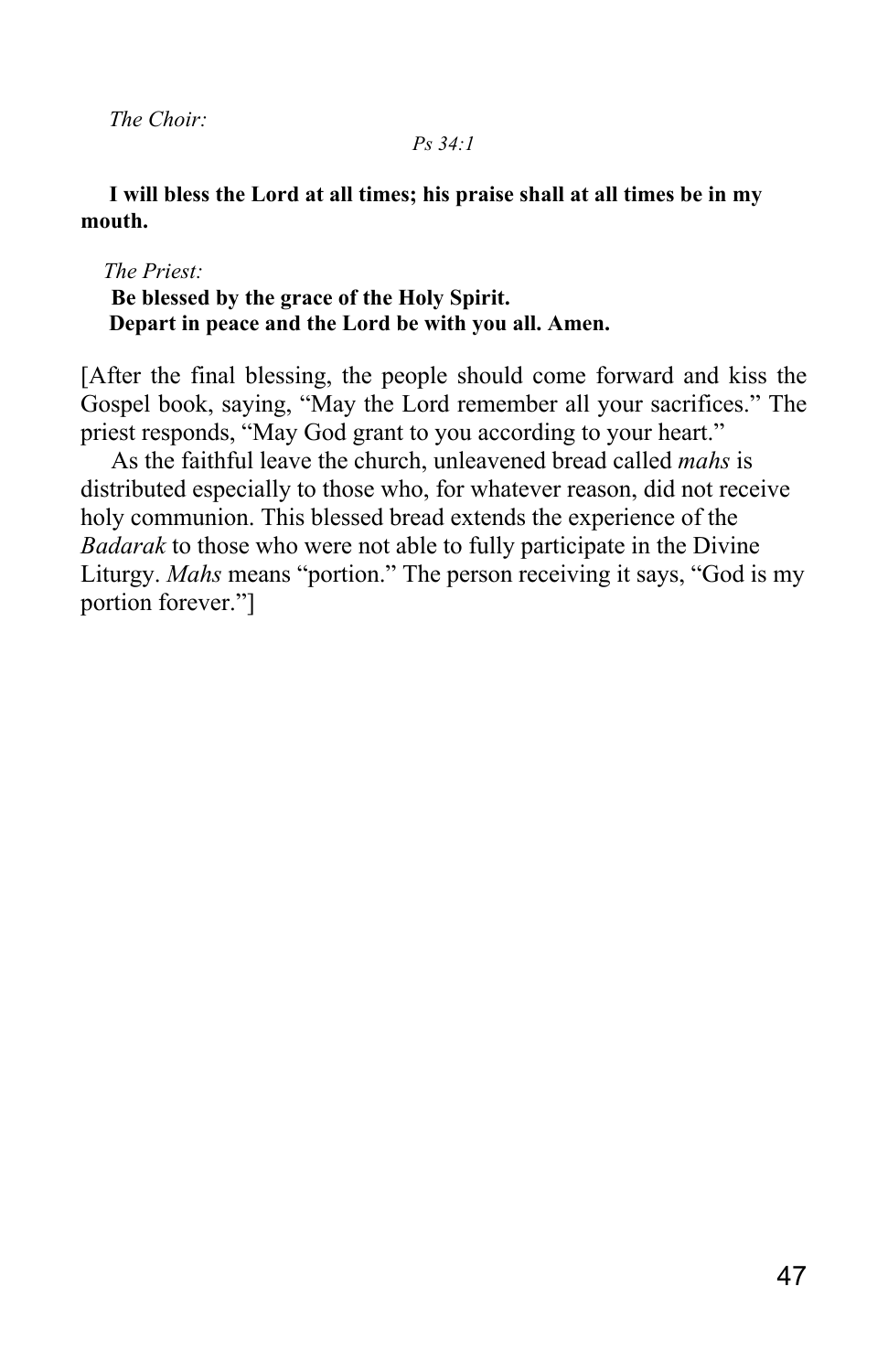# **REQUIEM**

[It is a venerable tradition in the Armenian Church for families to request special requiem prayers on the anniversary of the death of their loved ones. The celebrant mentions the names of the deceased during the prayers of the Divine Liturgy and a brief prayer service is conducted immediately following the Divine Liturgy.

According to the teachings of the Armenian Church, those who have died enter into a period of rest while awaiting our Lord's glorious second coming at the end of time. But while separated from the Christian community, the souls that are at rest continue to be counted among the faithful, who "rest in the shadow of the church." We therefore pray for them, as we pray for all of our earthly cares. Essentially, our prayer for the dead is that they rest in peace, that the Lord forgive them all of their sins and find them worthy of eternal life in the Father's kingdom when Christ comes again.

Praying for the dead is a proclamation of our faith in Christ's second coming, and our hope in the resurrection of the dead. When the Armenian Church prays regularly for the dead we are reminded that this life is transient, and we are filled with hope because we believe that death is too.]

### **STAND**

### *The Deacon:*

 **Again in peace let us beseech the Lord: Receive us, save us, and have mercy on us.**

### *The Priest:*

 **Blessing and glory to the Father and to the Son and to the Holy Spirit, now and always and unto the ages of ages. Amen.**

### *The Choir:*

**O God the Word who is, together with the Father, the creator of beings out of nothing; grant forgiveness to your servants who have fallen asleep, when you come to judge those whom you created with spotless hands.**

 **O you who was send from the Father and was incarnate of the holy Virgin; grant forgiveness to your servants who have fallen asleep, when you come to judge those whom you created with spotless hands.**

 **O you who gave up the ghost on the cross and loosed the power of death; grant forgiveness to your servants who have fallen asleep, when you come to judge those whom you created with spotless hands.**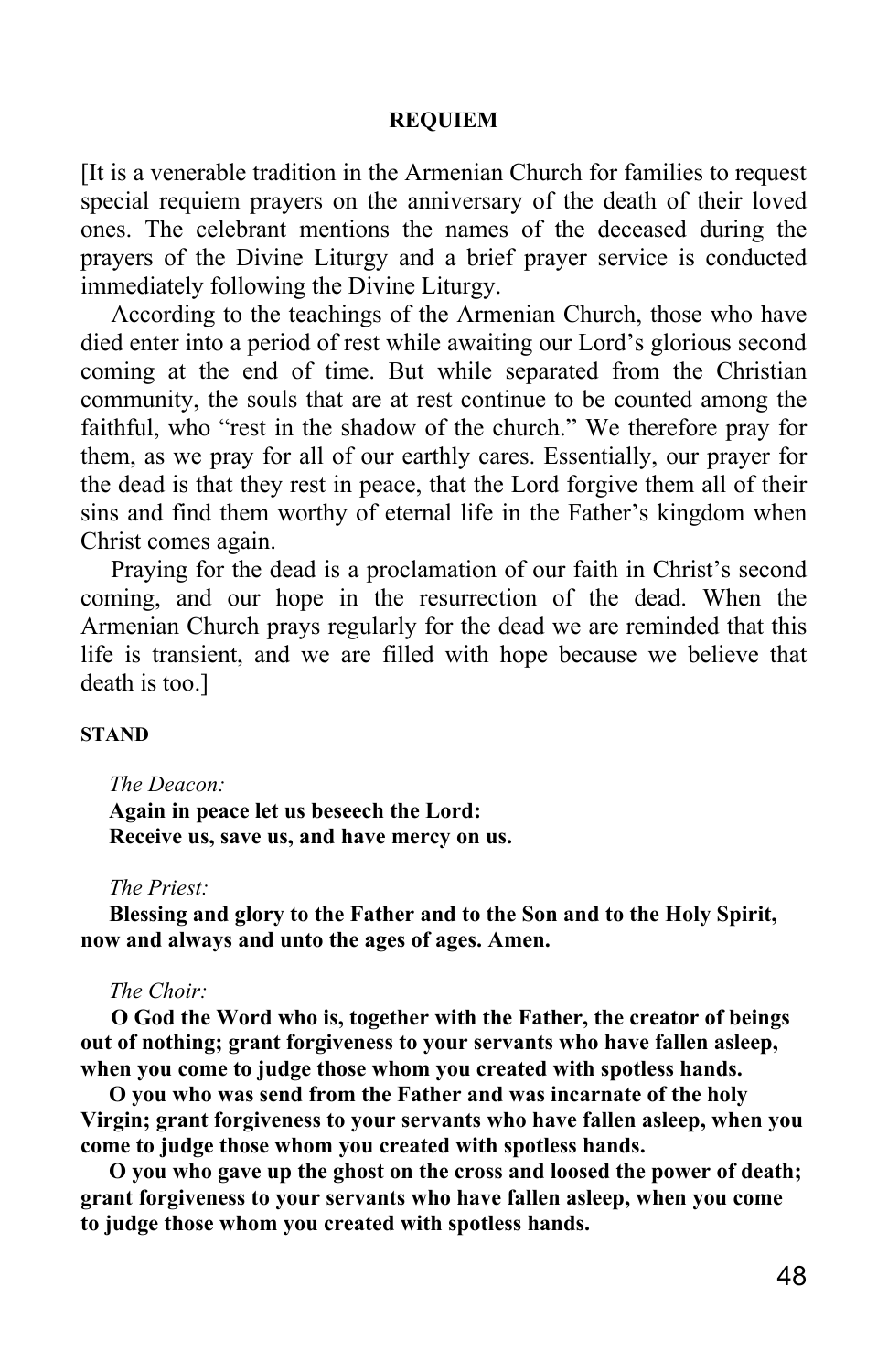**O you who crowns your saints and distributes everlasting bounties; grant forgiveness to your servants who have fallen asleep, when you come to judge those whom you created with spotless hands.**

*The Deacon:*

*Psalm 130*

 **Out of the depths I have cried to you, O Lord; Lord, hear my voice. Let your ears be attentive to the voice of my prayers.**

*The Deacons:*  **Alleluia. Stand up.**

*The Priest:*  **Peace to all.**

*The Choir:*  **And with your spirit.**

*The Deacon:*  **Listen attentively.**

*The Priest:*  **To the holy Gospel of Jesus Christ according to (Matthew).**

 *The Choir:*  **Glory to you, O Lord our God.**

*The Deacon:*  **Be attentive.**

*The Choir:*  **God is speaking.**

 *The Priest:*

*Mt 11: 25-30*

 **Our Lord Jesus Christ:**

**At that time Jesus answered and said: "I thank you, Father, Lord of heaven and earth, because you have hid these things from the wise and prudent and has revealed them to babes. Yea, Father, so it seemed good in your sight.**

 **All things have been delivered to me by my Father; and no one knows the Son, but the Father; and no one knows the Father, except the Son, and anyone to whom the Son wills to reveal him.**

 **Come to me all who labour and are heavy laden, and I will give you rest. Take my yoke upon you and learn from me; for I am meek and lowly in**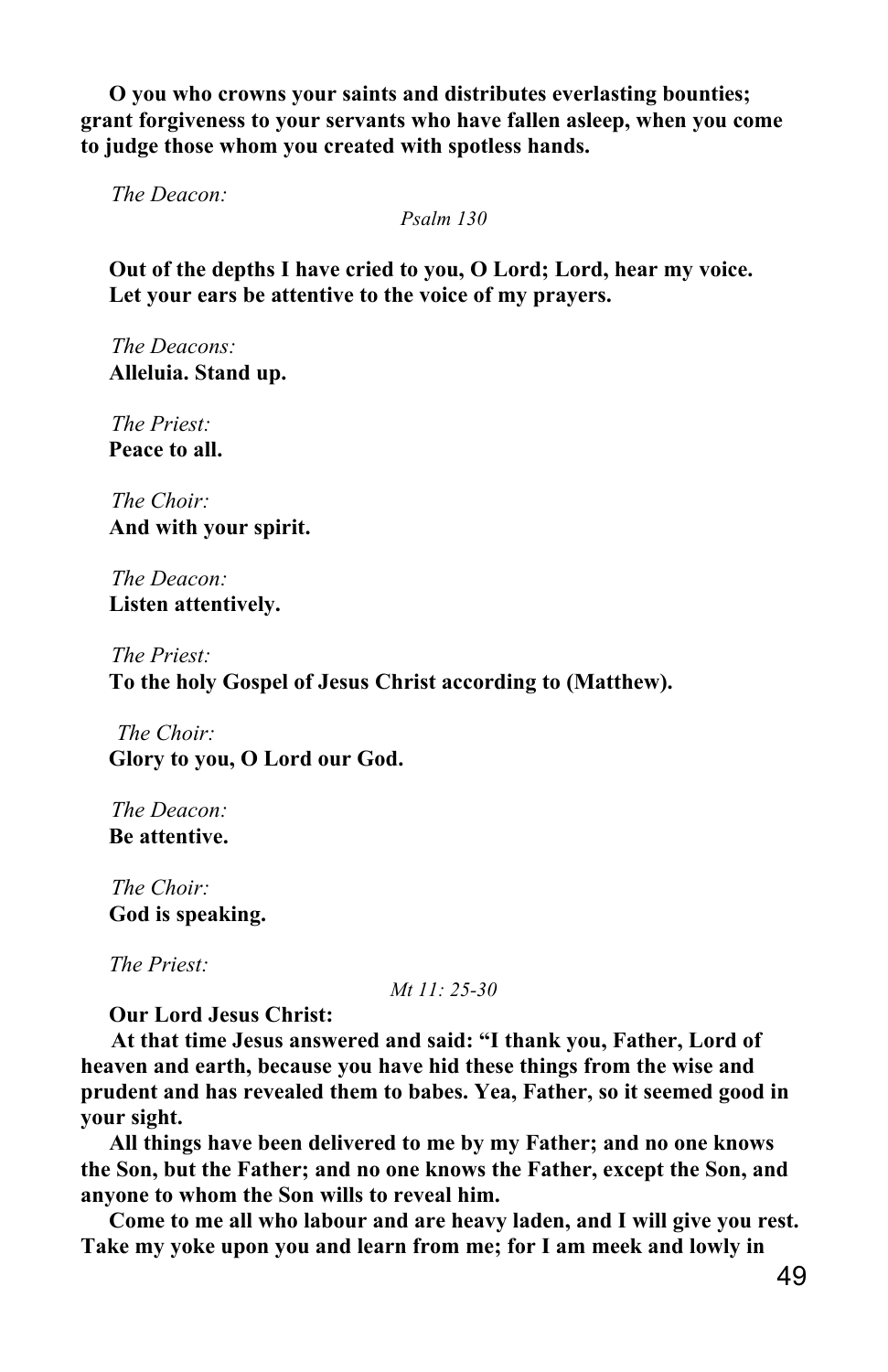**heart; and you shall find rest for your souls. For my yoke is pleasing and my burden is light."**

*Mark 4: 26-34*

**Our Lord Jesus Christ:**

**"The kingdom of God is as if a man should scatter seed upon the ground, and should sleep and rise night and day, and the seek should sprout and grow, he knows not how. The earth produces of itself, first the blade, then the ear, then the full grain in the ear. But when the grain is ripe, at once he puts in the sickle, because the harvest has come.**

**And he said, With what can we compare the kingdom of God, or what parable shall we use for it? It is like a grain of mustard seed, which, when sown upon the ground, is the smallest of all the seeds on earth; yet when it is sown it grows up and becomes the greatest of all shrubs, and puts forth large branches, so that the birds of the air can make nests in its shade."**

**With many such parables he spoke the word to them, as they were able to hear it; he did not speak to them without a parable, but privately to his own disciples he explained everything."**

*Luke 12: 32-40*

 **Our Lord Jesus Christ:**

**"Fear not, little flock, for it is your Father's good pleasure to give you the kingdom. Sell your possessions, and give alms; provide yourselves with purses that do not grow old, with a treasure in the heavens that does not fail, where no thief approaches and no moth destroys. For where your treasure is, there will your heart be also.**

**"Let your loins be girded and your lamps burning, and be like men who are waiting for their master to come home from the marriage feast, so that they may open to him at once when he comes and knocks. Blessed are those servants whom the master finds awake when he comes; truly, I say to you, he will gifrd himself and have to sit at table, and he will come and serve them. If he comes in the second watch, or in the third and finds them so, blessed are those servants! But know this, that if the householder had known at what hour the thief was coming, he would not have left his house to be broken into. You also must be ready; for the Son of man is coming at an unexpected hour."**

*John 12: 24-26*

**Our Lord Jesus Christ:**

**"Truly truly I say to you, unless a grain of wheat falls into the earth and dies, it remains alone; but if it dies, it bears much fruit. He who loves his life loses it, and he who hates his life in this world will kepp it for eternal life. If**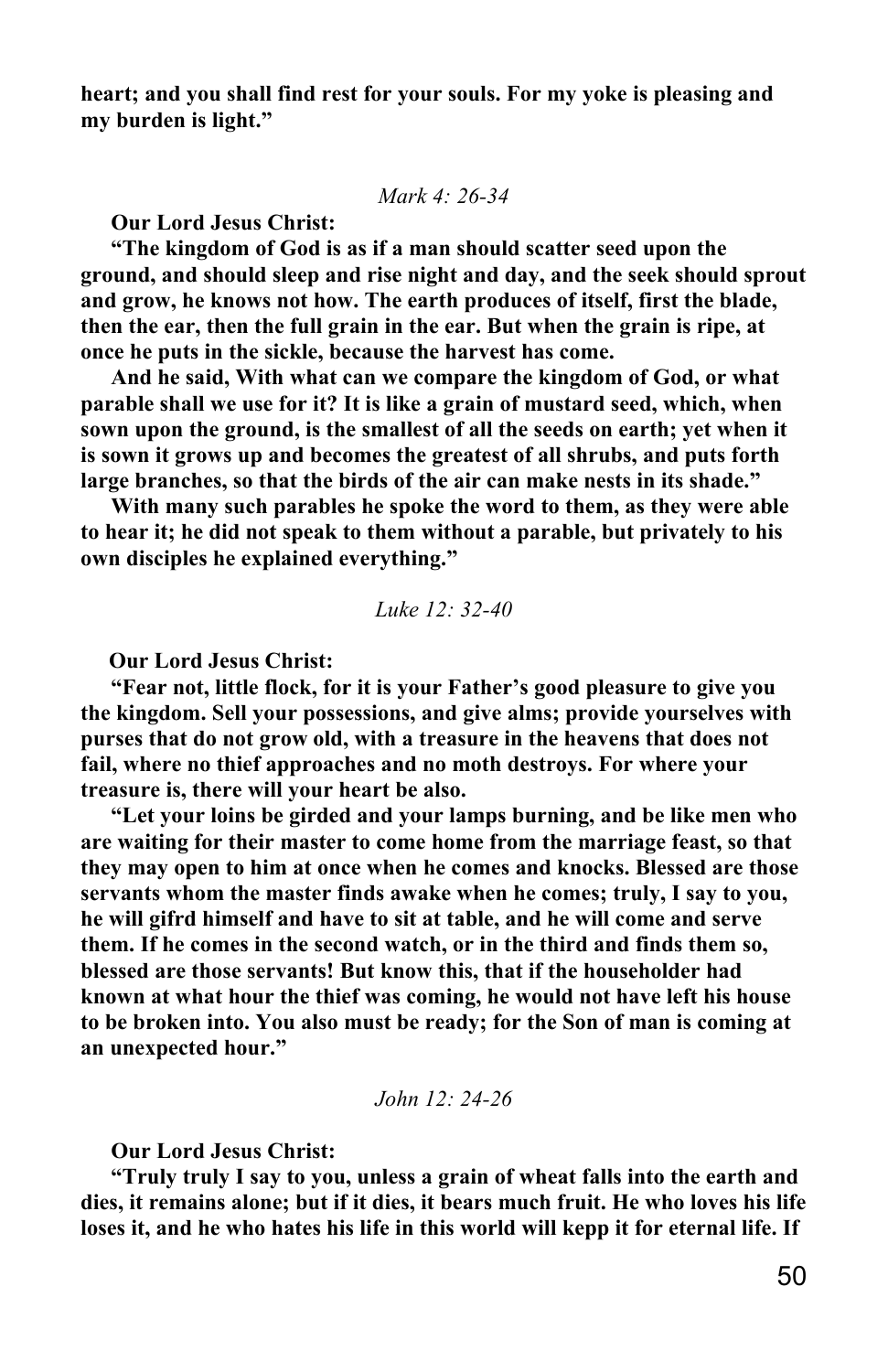**any one serves me, he must follow me; and where I am, there shall my servant be also; if any one serves me, the Father will honor him."**

*The Choir:*

 **We priests and people, entreat you, O merciful and good Lord, With those who have fallen asleep in faith, receive us who have the same hope,**

 **Into the heavenly city, Jerusalem, in which the just are assembled, To sing and glorify always the three persons of the Trinity.**

**In the supernal Jerusalem, in the dwellings of the angels,**

 **Where Enoch and Elijah live old in age like doves,**

 **Worthily glorified in the garden of Eden,**

 **Merciful Lord, have mercy on the souls of those of us who have fallen asleep.**

### *The Priest:*

 **O Christ God, grant rest and mercy to the souls of those who are at rest, and to us, sinners, grant forgiveness of our transgressions.**

### *The Deacon:*

**Again in peace let us beseech the Lord.**

 **For the souls of those who are at rest, let us beseech Christ our Savior, that he may reckon them with the just and may save us by the grace of his mercy.**

 **Almighty Lord our God, save us and have mercy on us.**

### *The Priest:*

**Lord, have mercy. Lord, have mercy. Lord, have mercy.**

 **O Christ, Son of God, forebearing and compassionate, have compassion, in your love as our creator, upon the souls of your servants who are at rest, especially upon the soul(s) of your servant(s) (N. NN.) for whom we are offering these prayers. Be mindful of them in the great day of the coming of your kingdom. Make them worthy of mercy, of expiation and forgiveness of sins. Glorify them and reckon them with the company of your saints at your right hand.**

 **For you are Lord and creator of all, judge of the living and of the dead. And to you is befitting glory, dominion and honor, now and unto the ages of ages. Amen.**

# *The Deacon:*

**By the holy cross let us beseech the Lord, that through it he may deliver us from our sins and save us by the grace of his mercy.**

 **Almighty Lord, our God, save us and have mercy on us.**